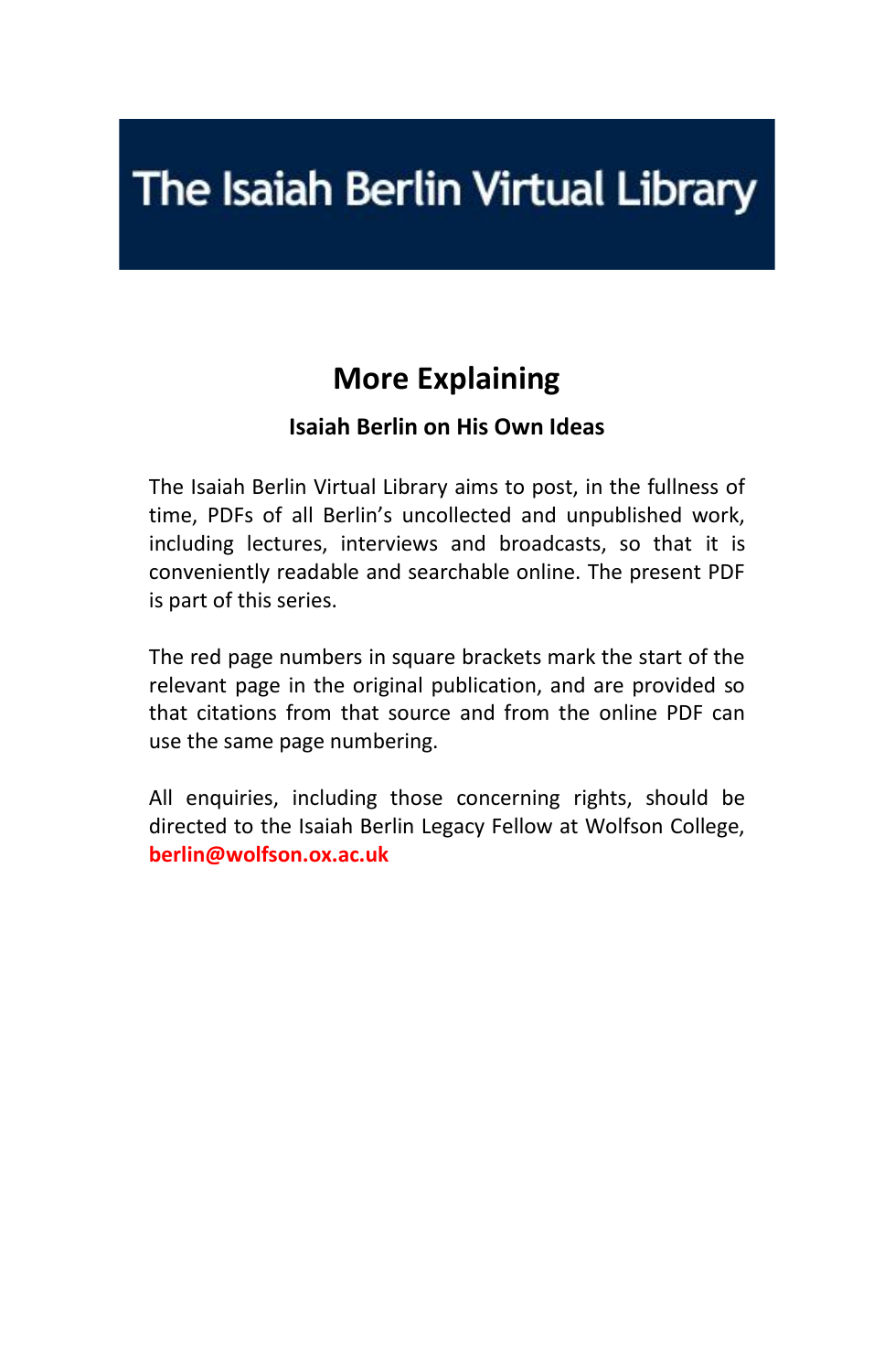## More Explaining

## *Isaiah Berlin on His Own Ideas*

These letters and extracts are posted here in the belief that they may be useful to scholars who wish to clarify Berlin's ideas, even though room could not be found for them in the selection published in *Affirming: Letters 1975– 1997*. In cases where another part of the relevant letter has been published, the page where that part begins is given at the head of the part posted here; and a few words from the published portion are supplied **[in brackets in red]** to show where the extra material provided here belongs in the text of the letter.

Letters to Beata Polanowska-Sygulska that appear in her joint work with Berlin, *Unfinished Dialogue* (2006), are not included.

Even the selection of letters that appears below is not exhaustive: we have chosen the clearest additional statements, those likely to be the most interesting to interpreters of Berlin's thought. There is naturally a good deal of overlap in his replies to enquirers, whose questions also often overlapped, and we have not sought to eliminate this here, but have omitted passages that seem to add little to better statements either in *Affirming* or in the letters below. Readers who wish to read every single letter of this kind that survives in Berlin's papers can do so at the Bodleian Library in Oxford.

Although some footnotes have been inserted, no attempt has been made to provide these letters with the full editorial apparatus that would have been supplied had they been selected for printed publication.

> Henry Hardy Mark Pottle

*© The Isaiah Berlin Literary Trust, Henry Hardy and Mark Pottle 2014–2021*

*First posted in the Isaiah Berlin Virtual Library 23 August 2014 Last revised 16 October 2021*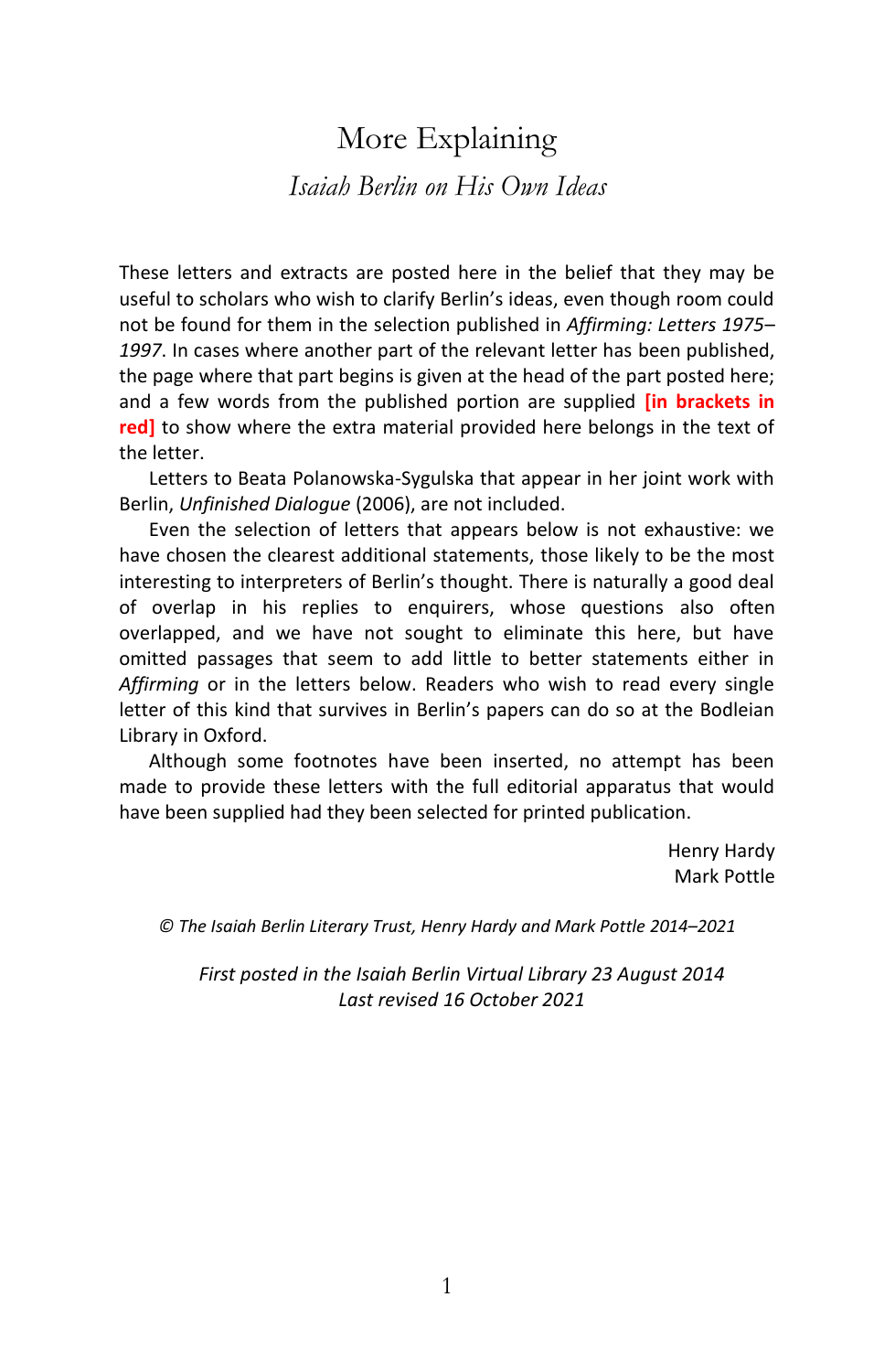### TO BHIKHU PAREKH

[1982]

Headington House

Dear Parekh,

Thank you ever so much for sending me the offprint of your article in the *British Journal of Political Studies* 1 – thank you indeed, and the more warmly. for taking an interest in my political ideas at all. As you know, one writes and speaks, and has no idea whether this means anything to people, or how much; I know, of course, what my critics think, from E. H. Carr to the admirable Sen and the less impressive Macpherson (who is nevertheless a gifted and honest man, in my opinion), MacIntyre, MacCallum and Bernard Crick, down to miserable hacks who give Marxism a bad name, like Arblaster, Jacoby and (the old-line Communist) Lewis – but you will never have heard of them, I expect. I feel like Douglas Fairbanks in one of the old films, standing on a table fending off many assailants with sharp rapiers from all sides – Catholics, conservatives, socialists, Hegelians, Oakeshottians, anti-Oakeshottians. Still, I miraculously survive. I am not the kind of Professor who has disciples: indeed I think I should be embarrassed if I had – even the worthy Gray, of Jesus College, Oxford, is not that, but a temperate critic, though he does not think too ill of me.

However, I say all this only to thank you for having been so generous and so fair. As you will see, I think there are some things which even you seem to me not to have got quite right – obviously I must have failed to express my views clearly enough, for I do not doubt either your perceptiveness or your good will.

Let me thank you, before I forget to do so, for your book on Karl Marx, which of course I shall read as soon as I have a moment of time – God knows, though I am technically retired, I do not appear to have more than half-an-hour for anything – but I am determined to finish this letter as it should be finished, namely with a list (I hope you will forgive me) of my reactions to your

<sup>&</sup>lt;sup>1</sup> 'The Political Thought of Sir Isaiah Berlin', British Journal of Political Science 12 no. 2 (April 1982), 201–26. IB refers to the pagination of this article, which also appears as chapter 2 of Parekh's *Contemporary Political Thinkers* (Oxford, 1982).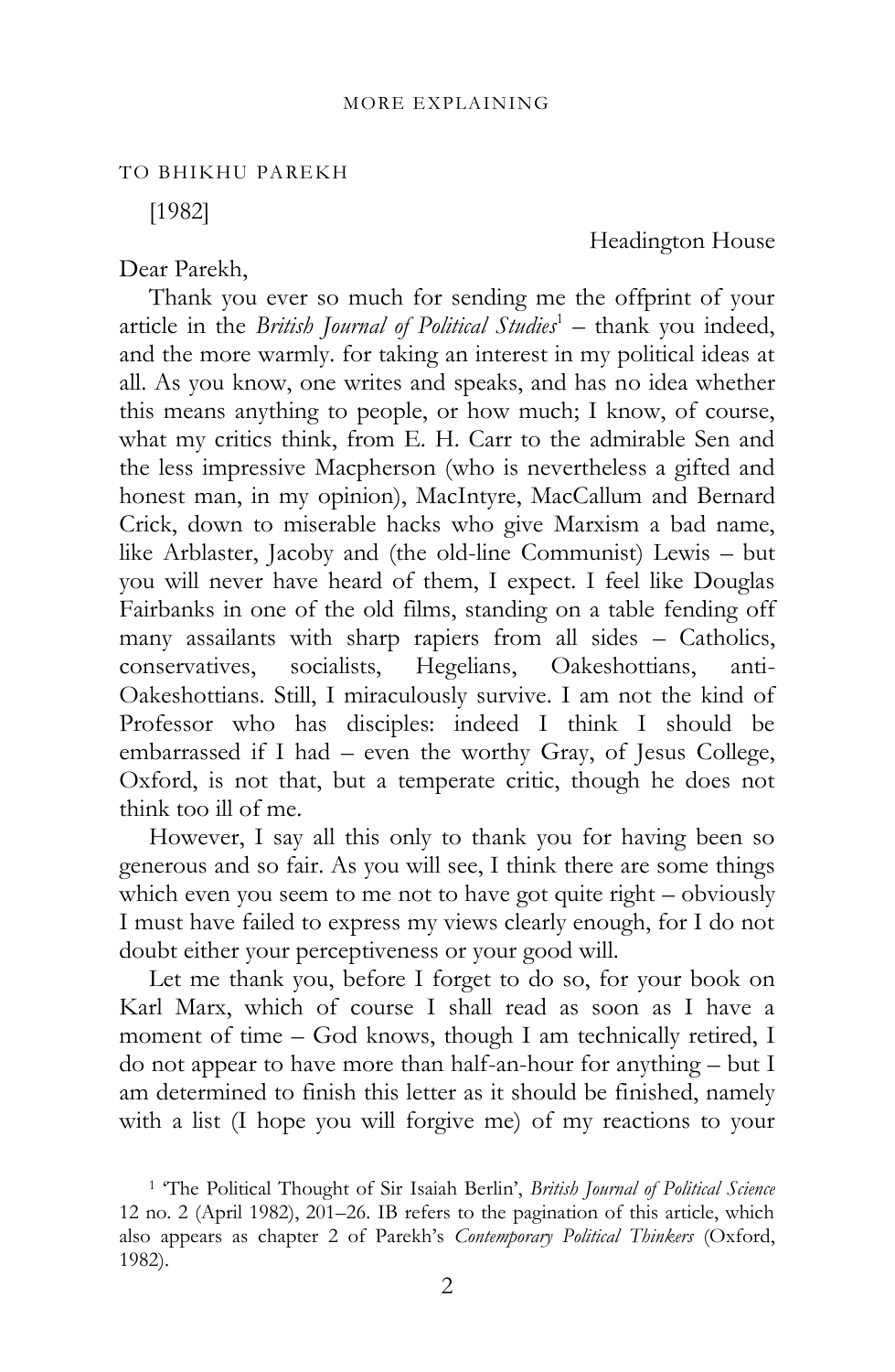piece, successively, page by page and paragraph by paragraph, trivial as well as important, simply as the points occur to me in the course of reading. There is absolutely no need for you to retain this list – if you throw it away immediately, and give no further thought to it, I shall understand perfectly and expect no response from you. If, of course, you have some leisure and would like to write, I should, as you know, be happy to hear from you. So let it rest. Let me once again express my gratitude, and I hope you will forgive me for this long list.

*p. 203*. I do not say that ordinary men think in paradigms or models (in my sense): most men do not ask themselves or anyone else philosophical questions, e.g. 'Why should one obey anyone else?', or 'What is sovereignty?' – or justice or liberty. No doubt if they are thoughtful, with a philosophical bent, they do so, and so perhaps models and paradigms do come in: they certainly do with conscious thinkers. No doubt some current political theory seeps into ordinary men's minds, but only seeps – it does not, I think, dominate or disturb their thoughts. If an ordinary man were asked 'What is a State?' he might mumble something about government or authority, but, on the whole, if you pressed him, would be mildly puzzled or confused. I don't think a model would be very prominent, it would have to be dug for rather deeply, and even then nothing very definite could be found, perhaps three or four models superimposed on each other in some haphazard way. However, that, I daresay, is only a small point of social psychology.

*p. 204*. I do not think that the permanent features or categories are *logically* different from more transient characteristics. This seems to me a matter of degree. The differences between the more permanent and the less permanent concepts or ways or patterns in which we think are not what I would call logical – there is a gradual incline, as it were, a *glacis*. <sup>2</sup> The knowledge of these distinctions is founded on observation, 'insight', awareness of the less or more transient presuppositions of social life. Some, of course, are, in effect, permanent, and those do deserve the name of categories – categories of which it seems right to say that we literally cannot help using them, or nearly so. But if I am right (p. 205) to think that models tend to alter – indeed, can sometimes be altered by a thinker of genius – then they are not permanent. Thus,

2 'Slope'.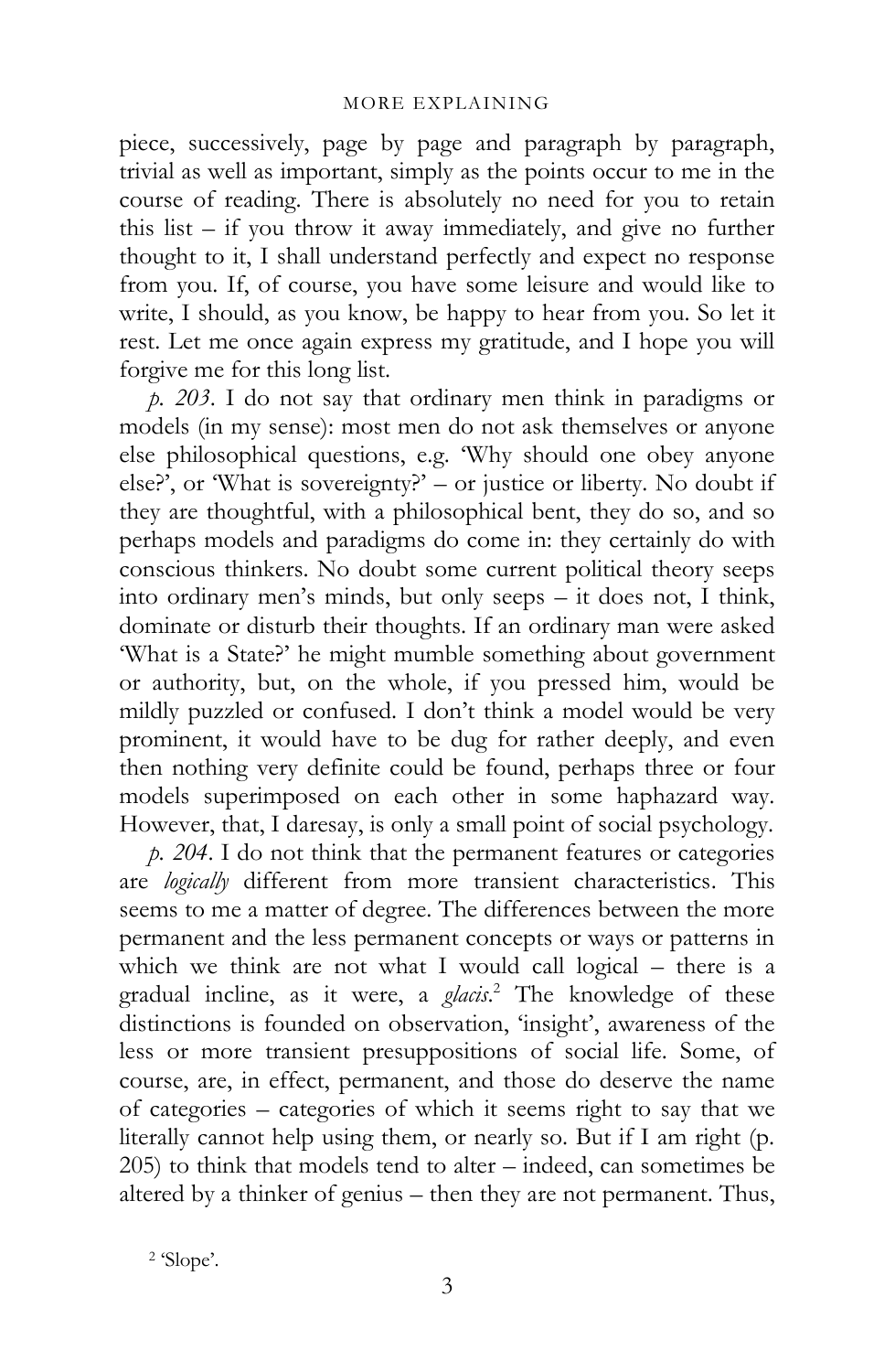for instance, the Aristotelian or medieval conceptions of social life and political order no longer worked for the post-Renaissance world. Teleological models declined sharply after the seventeenthcentury; organic, mechanistic, aesthetic, statistical, field-of-force models fight for their lives today; and some did yesterday and the day before, in the nineteenth century. The degrees of 'permanence' are not logical differences: permanence is a de facto not a de jure concept.

*p. 205 (last para.).* Hobbes does not seem to me to differ from Rousseau because of differences of categorical frameworks, as it were, but to a large degree because of their empirical judgement of men differed. Do men most of all seek security from violent death? Or, on the contrary, to obey God's laws, or freedom from domination, or – like Bloomsbury – love and friendship and aesthetic enjoyment? Or, on the contrary, power or recognition by others or protection from boredom and inertia? Perhaps I overstress the contrast between empirical versus basic conceptions of man. On p. 206, para. 2, line 9, you attribute to me the 'aim to develop […] categories'; but if we cannot help using fixed categories as they are, what is there to develop? If these categories are permanent, they can only be 'revealed' ('uncovered' is more appropriate): if they are not permanent, then what is [it] that we can't help?

*p. 206, para. 3.* 'Only in a world where values collide'.<sup>3</sup> It would, I think, be more accurate to say 'in which values cannot prima facie be seen to harmonise, or be organised in some systematic hierarchy'. Political philosophers *do*, after all, seek after that – *I* think it a will-o'-the-wisp: but one cannot say that there is no political philosophy unless this is perceived from the beginning. It is true that if the ideal of harmony is fulfilled, then all conflicts are about means: but it is difficult to say that this is the line taken by the political philosophies of the classical thinkers – they are concerned about problems of harmonisation or hierarchy of values rather than solely the adjustment of means, are they not?

<sup>3</sup> Parekh quotes IB here: 'If we ask the Kantian question "In what kind of world is political philosophy […] possible?" the answer must be "Only in a world where ends collide." ' 'Does Political Theory Still Exist?', CC 149, CC2 195.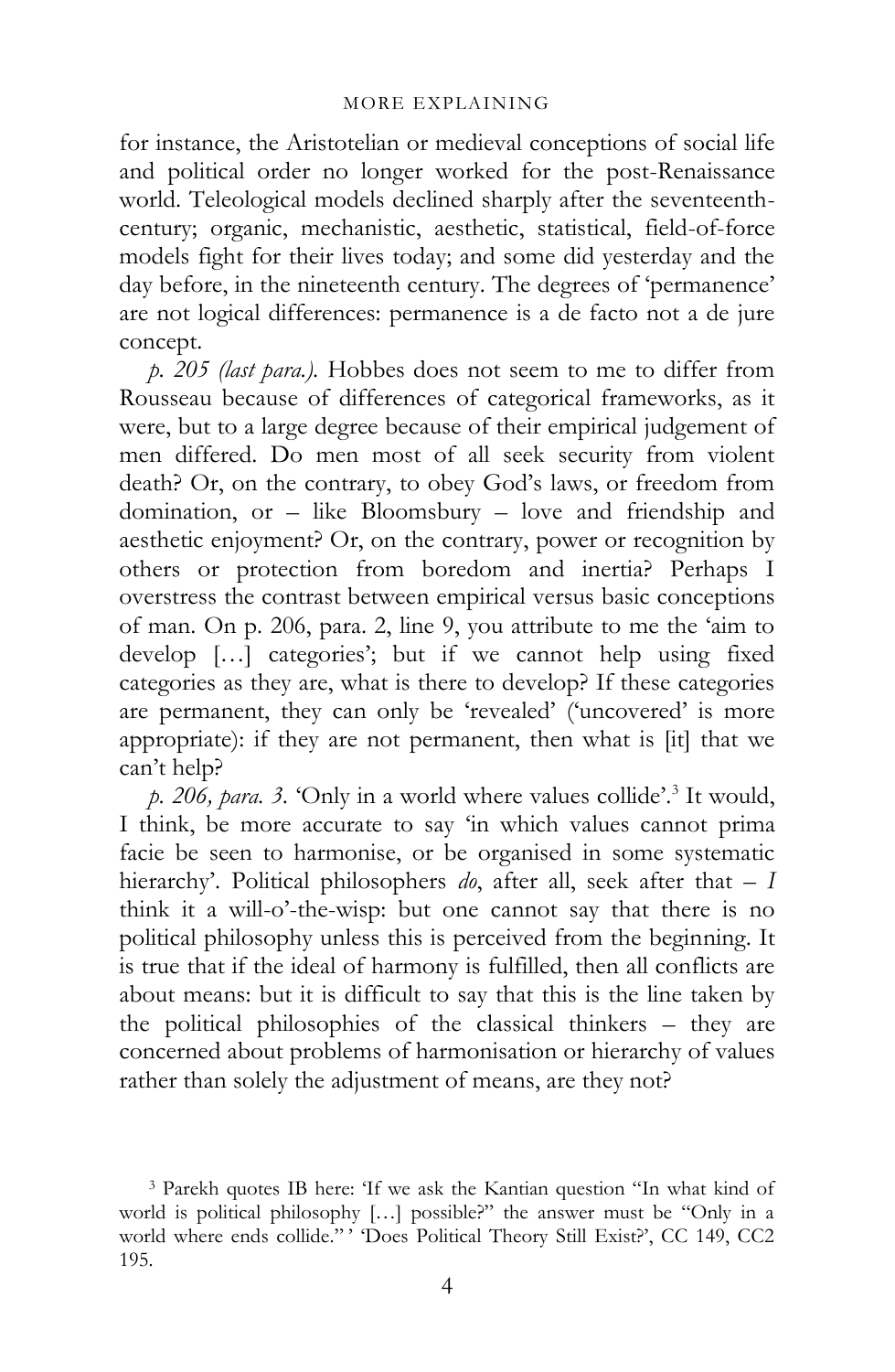*p. 206, last line.* 'Discord' seems to me too strong; 'divergence' or 'problems' about the relationships of ultimate values is, I think, all I could be thought to mean.

*p. 207, line 1.* '[great works in political philosophy have] almost invariably [appeared] in times of crisis' – did I really say that? I expect I did somewhere, but it isn't correct. Crossman, I remember, and I disagreed about that. He did think precisely that; but I objected that e.g. Aquinas, Hume, even Mill and Nietzsche, were not really obvious cases of it. If I did say it, it was characteristically rash of me: there is much truth in it, but not enough – do you not agree?

*p. 207, line 5.* I do not think political philosophers are obliged to develop a conception of man – it may underlie (and I believe that strongly) their political philosophies, and it is differences in this respect, ultimately empirical ones about man's nature, that create differences between them. But they are surely not obliged to spell out their entire view of man's nature; only of political life – and even that may be too ambitious. The structure or nature of political life is enough.

The rest of p. 207 seems very good indeed to me; but para. 2, line 7 – 'men follow'? I think only 'men can (or should) follow'. Otherwise there would be trouble.

*p. 208, para. 2, lines 6–7.* 'Distinction between the human and non-human world'. Yes, indeed; I do not think that I say more than the distinction between our *knowledge* of the two, not the essence, not the thing itself. The real difference is not easy to formulate and is highly controversial, more so than our impression of it, even conviction, which is all I mean by knowledge here. Vico 'conclusively demonstrated' – this seems to me a bit too strong – 'indicated', 'revealed' would be quite sufficient, surely?

*p. 209, para. 2, line 2.* 'The conflicts [between values, principles, human capacities and so on are the fundamental and inescapable feature of human life, and cannot in principle be eliminated]': not all (this I should like to stress), not *all,* only *some*, if you see what I mean. This is important.

*p. 209, para. 3.* ['A singer may lose his capacity to sing if he became acutely self-conscious, or was persuaded that his songs or his wish to sing had ugly psychological roots.'] This really is not my belief at all. Surely I have never said that a singer may stop if he discovers that his singing has 'ugly psychological roots'. It is not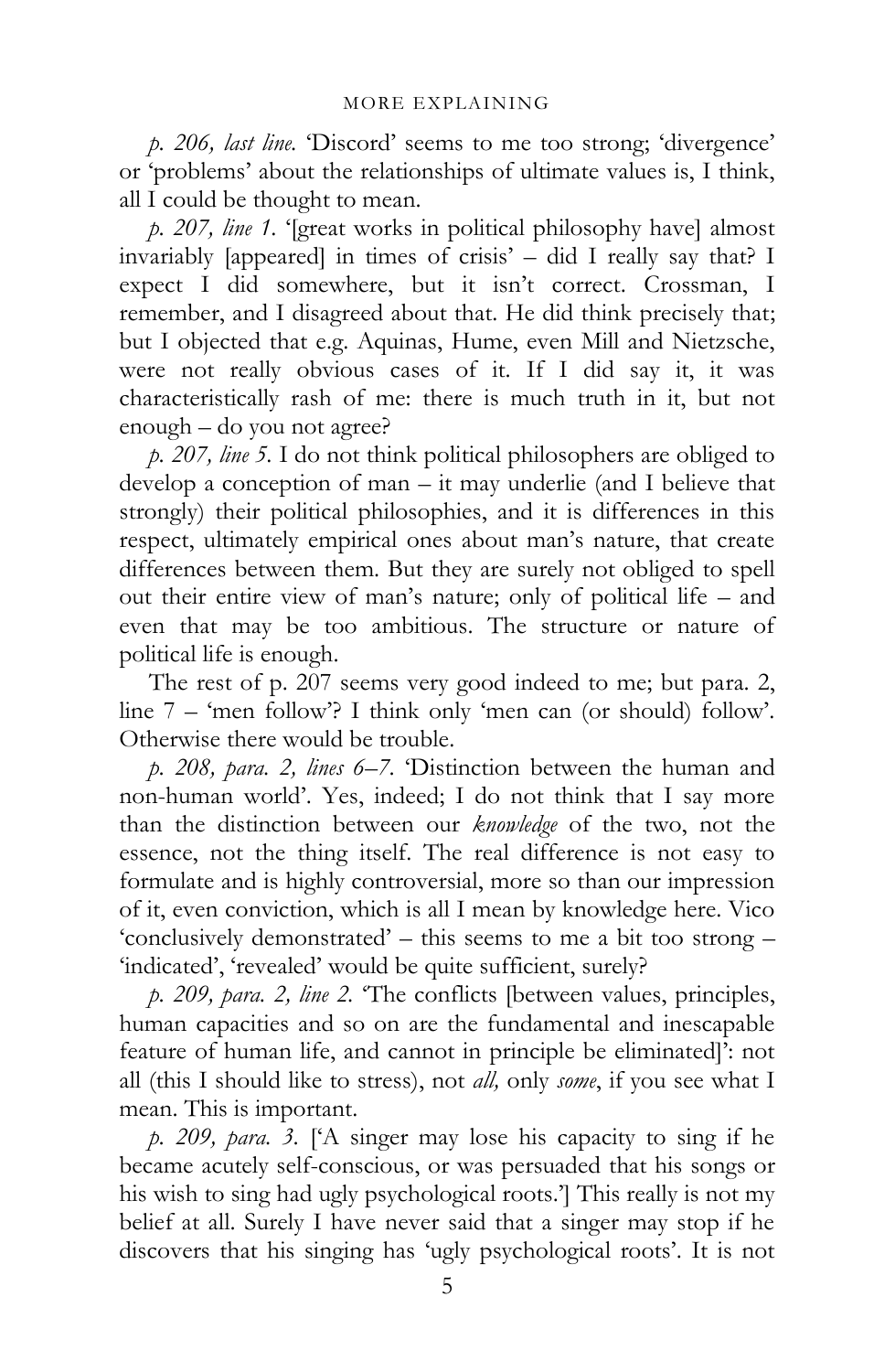that that I am thinking of (I doubt, indeed, if it is true). He may stop, however, if the wound from which his art may have sprung is healed by self-knowledge. Certainly not that a scientist must despair at not being a poet or an athlete: there is no reason why these properties cannot be compatible; and even if they are not, this should not necessarily upset one or inhibit one's creative activity. Of course there may be inspiring delusions, the exposure of which may inhibit or divert the creative stream; of course one set of capacities may 'render a man incapable of developing others'. What I was thinking of was the healing of a wound from which art had flowed. If Kafka or Dostoevsky or Heine had gone through a thorough course of psychoanalysis and had become 'normal', and developed peaceful and happy human relationships, etc., would this not have affected their art, even diverted their creative abilities in some quite different direction, or weakened them altogether? I do not know, but I thought it might well be so.

In the next paragraph (4) you say that 'the conflicts between liberty and equality or between spontaneity and efficiency' are contingent, dependent on 'the prevailing form of social organisation'. I think this may be so, but am not at all sure: certainly I do not wish to assert it with any degree of conviction; I think the conflict between them lies deeper.

It is true (p. 210) that lack of resources may frustrate my wish to be a first-class doctor and a splendid athlete: but if it is only lack of resources, then perhaps this can be changed. Surely all this is much more contingent than the really ineliminable conflicts – say, the theme of Wagner's *Ring* – love versus the desire for power or love versus honour in his *Tristan*, or the theme of Sophocles' *Antigone*. There really is an ineliminable 'incompatibility' between, say, a society in which conflicts can be removed (by social action) and one in which they remain but which is preferable on some other ground. (Ferguson, for example, tended to believe that only conflict was a true stimulation to effective action – hence instinctive craving for e.g. blood sports and their attendant dangers, for a life of passionate competition versus a quiet life, in most societies. This cannot be removed by social action, and does seem to me not contingent in the same sense.) These cases don't seem to be 'on all fours' with one another. Nor do I say or believe (p. 210, para 2) that I necessarily want men's motives to be 'noble'.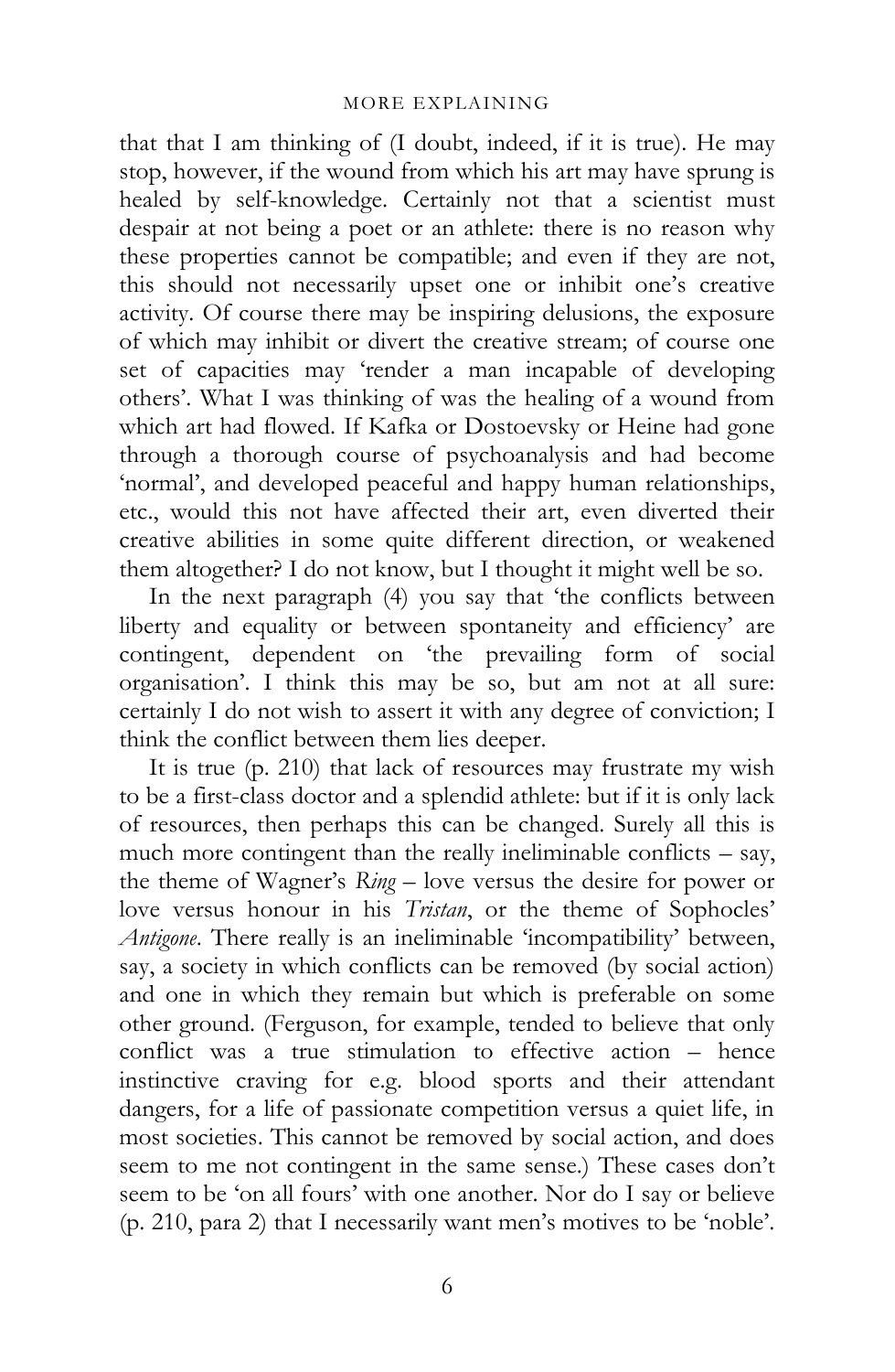I repeat, conflicts seem to me to arise because the removal of a wound which was responsible for, say, Beethoven's art may kill it.

I am grateful to you for saying that you think I have established the reality of the conflict of values. It is a thing I most deeply believe, and do not find stressed in many other thinkers. But I do not believe, as I say, that *all* conflicts are of this kind and therefore ineliminable. The examples I give are, for the most part, not, I think, removable by social reform or revolution, not even the conflict between liberty and equality or spontaneity and efficiency. Do you really believe that they are? Spontaneous efficiency, calculation and non-calculation, really do seem to me to be conceptually, and not empirically, impossible (I mean by efficiency careful planning etc.).

pp. 210–11. The incoherence of the notion of the ideal man and the ideal society: thank you very much for noting this – people on the whole do not take kindly to this anti-utopian idea, as you may imagine.

*p. 211, line 6.* Each society 'represents a uniquely wonderful exfoliation of the human spirit'. Not necessarily: one is perfectly well allowed to condemn Nazi, Soviet or Aztec culture – to allow for a plurality of civilisations is certainly not to forbid one to praise or condemn on the grounds of the values that are common to all men, the denial of which would make communication impossible. This is 'subjective', if you like – the values are not 'out there' – but so all-embracing that it seems to me to be what, on the whole, we find we mean by 'objective'. This is not simply to say that what all men believe is objectively true *eo ipso* – clearly, if all men believed that the earth was flat, it would not make it so. But a man's belief that the earth is flat is not unintelligible to one who believes that it is round, only mistaken. But there are value judgements the denial of which does cause one to think that the denier is not just eccentric or wrong, but mad – literally not communicable with. I do not at present see how one can get nearer to objectivity of values than that. Let me add that what you say on pp. 210–12 seems very fair and just to me.

*p. 213, last para., lines 3–4.* 'He must be taken to mean that certain things are values in themselves and independent[ly] of human choices.' This is not my view. I think that an ultimate value is something that a man *could* choose (as an end in itself), i.e. something which, by imaginatively placing myself in his position, I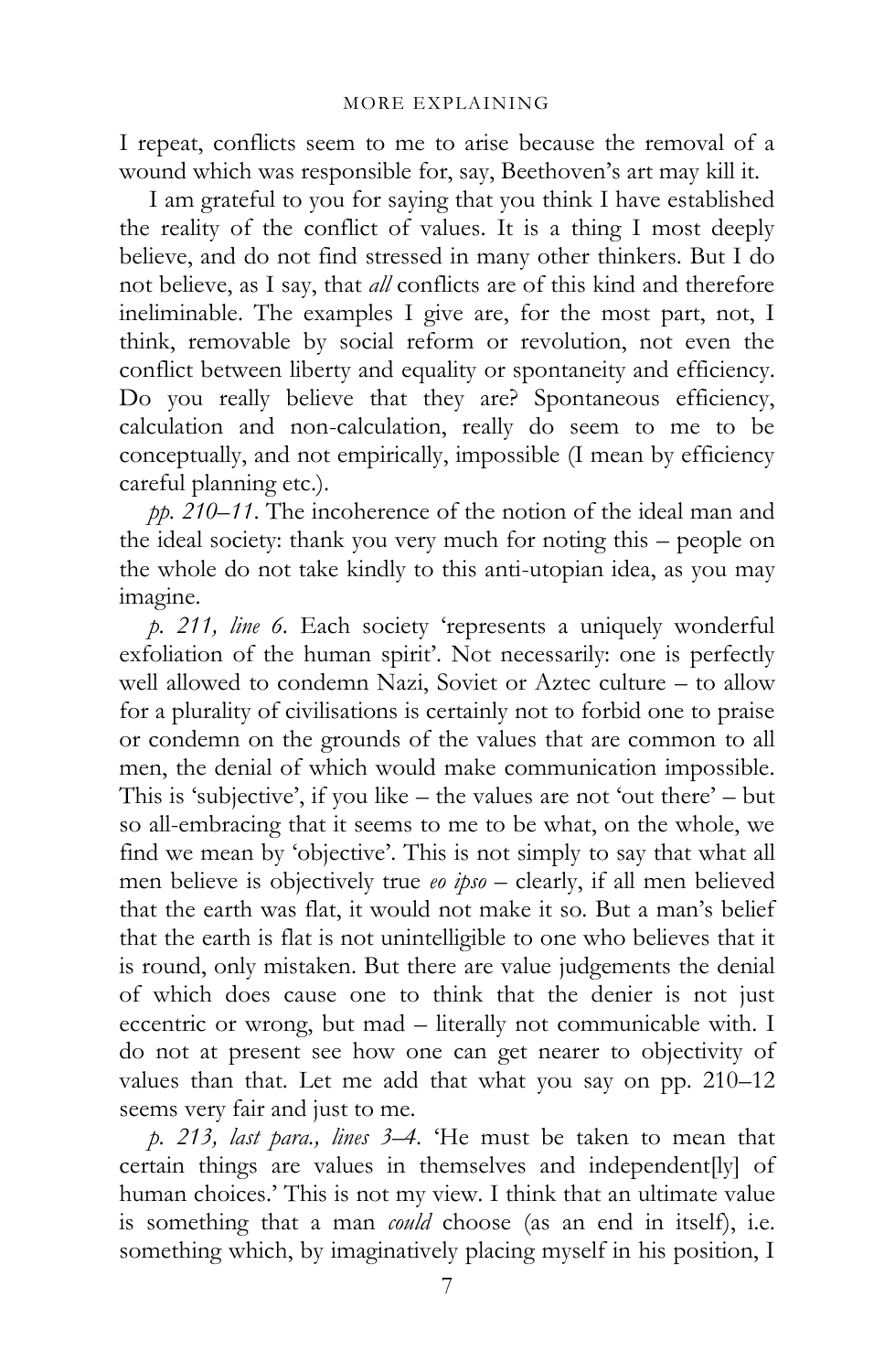could conceive as the kind of value which men could pursue and still be fully human – members of a society with which I could (across time or space) communicate, i.e. understand and be understood by. Consequently, such ends must be limited in kind and number: they cannot be just anything; the nature of a human being, however various, limits possible ends. They are not independent of human choices; only if chosen are they ends. They must be choosable by human beings, and not all imaginable goals are. The Nazis, at times thought mad, were in my opinion not so – their choices, founded on false empirical premisses about sub-men and the like, were perfectly intelligible, however odious to you and me; but if I find creatures whose sole end in life is to destroy everything blue, without any justifying myth or code or faith or expectation of pleasure or avoidance of pain, [n]or in conformity to some imagined order of the universe – then they are not human for me.

*p. 214*. Very good indeed, very.

*p. 215, lines 1–3.* I don't believe in Disraeli's 'mysticism' much. His self-deception, yes – 'romantic self-deception', perhaps. On Marx, did I say 'facile'? Perhaps it was. When I was writing about him I certainly did not think this, but you may be right.

*pp. 216–17*. Absolutely excellent. (Forgive me for this patronising, school-masterly award of marks – it is just meant to convey my gratitude and satisfaction at being got right, which is a rare and wonderful feeling.)

*p. 218, para. 3.* This is not quite right. I do not argue that limitations imposed by nature are not restrictions of liberty. In some sense of course they are. But I was speaking specifically only of *political* liberty, and that I do believe can be said to be affected only when there is interference by others – this is a very central point for me. The only restrictions that are, in effect, encroachments on political liberty are indeed, according to me, man-made. I am not sure that you are right to attribute to me the view that 'there is no general agreement about what counts as restriction'. Why shouldn't there be? Given societies *may* agree in their general sociological conceptions, and in that case they would agree about what counts as restriction of political liberty. If one really believed that the laws of supply and demand were objective, iron laws, as Marx accused bourgeois economists of believing, then, according to these people, they could not be held to restrict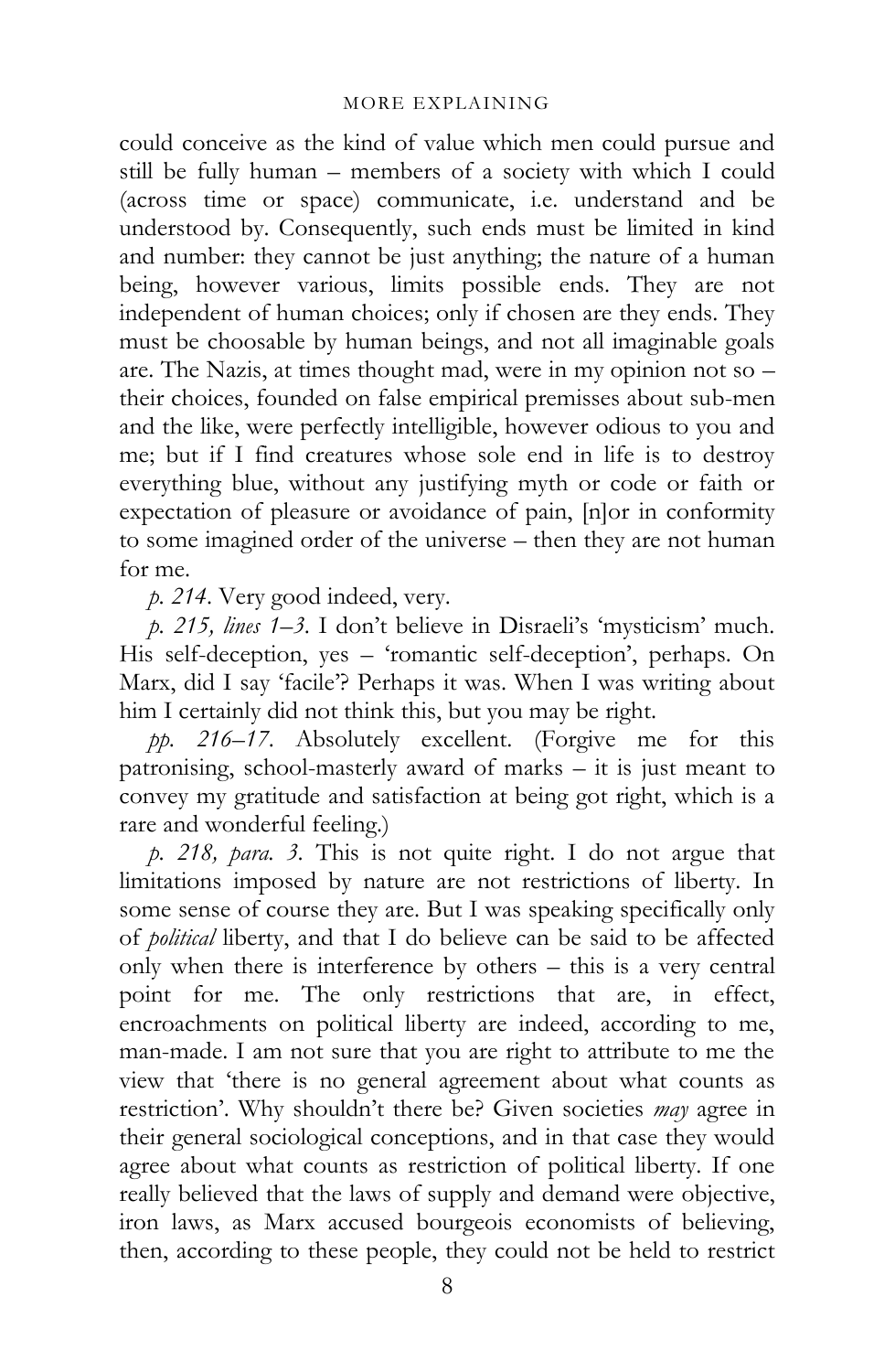liberty (and I suppose some Liberals did think this): what counts as restricting liberty depends on one's theory of what constitutes social activity and its direct or indirect consequences. What counts for Marxists doesn't count for Manchester Liberals or theocrats. Isn't that right?

*p. 219, end of para. 1.* Oh dear, I thought I was perfectly clear, but evidently I was not. If my poverty is the result of the capitalist system, or my money is confiscated for, say, political or legal reasons, then I am certainly being interfered with. There is, no doubt, a fine line between poverty and, say, illiteracy: the latter may well be due to educational inequalities, due, in their turn, to the poverty of the uneducated, which could have been prevented under some alternative social organisation. But it can be argued that, though I could have been richer, or better educated, it would have been only at the expense of some other values, say, the health or standard of living or, indeed, education of too many others – or even of the risk of the misuse of the material means or goods bestowed on me. Then, although I am being deprived of liberty, general liberty is nevertheless not being diminished, and there is justification for this kind of deprivation or 'interference'. Para. 2 surely makes it clear that only political liberty is relevant here. You say that 'internal' – psychological – obstacles 'seem to give Berlin difficulty'. The issue is one of moral psychology or metaphysics; but I make it clear that if they can be shown to be products of social arrangements, then the obstacles to liberty do turn out to be political – so that I see no difficulty. If the obstacles are thought to spring from some other than political or social causes, then they are not political and not relevant to my general thesis.

*p. 220, para. 3, line 7.* '[To be human is to possess certain fundamental features, including the basic capacities to give and appreciate reasons for one's actions, and to distinguish between fact and fiction and between the moral and the amoral. A being lacking these basic capacities lacks what constitutes man's humanity, and is] simply not human.' If I say this, and I expect I do (I have deliberately not looked at my own texts, so as to avoid quibbling, as all criticised authors are liable to do; I would rather discuss the issue as it seems to me *now*), then possibly I go too far: mad, yes; diminished responsibility, yes; but not human? At some point I would be forced to say this, yes: but the line between crazy, mad, and not human is a fine one: how mad to cease to be human?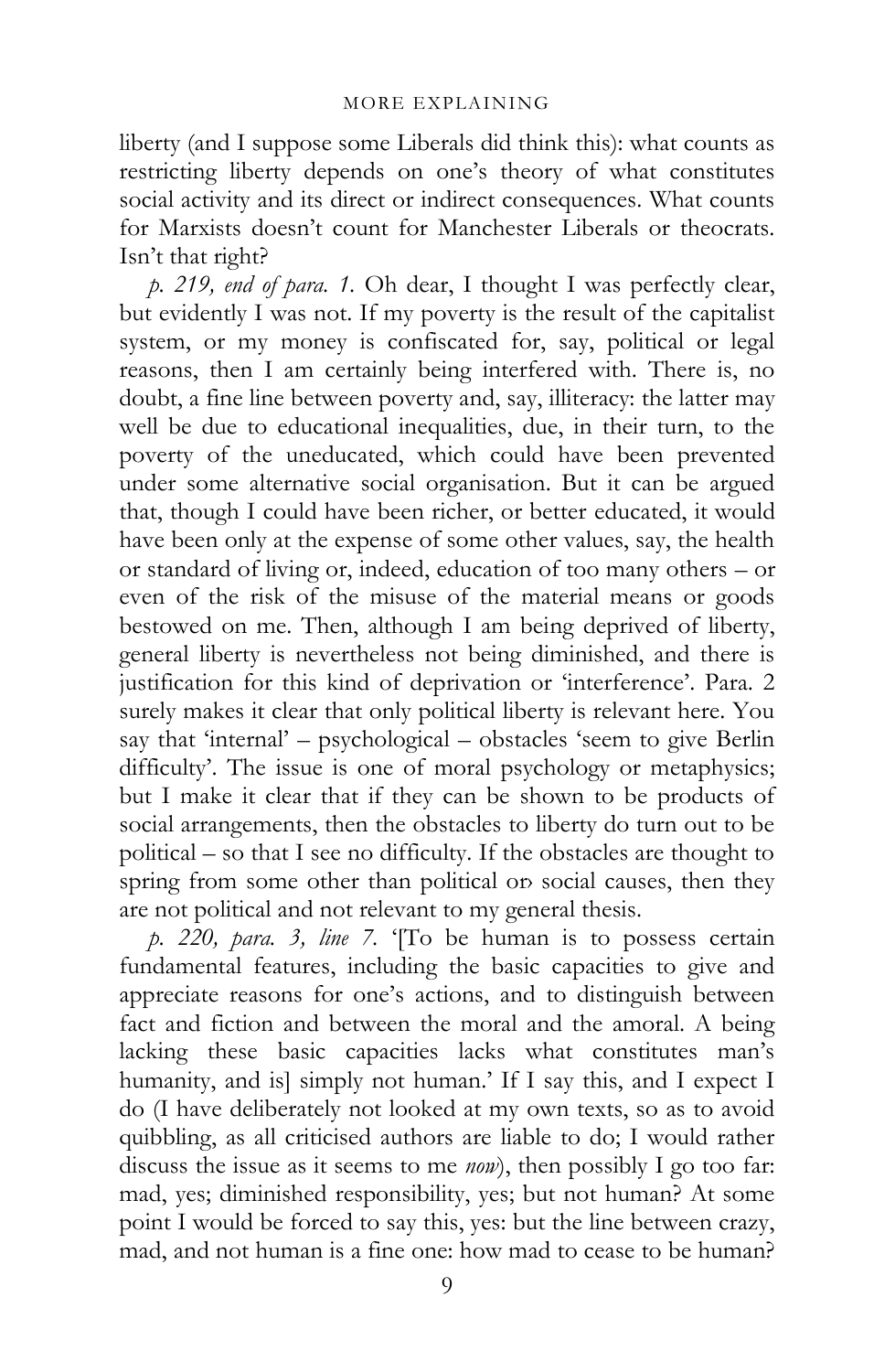Legally, morally, medically etc.? There is a philosophical problem of identity here, of course: if I go stark staring mad, am I still the same self? If my brain is cut into two by a surgeon, to cure me of epilepsy, am I one person or two, and which is responsible for what 'I' did yesterday? And so on. All this is not, I suppose, relevant here. Fortunately.

*pp. 221–2.* Quite splendid.

*p. 223*. Here you criticise me for expounding not real pluralism, but 'several absolutes' with 'no dialogue between competing values', 'not really pluralism but plural monism', 'closed and monadic islands, each dominated by its own absolute'. And from this you deduce that I believe that we should 'respect' a rival system which thinks it right to kill people in order to diminish the sins they might otherwise commit. But I do not believe this at all. If I am to judge it, I must make sure I *understand* it as another, even though an exceedingly alien, world: but I can condemn it unreservedly in terms of my absolute values as much as I want. All I demand is that the values of the defenders of killing must be such as *can* be followed by people whom I perceive as being men – *frères*, *semblables*; that is, that these values must be such that I could at least *conceive* myself as seeing their point if, for example, I accepted the premisses of the religious maniacs; if I cannot do this, then the values are genuinely outside my ken. But if I can conceive myself as attracted, or at least can understand how someone might be attracted, to them and choose them, I can still denounce them and reject them in terms of my own absolute values, which I assume others, who disagree with me, will understand even if they do reject or denounce then in their turn. I do hope so. It is the heart of my non-relativistic pluralism.

*p. 224*. 'Radical pluralism' is not a doctrine I accept. Intelligibility is for me a *sine qua non* – no intelligibility, no humanity. To say that there is a plurality of values is not subjectivism, nor a collection of monadic bubbles between which there can be no communication, but the entire constellation of various and incompatible human values, which could be argued about and accepted, rejected, painfully weighed and chosen by reference to some systematic conception of life, or scales socially formed – and yet remain 'objective'. In other words, I can conceive of absolute values which are not chosen by me, but they are not there in some objective Platonic heaven, to be chosen or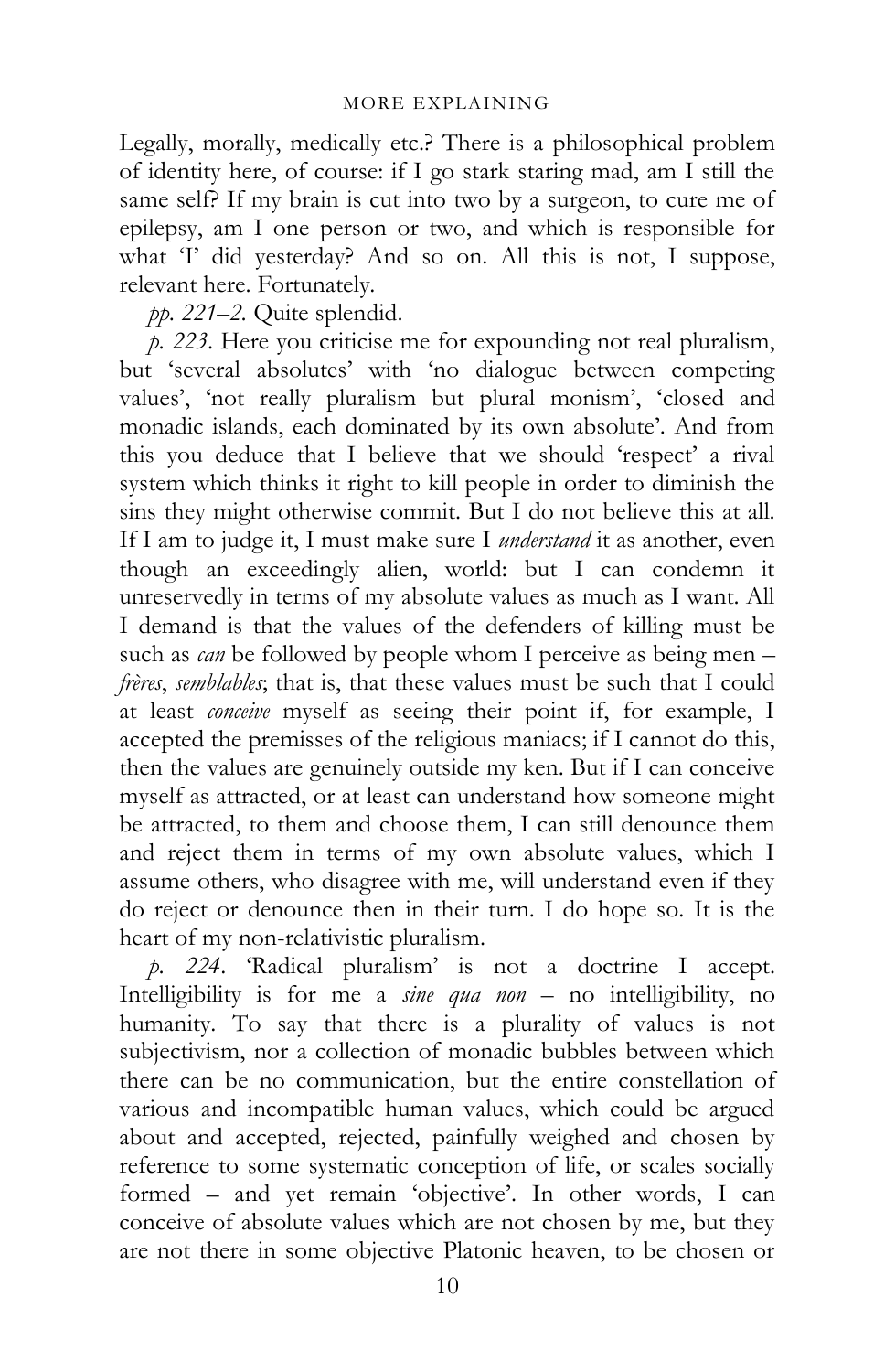not chosen: they possess reality only if they have been chosen or not chosen; they possess reality only if they have been chosen or at least imagined as capable of being chosen. I am not an objective realist about values. I have no idea what it would feel like to be one, but I vaguely envy those who are; things are much easier for them, I suspect, though what they believe has become obscure to me. A heaven studded with star-like values independent of human consciousness? As G. E. Moore once thought? Odd.

*p.* 224, para. 2. As for the 'socialisation' of values, it may well be that I am nine-tenths a socially formed being, but there still are *hommes révoltés*, revolutionary thinkers, Nietzsches, Sartres, who set sail on the Oakeshottian sea, guided by values not obviously all derived from a combination of social factors (to say that reaction to these factors is itself a social consequence of them is, I think, begging the question). There *is* originality of vision; individual rebellions need not be totally reducible to social causes even if 99 per cent are so.

I have denied my alleged Platonism already, and must now say not only that Hitler's claim that his purposes are sacred, ultimate and beyond criticism, etc. can be denied, but that this can be done for all values whatever, however ultimate. The idea that values are beyond criticism, which has been held (e.g. Roy Harrod in a famous essay on Utilitarianism), is not my view. I am free to condemn the views of admired saints if they offend my conception of human nature, or the form of life I (and, in the majority of cases, my society, or, in Schlick's phrase, *Kulturkreis*) live by. Tolstoy denounced the world of nineteenth-century Western culture; my colleague Anthony Quinton thinks Tolstoy's view is odious, as bad as Milton's. To ask which is objectively right is, according to my view at least, a misconceived question: each of these outlooks is a possible human outlook and I understand more about society and myself if I understand what it is that attracts men to systems or values not – indeed, incompatible with – my own; but this does not preclude me from thinking some of them detestable, or committing myself to fighting them, if need be at the risk of death. The only criterion in terms of which I can 'objectively' denounce them as bad is if they offend against that (basic) set of values which men must hold in common if they are to form a society, to intercommunicate. If Hitler sins against that code, then I am not obliged to seek to imagine what it would be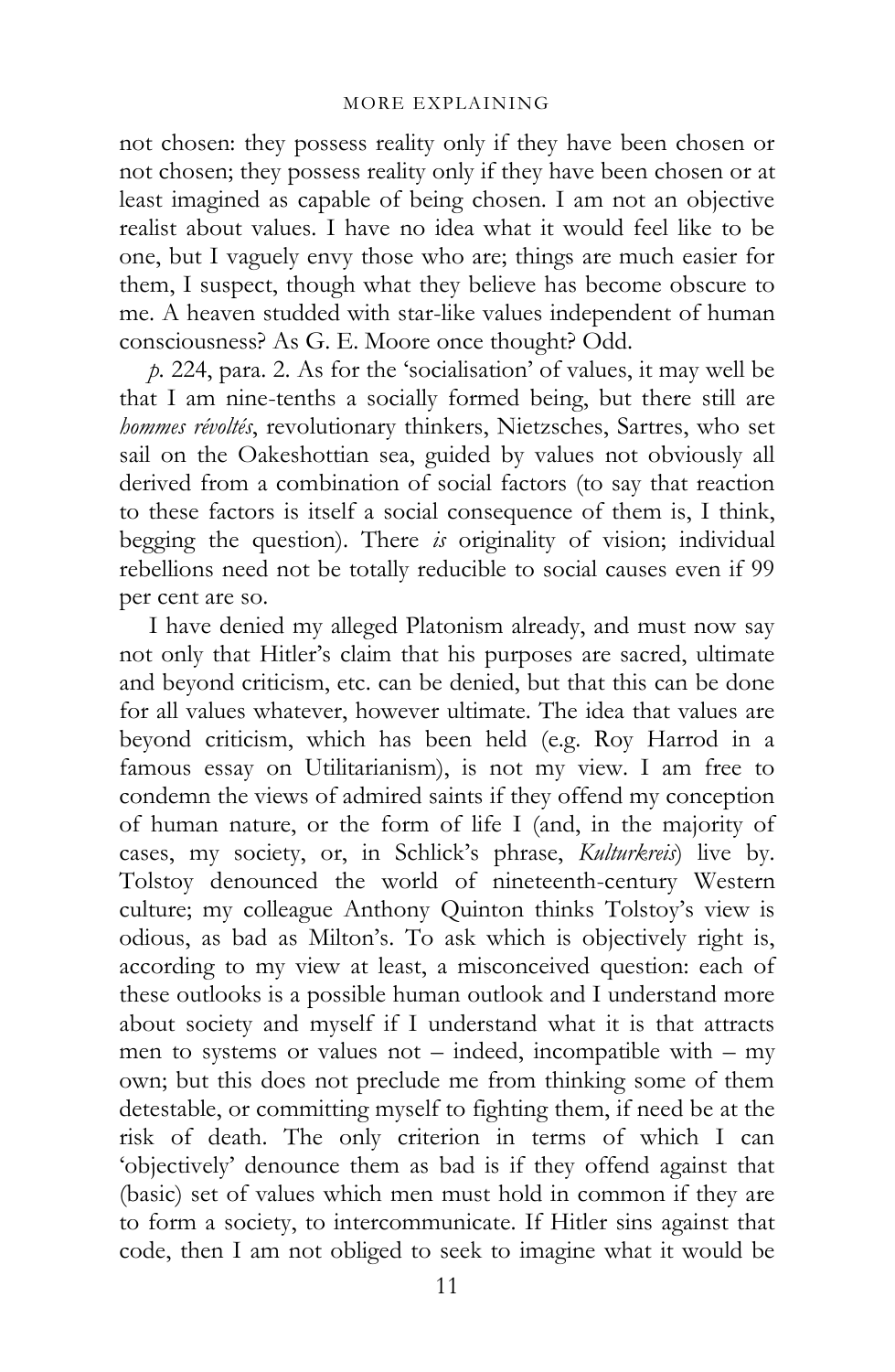like to 'empathise' with such outlooks, for that I literally cannot do – any more than (if this were imaginable) with the values of raving lunatics or inhabitants of other worlds, which *ex hypothesi* we cannot describe in terms of our own. The issue seem to me a good deal less simple than on your p. 224.

*p. 224, last para.* Where you speak of non-political freedom: 'moral', 'spiritual', 'economic' freedoms are indeed distinct from social or political ones, and the conflicts between them are not my topic – my topic, I say again, is only political freedom.

*p. 225, para. 2.* This, I think, is misconceived. I never say that liberty applies only to the isolated individual; to shut doors, e.g. to association with others, both political and social, to activity with them, is of course a deprivation of political liberty – all interference is at once a diminution of the liberty of the interfered and an increase of the liberty of the interferer. Benjamin Constant, to whom I refer, thinks mainly of the demarcated area of noninterference sacred to private life; he contrasts this with, say, the classical Greek notion of liberty as privilege of unlimited interference by all persons with each other. The two conceptions collide – an uneasy compromise between them had to be drawn. This is what I say and think. I do not think that you have interpreted this correctly.

*p. 225, last para.* You accuse me of conceiving of a pre-social, fully free man, who gives up his 'natural' liberty to make possible social existence – which you take to be the central idea of the social contract. No, I do not believe that either, and if I have given that impression I am to blame for putting it badly. Of course man is a social product, but liberty remains an area of unimpeded action wherever human characteristics are created and developed. The choices, even within a man's mind, may be socially constituted: but his often agonised choice of X in preference to Y, or even a 'tradeoff' of X to  $Y + 2$ , is in a clear sense his own: and can be very lonely.

*p. 226*. Surely, if I am prevented from committing rape, murder etc., I do suffer a loss of liberty? But it is right that I should accept this loss of liberty, or have it thrust upon me, because these actions deny too many other liberties, and crush too many other values that I and my society or *Kulturkreis* wish to preserve. But the fact that I suffer loss of liberty seems to me undeniable – it is a loss to be imposed and recommended; it is the price paid for the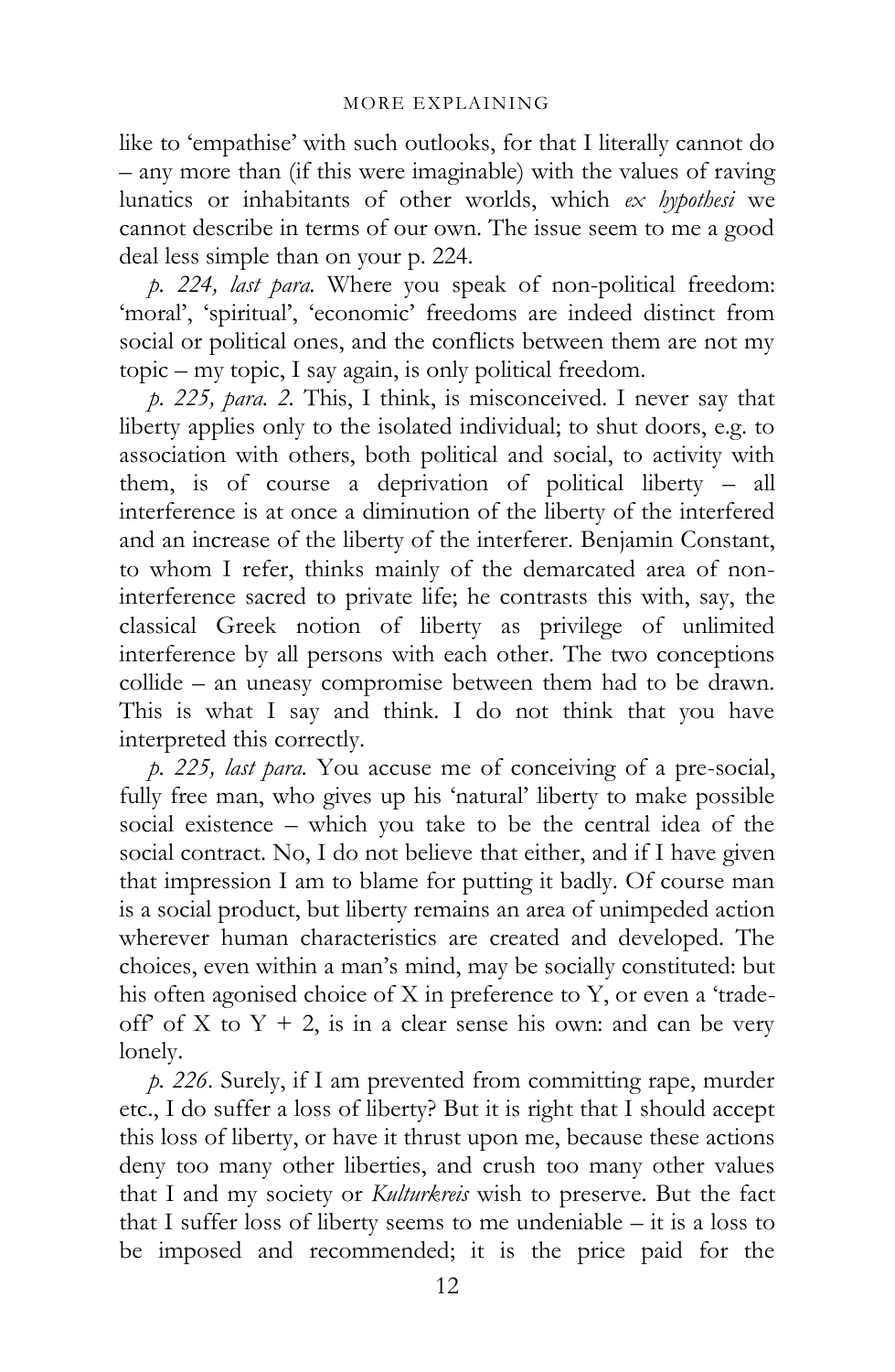minimum degree of security and preservation of other values. You ask, in effect, whence do I derive this right (the right to rape)  $$ not, you say, from society, so it must be from nature. This seems to me a false question: I do not derive it at all – I am a chooser (I choose unless prevented), my power of choice is not conferred by society or anyone else, it is a basic part of my nature as a human creature, like my effort to keep alive, my capacity for discrimination. I do indeed believe that all coercion is undesirable. I also believe that the prevention of rape, murder etc. is desirable. Thus I believe all infliction of pain is bad, but that the infliction of it on evildoers is better than letting them go scot-free. Freedom for murders, child-torturers, oppressors and destroyers of every kind is literally infinitely more evil than the liberty advocated by, say, anarchists, Byronic Satanists, etc. However, it does not follow that coercion is not an evil at all, however minute in comparison with its alternatives. Nothing that I have said implies that liberty, of *whatever* kind, is *always* preferable in comparison with other values. I do not, however, believe that the context dominates everything, that one can flatly lay down what is good or bad in specific cases without considering how far this is consistent with the constellation of values that formed one's moral and political and aesthetic outlook.

As for the thesis that there is no liberty, only liberties – I do not agree with it. There is a certain core: at least in those ideas (or even expressions), whatever their transformations, which recur in epoch after epoch, in society after society. 'Happiness', 'pleasure', 'pain' – not simply happinesses, pleasures, pains: it seems to me that there are such 'core' expressions and that they are empirically identifiable, that this is not a false ontology. You say that to ask whether liberty in general is good is like asking whether 'red' is good in general – it all depends on the context, on the social circumstances, and so on. I do not accept this parallel – deprivation of liberty seems to me an interfered-with choice, not some choices only; to stop a man from choosing 'diminishes' him, however socially bad the choices are likely to be. Of course you stop him if it is socially necessary, just as you are entitled to frustrate a man's happiness if it consists solely in gloating on the torments of others, or if his knowledge is likely to lead to unspeakable consequences. The justification of all action depends on contexts. But if values could be reduced to the contexts which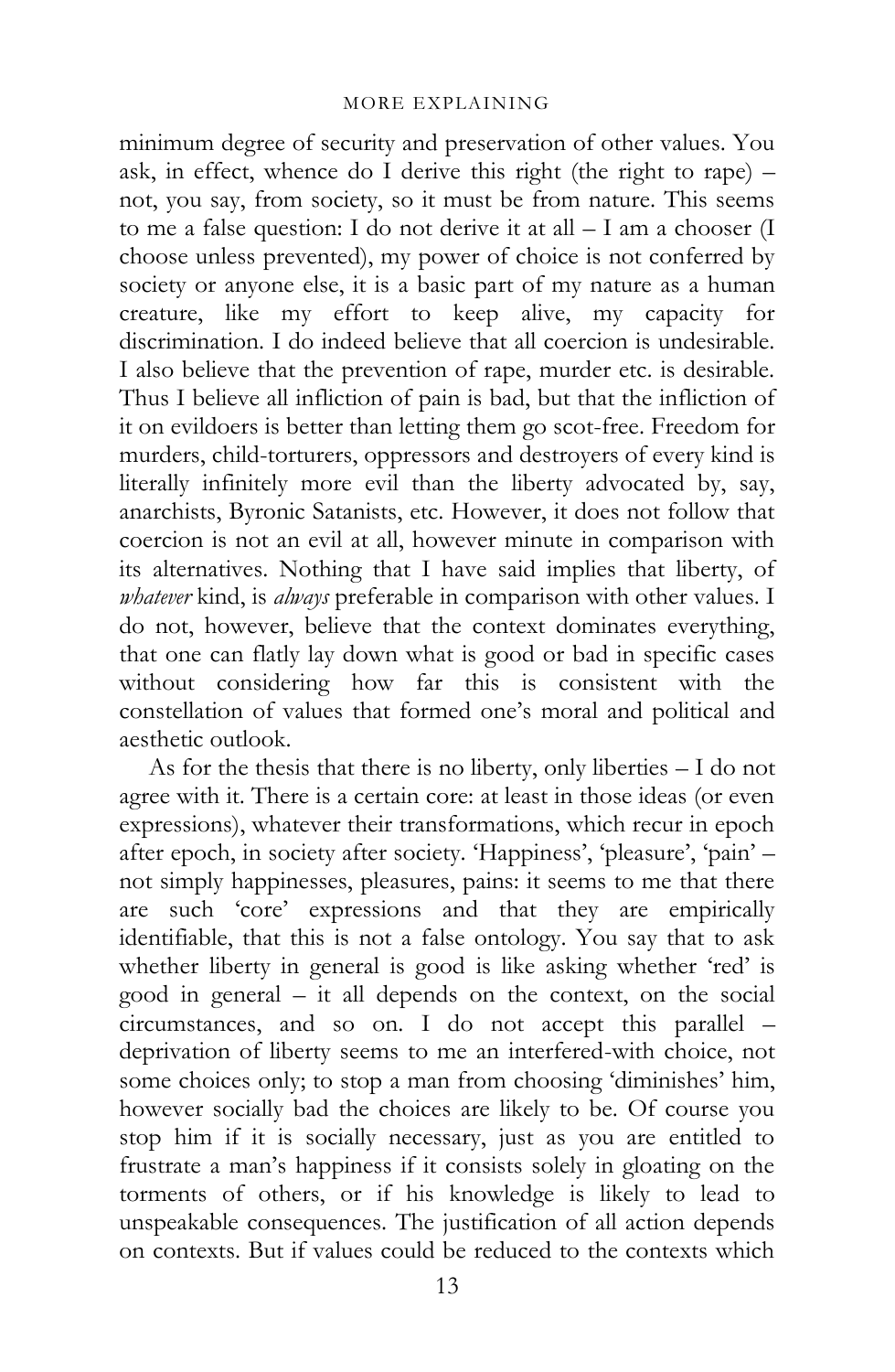alone gave them significance  $-$  if this were literally true  $-$  words like 'freedom' or 'happiness' would simply become homonyms; there would not even be a family resemblance between them, let alone the common core in which I still believe.

You do seem to me to drive your perfectly reasonable caveat about contexts too far, *ad absurdum* as it seems to me. I don't believe that you actually disagree. Of course, if someone says 'I am for liberty' you have a right to say 'Exactly what kind of liberty are you referring to? Political? Of individuals? Of groups? Of societies? Of nations? Facing what kinds of dangers? Against what kind of enemies? Or is it economic freedom you are thinking of, or social, or spiritual, or intellectual? Outer? Inner? Freedom from? Freedom to? To be free with? Like the Christian Book of Common Prayer, "In whose service is perfect freedom"? Or the Biblical "Ye shall know, and the knowledge shall set ye free"? From what? Idolatry? Or Hegel's freedom *bey sich selbst seyn*?' You can indeed ask all this, but freedom is not thereby rendered a mere homonym with a purely etymological or sociological or genetic explanation; at the very least it is a pointer – if not a name, a pointer – to a certain something, to a goal, however multi-faceted, which may not be definable, or [sc. but?] which is known to all, or most, men. It is not a mere loose concatenation of vaguely conceived, wholly disparate notions. This is particularly true of political freedom – those who have fought for or against it have seldom been unaware of the point of its existence or the reality of its absence. If we were to follow the line of your last paragraph, the thing would dissolve into a cluster of meanings without a centre. I do not for a moment believe that this is what you wish to say. (Still, if you do, you do.) Some followers of Wittgenstein would support you, some anthropologists would – I may be the last defender of Kant's, William James's, Herzen's, Sartre's, Bernard Williams's pluralist world. So be it.

How disgracefully rhetorical all this has suddenly become. Do forgive me, and thank you again very much indeed.

Yours ever,

Isaiah Berlin […]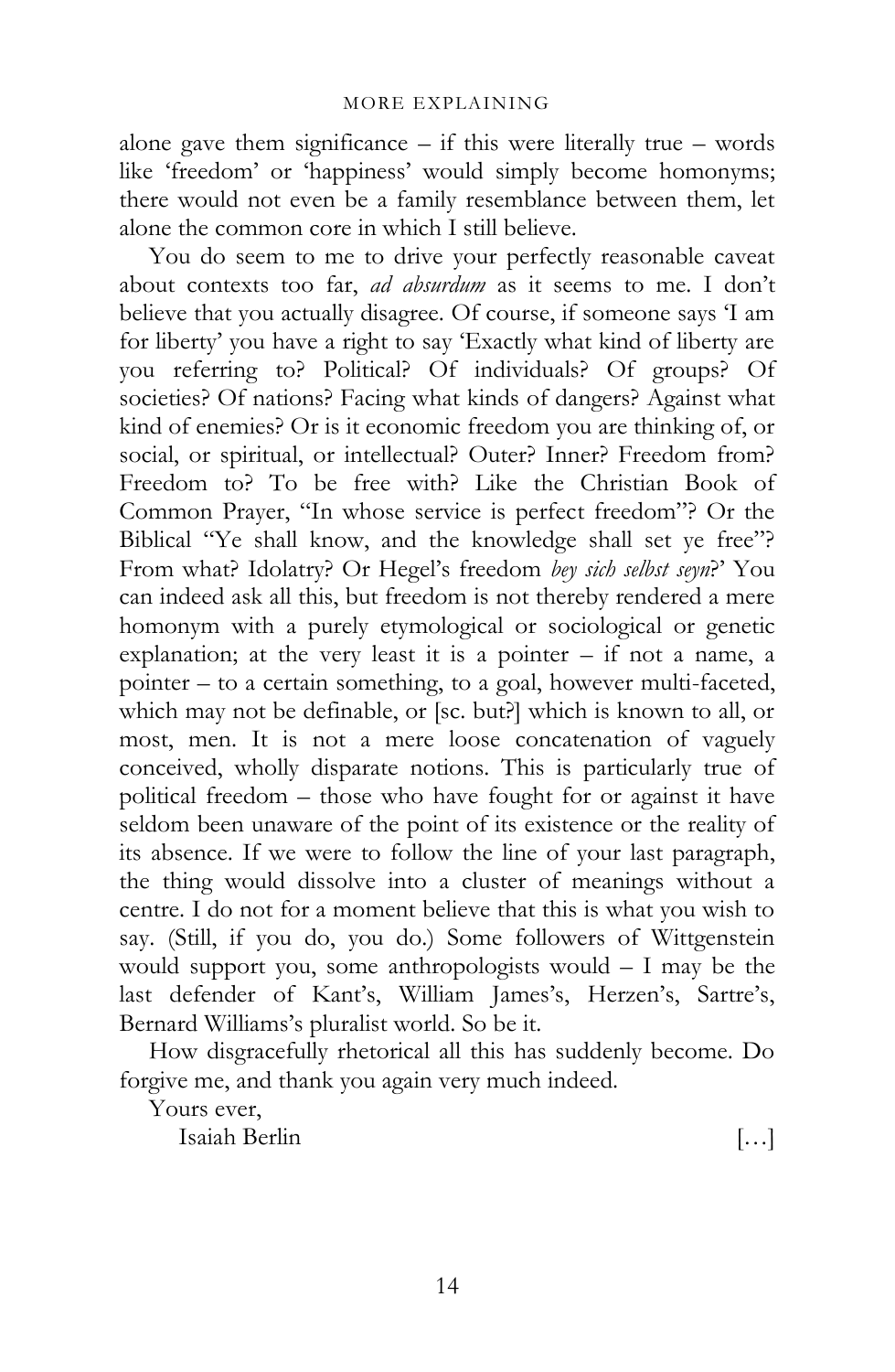### TO BHIKHU PAREKH

14 January 1983

Headington House

Dear Bhikhu (if I may, and you must reciprocate),

Thank you ever so much for your letter. I won't bother you by going into elaborate detail. Values: they are not 'given' or 'intuited', I agree. I do not think something becomes a value because it is deliberately chosen: it is a value because it is one finite, limited horizon of choosable ends, which a human being chooses or is able to choose, not only by consciously pursuing it or seeking to realise it, but also by feelings of, say, delight or horror or hope or fear, etc. when faced with a vision of human behaviour or experience in the past, present, future, in imagination, dream, etc., which is how values, for the most part, 'operate'. Something, in my view, is a human value when the intentions or motives of those who pursue them are intelligible to other human beings, at least in principle; when others can understand that, in similar circumstances, if the same possibilities were open, they can conceive themselves as pursuing the ends in question without ceasing to be the kind of persons that they are, with, in a wide sense, the kind of outlook that they have. Something like that. All this is somewhat Humean, but it is roughly what I believe, although I am sure I haven't got it quite right or been entirely clear. Murdering all men in sight is not something which I could conceive of being an end to which I am committed; but, given the kind of circumstances in which the berserk murderer was in fact placed, unless I myself am deranged, I must think him to be so. All these things rest on a kind of analogy – *Denkexperiment* – without which no communication is ultimately possible – that is the social context, of which you speak, in which these things must operate. Herbert Hart's minimum content of natural law is relevant to this: unless those rules and values operate without which a society cannot survive, the very notion of the pursuit of values, their objective or subjective status, etc., become unintelligible. If this is a kind of subjectivism, then I am guilty of it, but it seems to me objective enough against real egocentricity, subjectivism, etc. My preferences about treating men are binding on others because I must take them to be the kind of persons whose relationships to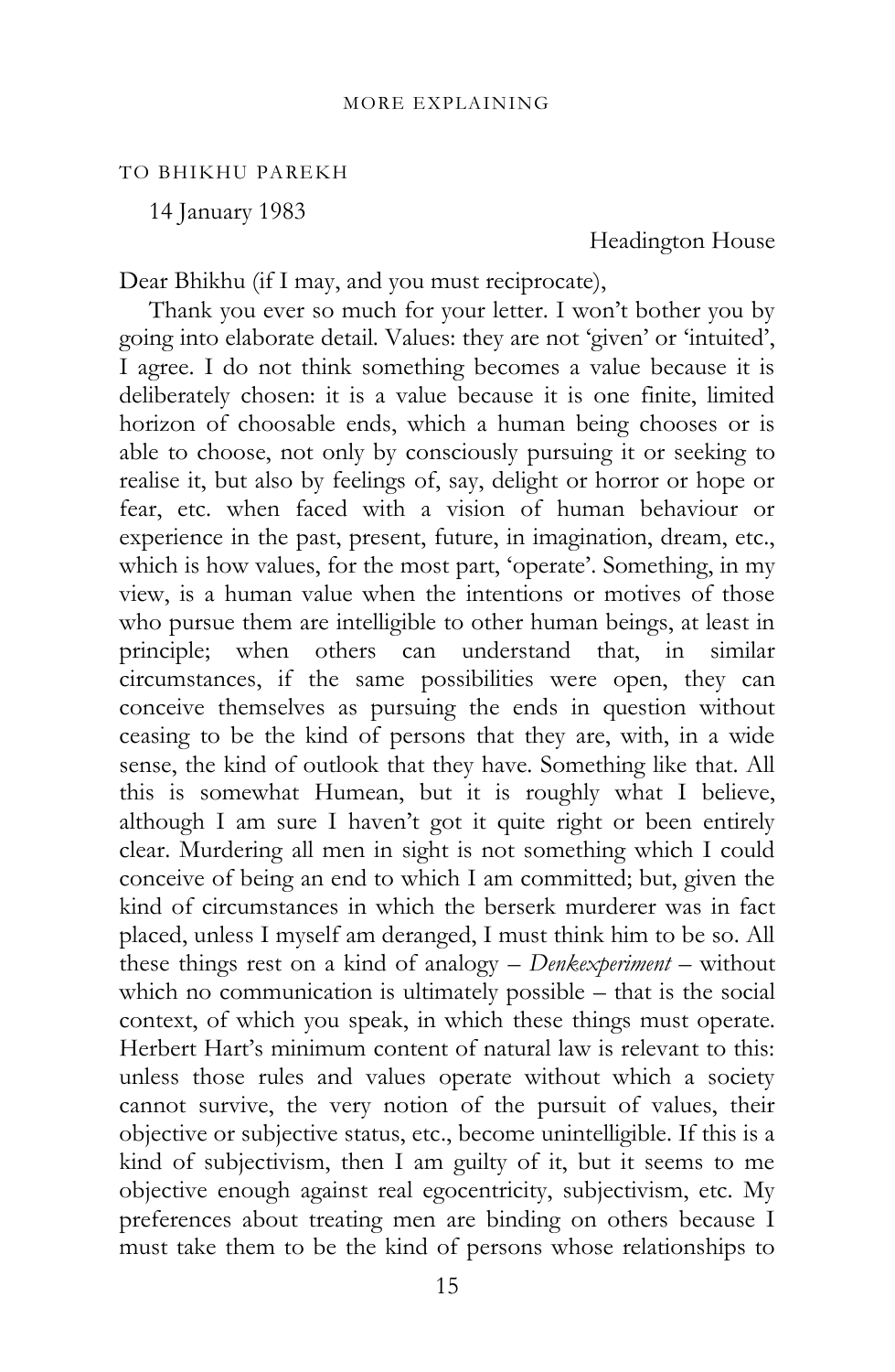me and to others are of a kind that they could not be unless such preferences were binding. If they are different from this, then, according to the degree of difference, the 'preferences' are less binding – diminished responsibility, etc. This is the same thing over again. Yes, it has something to do with a shared way of life; of course, other ways of life (untouchability, slavery, etc.) could be founded on values similar to mine, but being often founded on empirically false beliefs (like the Nazi view about sub-men, that the Jews were such, and poisoned society systematically, etc.). If it can be shown that beliefs and acts do not follow merely from invalid empirical beliefs, or involve a very different view of the world from my own, then I am liable to condemn such beliefs and acts as not so much wicked or abominable as unintelligible, in extreme cases mad, not human; and I have to protect myself or my society against them as I would against dangerous animals, not human beings moved by beliefs to which I can find analogy in my own experience. All these things are of course a matter of kind and degree – when do we say wicked, when do we say inhuman, etc. But in principle I think this is how it goes. Is this inadequate? It may be.

Now about liberty and choice. I do indeed think that the capacity for choosing is a *sine qua non* for men; that men who are prevented from choice are prevented from acting in a human manner. Of course all choice is choice of something. And the content of the choice, of course is crucially important. But simply to be a chooser – to be *able* to choose and not to be chosen for, to be able to go to the bad in one's own way, rather than be conditioned towards the good (whatever it may be) by the efforts of others (as the eighteenth-century Encyclopaedists seemed to hold) – seems to me paramount, as belonging to the essence of being a man. Kant makes this very plain in that essay on 'What is Civilisation?', his great attack on paternalism. Not to be able to choose, not to be able to be responsible, is to be de-humanised. To choose what is evil is to behave as a moral agent. Not to be able to choose at all is to cease to be one. being driven in a direction, however desirable, is to be like a child or an animal. What I hold most strongly is that it is the act of choice, not what is chosen – that is central to man's humanity. I really do mean that. Surely that is self-evident. Do you really disagree?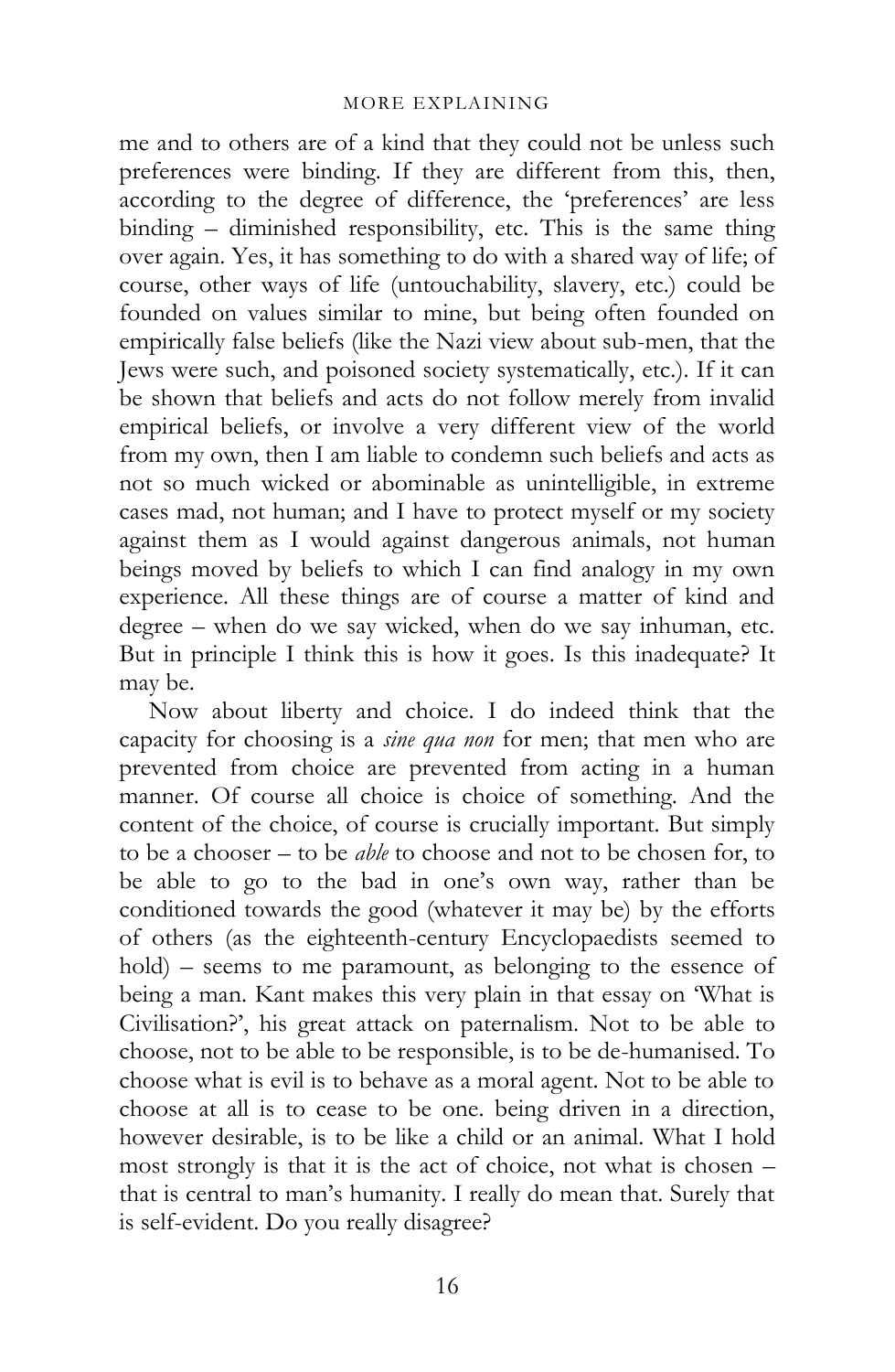Someone drew my attention to a review of your book, by somebody called Ronald Beiner, on the THES of 26 November last: very captious tiresome and wrong. You were absolutely right to choose Marcuse – he is at least clear, highly influential and extremely intelligent, even if I flatly disagree with him – rather than poor old Adorno, whom I knew well, and liked as a man, but he produced endless clouds of black smoke in place of ideas – he was rather better on music – his used to be a name to drop, but is in fact a cant name by now; I am quite clear about that. Habermas is more serious, but also exceedingly obscure, and requiring a great deal of hermeneutic treatment – but at least genuine, in a muddled, distorted, what the French call *fumiste*, sort of way. I wish to say nothing about Popper's importance vis-a-vis Rawls, but Rawls did not define *liberalism*, but social democracy – nobody who has read his book with any attention could see him as a liberal – he is in fact a moderate socialist, and his book is that of one. I object very strongly to being described as an 'anti-rationalist'. Whatever one's view of Oakeshott – I know you think very well of him – my ideas are very different from his, as my style is – he is a very seductive writer, who has had a great and wide influence; but I am not antirationalist in his sense, and I do not think you make me out to be so – at least, I hope not. I am interested in anti-rationalists because I think they have discovered important chinks in the rationalist armour; I think that the scientific rationalism of the eighteenth century and part of the nineteenth is certainly imaginatively inferior to – contains less insight than – constructions of the romantics, at least of some of them; these people deserve to be taken seriously because they have deeply affected our own outlook, whether we be rationalists or not. But I strenuously object to being called anti-rationalist – whatever reason can do it should do, in my opinion; I do not think that it misleads, only that it is sometimes impotent where power is attributed to it. I am, I suppose a Humean, which I do not feel ashamed of. I suppose Oakeshott in a sense is one too, but we are very, very different. I also think it is grossly unfair to blame you for providing a textbook: to write about thinkers as you do is one way to philosophise – all great philosophers developed their philosophies in the course of expounding and criticising other people's thought – even Plato did that. Hobbes is intelligible only in contrast to scholastic morality – or at least the Christian outlook – he is opposed to; there are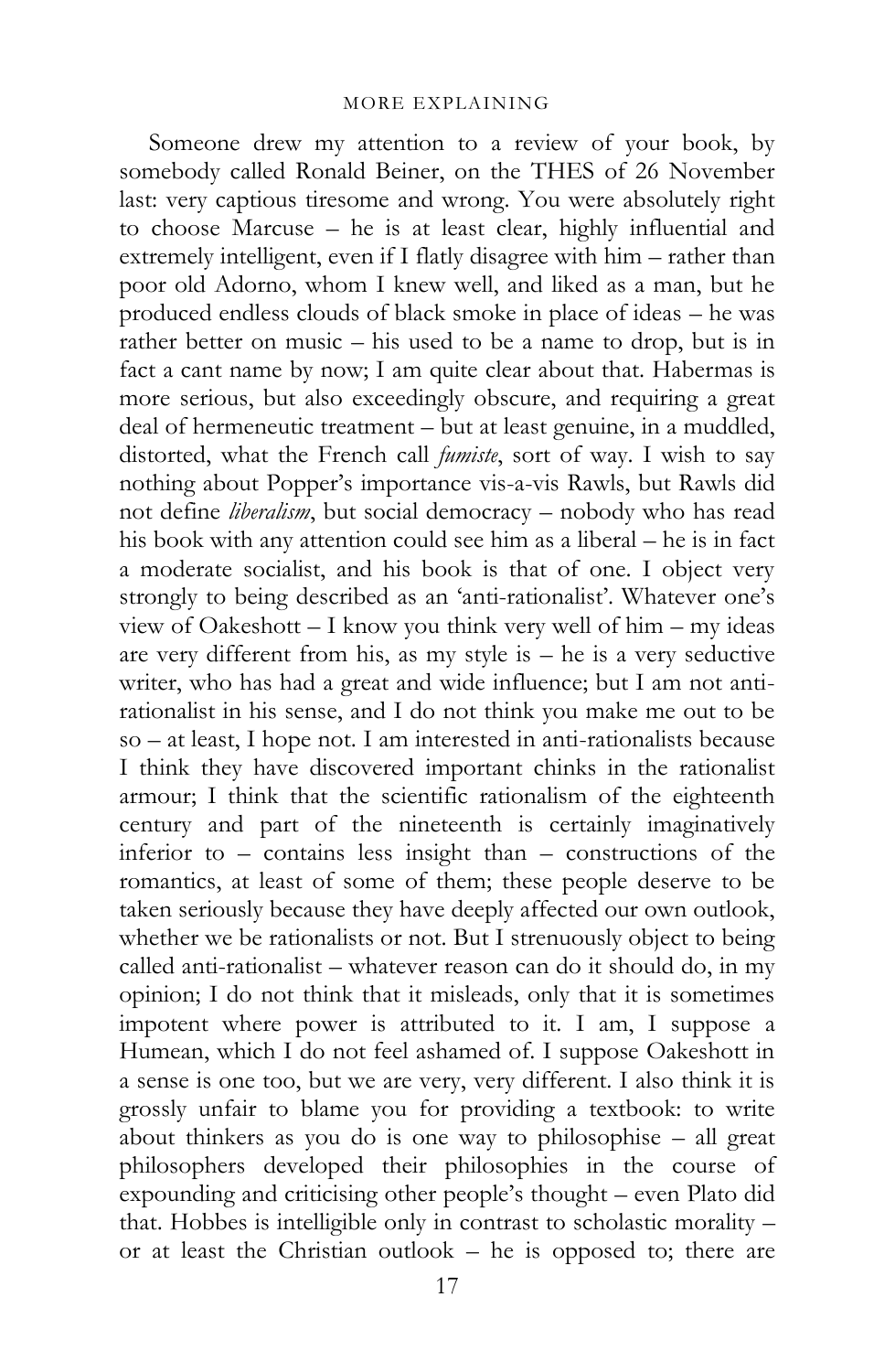echoes of Machiavelli everywhere. Locke thinks about Filmer or Hobbes: there is no Kant without the French Encyclopaedists, against whom his entire morality is systematically directed. All these thinkers cannon off each other; I do not know any genuine philosopher who is genuinely on his own – some pretend they are, but that is usually an illusion.

I thought of writing a letter to the THES to say some of this, but on the whole I don't believe in answering reviewers unless the provocation is extreme or the facts are falsely stated. If you did it, I should, of course, be delighted; but I shall not blame you if you don't – I should understand your motive for not doing so all too well – that is what I call an objective value, whether or not it is realised! There is a case for letting idiot reviewers remain in limbo – if they repent in time they may still go on to some critical heaven (I should not care to be there).

Yours ever, Isaiah

## TO HENRY S. RICHARDSON

20 April 1988

[L4 343]

## **[I don't know whether I am making myself clear, I only hope so.]**

[...] 'Rightness of conduct independent of any political conception of the good life'. How can this be? I know what this means. I know what Kant says. I know that rightness is divided by him from goodness, etc. But why is this true, why is 'rightness' (however one understands that concept) not simply another end among ends? Why is duty, obligation, etc., not something which can conflict with the pursuit of like, liberty, happiness, with generosity, with self-realisation, with the pursuit of artistic creation, etc., etc? You quote Nagel. I am not sure that I understand this – the difference between *ergon*, the timeless expression of what it is to be human (Aristotle?) versus wider and deeper shared beliefs about what it is to be human (*endoxa*) – which is my view? I think the first. I have no idea.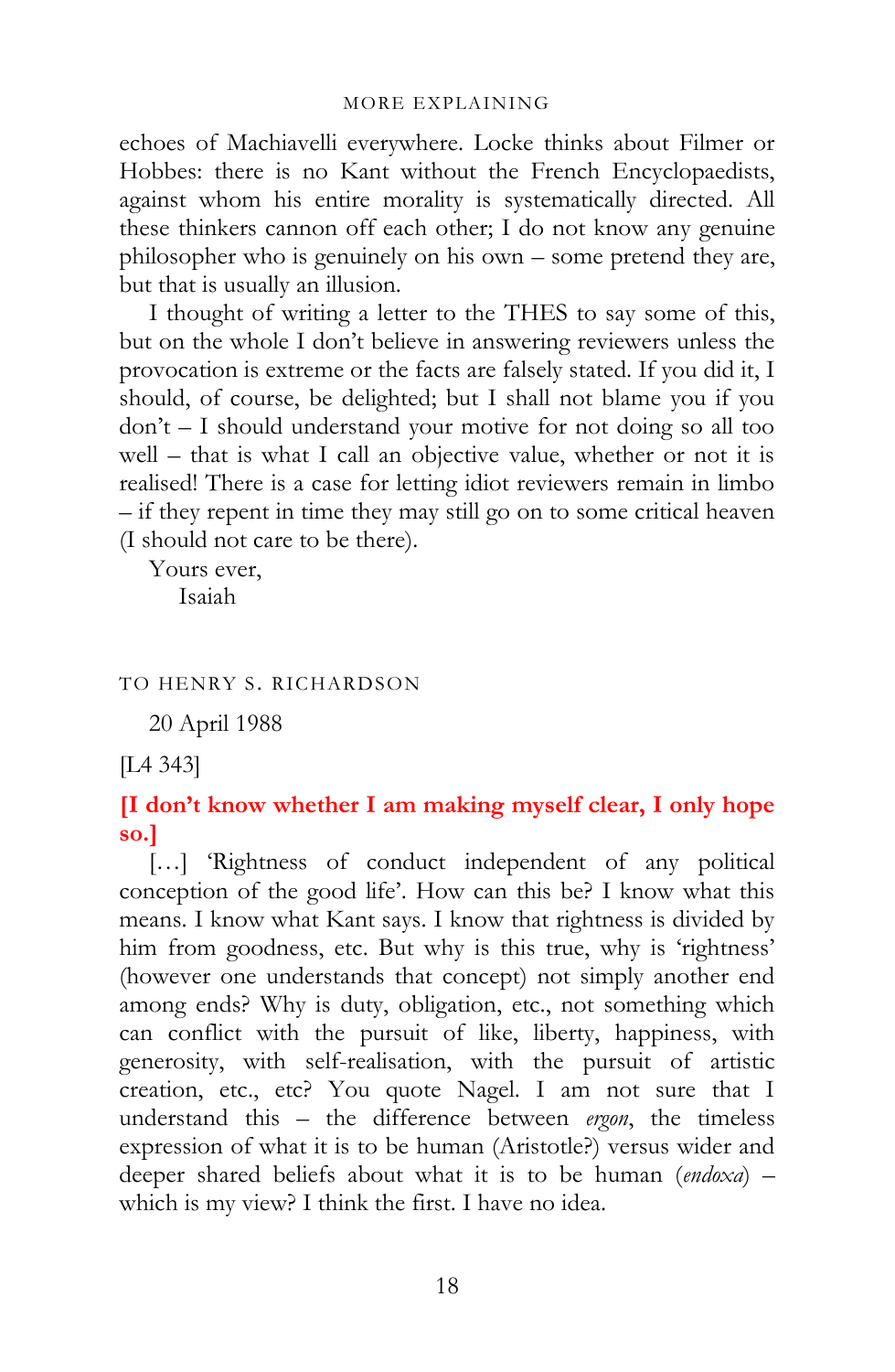p. 15. Mill: you say his view of liberty is derived from his utilitarianism. I disagree. The 'permanent and progressive interests of mankind' is a wonderful phrase, but what are these interests? Can they clash with individual or sectional interests or purposes? I know that Richard Wollheim thinks that Mill's passion for individualism, liberty, self-expression, the rights to eccentricity – against the pressure of conventional opinion – is ultimately derived from his utilitarianism. But I do not see that. I think for Mill it was an independent end. I think his preaching against the confined and cribbed condition of an individual, or the hideous bullying of public opinion, is not simply pointing out that this diminishes the happiness of people, or their progress towards it; but is because they are attacks on basic needs of human beings as such, whether or not their satisfaction makes them happy. If society persecutes an artist for what it believes to be dangerous or immoral activities, his defence is not the pursuit of happiness – the motive for creating works of art is to create them, not some sort of happy condition which their creation results in.

[...] You speak of the fact that I am responsible for stressing conflicting conceptions of the good held by different individuals in a society. If I have given that impression, then perhaps I have exaggerated. Broadly speaking the valued held by members of a given society, or even by societies taken historically over a wide range of time and space, do not differ all that much. Even the Nazis are simply a pathological or violently distorted form of aggressive nationalism, biological mysticism, etc., etc., less hideous forms of which are common enough certainly in Western history, and not all that different in Japan, or among Mongols. No doubt the ideals of the Ayatollah are very different from those of members of the Century Club – I don't wish to minimise the vast chasms that lie between. But the real problem is the conflicts of values within a society which shares common values, or within the individual himself. That is where, at times, when there is no solution, one has to commit oneself, or plump in some existential fashion – at least according to me. Such conflicts are of course quite different in kind from two rulers, both of whom wish to possess Milan, or any other situation where the values are common enough to all the persons of groups involved, and conflict occurs from motives which are recognised as normal by the conflicting parties, as e.g. in civil wars, etc. But in the end – God v. Mammon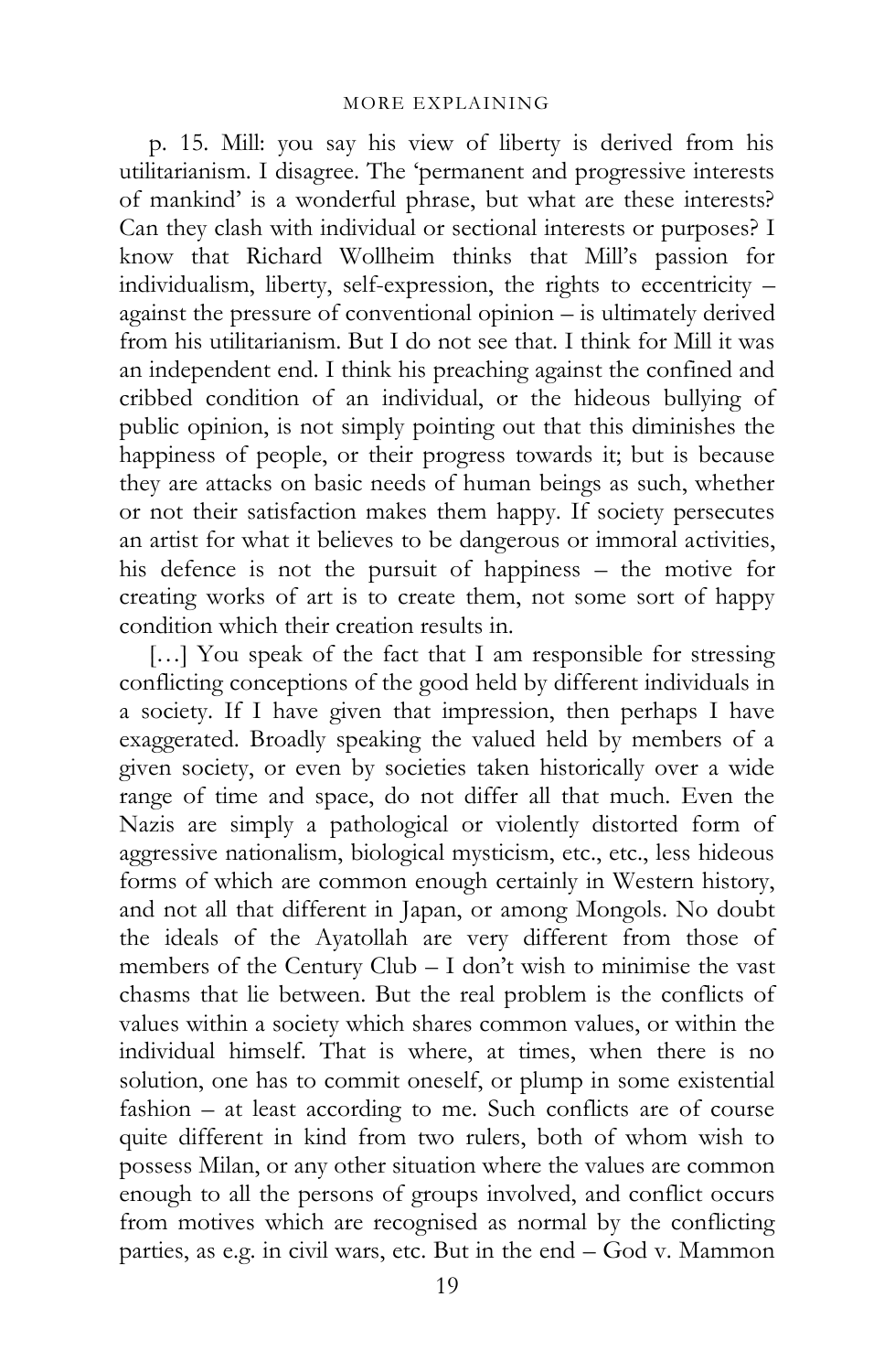– I think one does have to plump. As long as argument can in principle occur, common values are certainly presupposed.

**[[…] Yes, I do not deny it, I do prefer variety […] it is simply a conflict, not tragic.]**

[...] How to combine plural values, etc. Oddly enough, despite the reference to him which you refer to, Weber did not in fact influence me, although it might be thought that he did – because I read him some time after I had completed this lecture. Of course I was delighted to discover a certain congruence of views.

[...] I agree with you. We certainly cannot in practice divide means from ends in a merely mechanical fashion. A long tome ago Lassalle said that different means lead to different ends, i.e. modify the ends, and are therefore of cardinal importance. Yes, we try to adjust the range to modify (as Burke said, an even longer time ago) – Rawls's interweaving of Liberty, equality and fraternity is an attempt to avoid the collision of the 'raw' values that you attribute to Weber and to me. All this I agree with.

**[[…] 'Civil conversations' of course take place […]]**

TO LARS ROAR LANGSLET

2 January 1991

*Answers to interview questions*

6. In your essay 'La théorie politique existe-t-elle?' (1961)<sup>4</sup> the question is asked whether political theory is dying, the principal symptom being 'that no commanding work of political philosophy has appeared in the twentieth century'. How would you answer your own question today? Has any such work of 'commanding' force appeared – and why/why not?

[...] I have no answer to this: who can tell how or why genius is born in one age and not in another? Why have the Germans produced writers of genius between 1770 and 1830 and fewer after

<sup>4</sup> *Revue française de science politique* 11 (1961), 309–37; repr. in English as 'Does Political Theory Still Exist?' in Peter Laslett and W. G. Runciman (eds), *Philosophy, Politics and Society*, 2nd Series (Oxford, 1962), CC and PSM. 'His answer is extremely *nuancé* but definitely hopeful': [A. H. Hanson,] TLS, 3 May 1963, 318.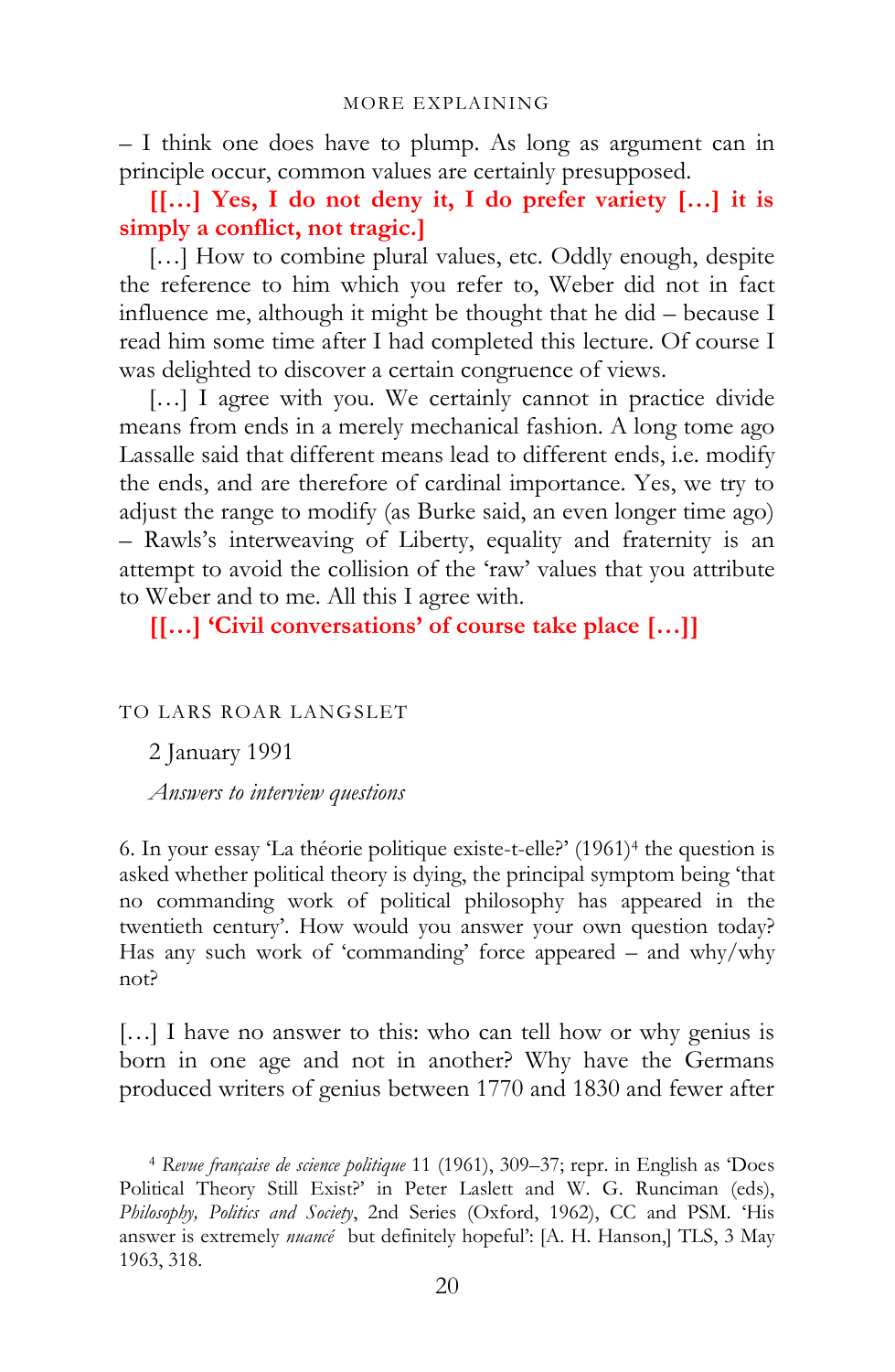that? Why have great novelists been born in Russia, in England, in France, but fewer in Germany, Italy or the USA? I do not believe that these questions can be answered; and those who seek to explain this seem to me very unconvincing Who can give a convincing explanation of why the Russian Revolution occurred? Not everything is knowable!

8. How should one explain the striking co-existence in our time of such sophisticated currents of philosophic thought with the rise (and fall) of crude totalitarianism, demanding absolute allegiance towards a fixed set of doctrines, and exerting total control of what people were to think and believe?

[...] I do not know how far any philosophers have had a decisive influence on social or political life. Not much, I should say. Ideologies, of course, have. Marxism has had vast influence, if you call that a philosophy; so have the views of some of the French Enlightenment, but in an exaggerated and often perverted form. Usually [this influecne has] been due to greatly oversimplified views of men and history. I do not think that real philosophy, even at its subtlest and deepest, has managed to cure men of searching for cruder, simple, global solutions, with no attention to the complex natures of men, and these have done a good deal of harm.

9. Already in a lecture in 1959 (Vienna) you observed that 'the forces that make for stability and reason are beginning to reassert themselves' – signs of a return 'to the habits, traditions, above all the common notion of good and evil, which reunites us to our Greek and Hebrew and Christian and humanist past'. How would you reformulate this observation after the events of 1989 and 1990?

13. Has your prognosis for the liberal values you advocate become more optimistic after the decline and fall of the Marxist-Leninist hegemony in Eastern and Central Europe? […]

[...] I would say that the events of 1989–90 of course lead, as you suggest, to the reassertion of the forces that make for toleration and decency – I am not sure about stability or reason. In spite of all the violent upheavals which perhaps Eastern Europe may still undergo, these recent events seem to me to have done more to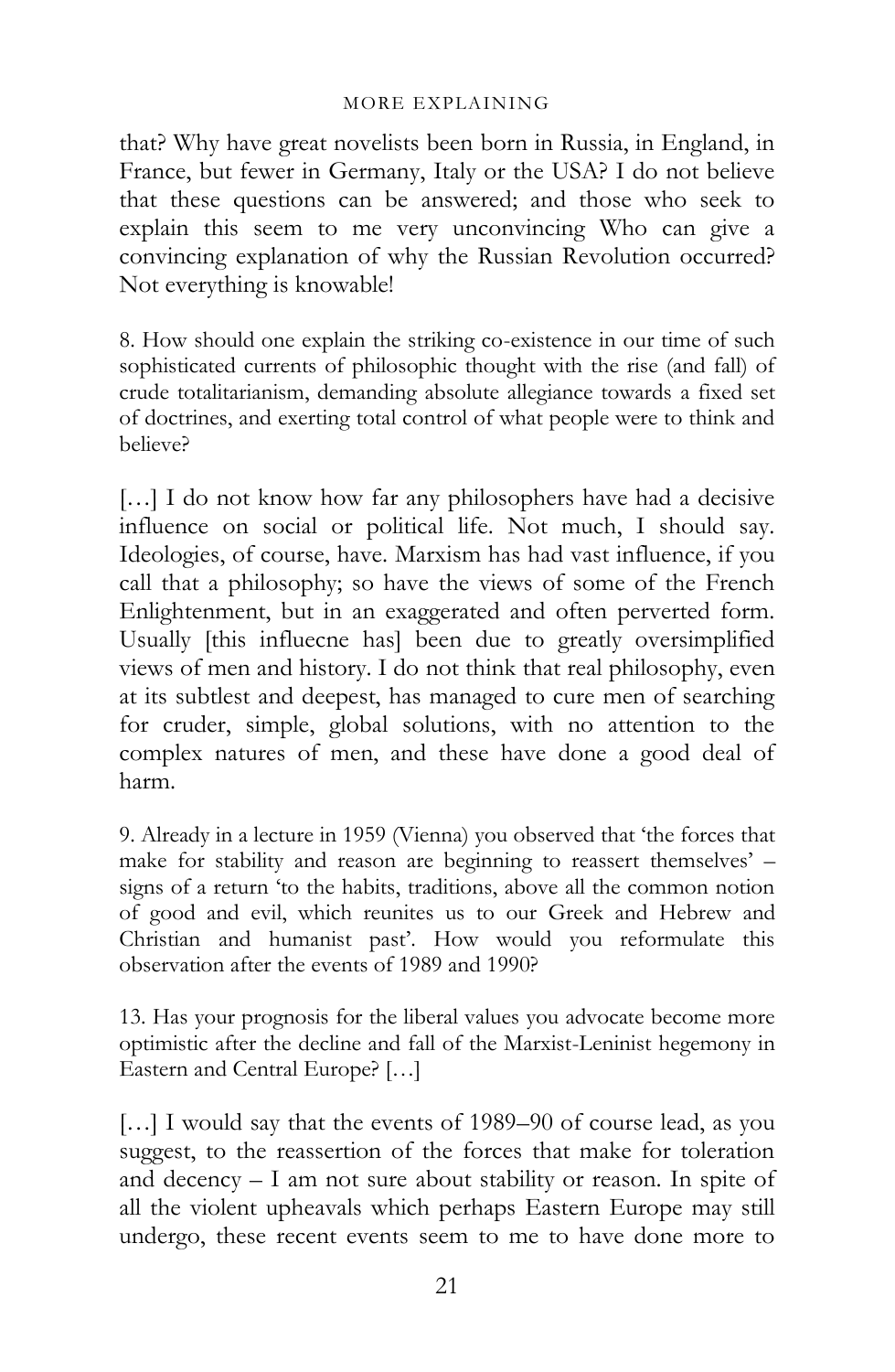contribute to a sane and decent world than could have been hoped for during most of this century.

10. You have a profound insight into the history of Russian thought and culture. How would you describe the contrast between Solzhenitsyn and Sakharov in terms of the old diversion between Slavophils and 'Westerners' (*Zapadniki*)? Are they both 'hedgehogs'?

[...] Sakharov is a true Russian liberal or radical; he is the voice of the Westerners, the voice of Alexander Herzen speaking now – honourable, civilised, generous, liberal, egalitarian, democratic and dedicated to the discovery of truth and justice. Solzhenitsyn is a very different matter. You speak of Slavophilism: I do not think he can be described as a Slavophile. He does not take much interest, as they did, in Serbs or Bulgarians or Czechs or Slovaks or other Slavic tribes. He is far more like those Old Believers of the late seventeenth century who rejected the reforms of the Orthodox Church, and believed that Satan – i.e. Peter the Great – was upon the throne, and refused to bear arms or pay taxes, and occasionally burnt themselves when Peter's soldiers came to round them up. I think Solzhenitsyn is much more like that – deeply clerical, deeply nationalistic – brave, sincere, energetic, with nobility of character; but a liberal he is not, nor, I should guess, a democrat; nor does he take much interest in the attainments of Western civilisation, all of which were dear to Sakharov.

11. On the last page of your book on Marx […] you describe his work as 'the most powerful among the intellectual forces which are today permanently transforming the way in which men act and think'.<sup>5</sup> How would you characterise his impact now? What in Marx will remain alive?

[...] The main heritage of Marx, which I regard as valuable, is his emphasis on the influence of technology on culture, for good or evil. The rest – for example, his view that it is capitalism and class war and their culture that are the greatest obstacles to human freedom, or his social and economic prophecies – have not, I think, on the whole, been verified by time. But the method, the importance [of] technological change and its influence on human history, and the vision (to some extent self-fulfilling) that the

<sup>5</sup> KM5 266.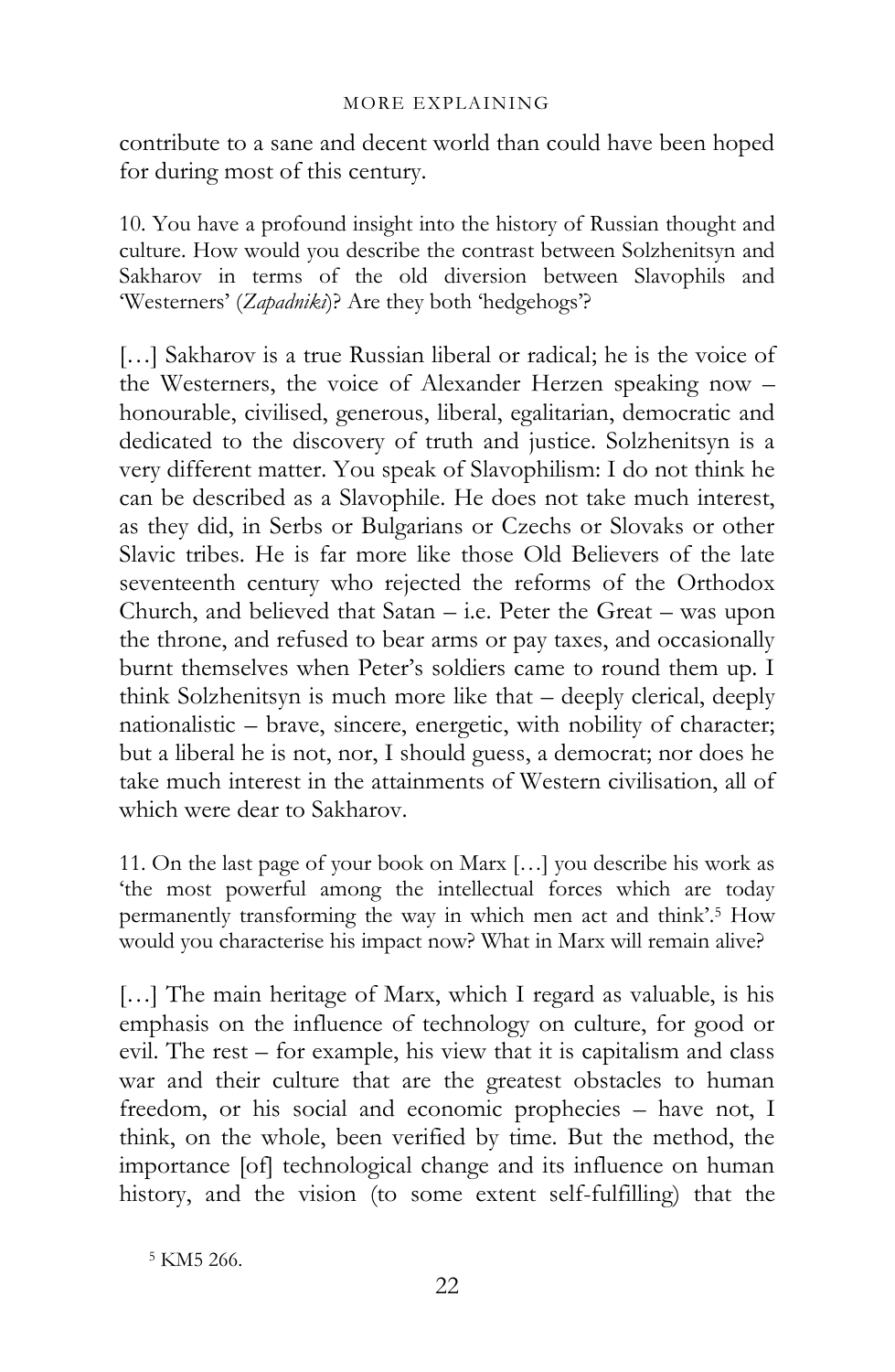numerous poor would one day rise against the fewer rich – [these], I think, [have] proved valid.

#### TO CLAUDE GALIPEAU

## 5 January 1991

[...] Israel: certainly I wish to say that those who don't wish to live in a 'free, integrated society' should be free to do so; and certainly not all men wish to do so – I am not sure that I do myself, by this time in my life. Plenty of people choose to remain as *métèques* – Italians in France, Germans in England, members of minorities everywhere. If they choose to accept the disadvantages of such a condition (together with certain liberties, e.g. freedom from the need to vote or take to heart the national anxieties of their host country), then they will continue to do so, and why not? And they may even prefer an inferior status, or discrimination – however unjust – to the disadvantage of belonging to a society of which they will be full members. A liberal society is obliged not only to put up with minorities, foreigners etc., but to give them opportunities realising their own cultural needs and tastes.

When you ask what is an integrated society, that is much more difficult to answer. You must know that there was a movement called *integralisme* in, for example, France, which was an extreme nationalist party – that of Maurras and the Croix-de-Feu etc., which believed in France for the French and did not wish to give public position or any sort of possibilities of influence to persons they regarded as not of pure French birth. That was an extreme position, and akin to Fascism in certain important respects. But I do not think that is what is normally meant by 'integrated'. What I mean by it is that there is, in a given society, enough (do not ask me how much – that is not answerable in precise terms) common sentiment of belonging, which in its turn is fed by common memories, acceptance of general customs, ways of life, habits, the rule of a universal legal system binding on everyone, and as a rule a common language, which holds for a sufficient portion of the population to give a very definite national character to a given society. Of course this does not mean that minorities should not be accorded the right to individual cultural existence, development and fulfilment of cultural – usually linguistic – needs. A completely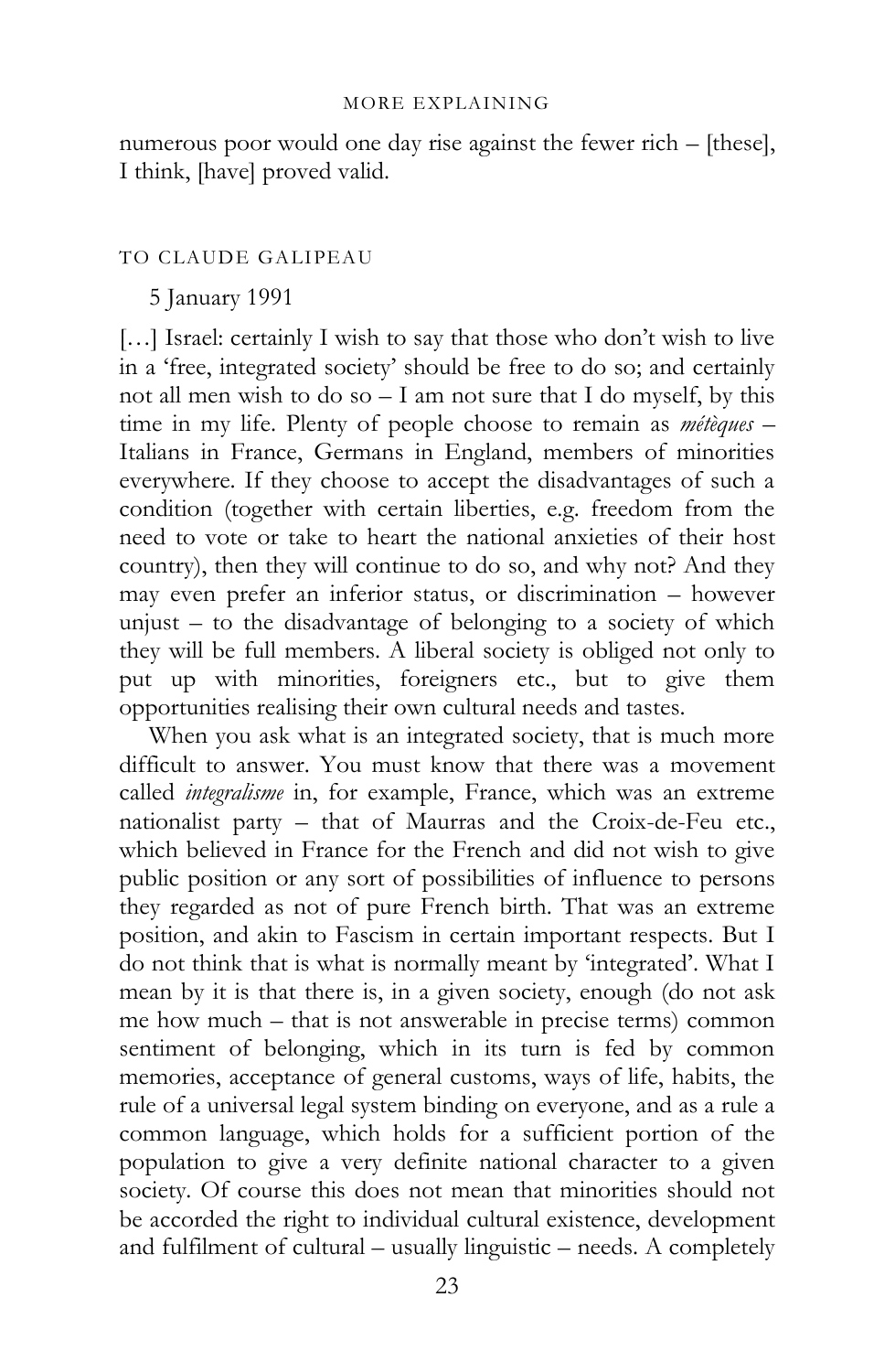integrated society would, I suppose, be one without minorities, but there are not many such – Portugal, perhaps? Canada is a perfectly good example of a reasonably integrated society, where there is certainly common law and enough common feeling, memories, habits etc., to create an accepted common way of life; but of course, there is tension, inevitably, between those who do not accept much of this – Quebecois, Indians, Ukrainians. In such places there will always be a certain degree of tension, sometimes rising to friction, between those who want to have a total common culture, e.g. involving one official language only, a common educational system, etc., and those who wish to preserve and develop regional, local, ethnic etc. cultures of their own, in touch with and part and parcel of the general culture of the country but nevertheless distinguished from it by very definite characteristics – those who want a total integrated culture will resist this, those who feel persecuted by this will push outwards and display all kinds of signs of independence, sometimes amounting to aggressive selfdetermination as in Canada, in Belgium, in Wales, Scotland and, most acutely, in truly divided countries like Ireland and Israel. Italy is a genuinely integrated country; Spain, with its Basque troubles, not really. And so on. Nationalism and religion can become tyrannical and combination usually distorts both.

'Free' is another matter. Freedom means two things: (1) independence of any form of outside rule, i.e. foreign domination; and (2) the institutions either of a liberal democracy or, if the great majority so prefer it, some other, perhaps to you and me highly unattractive, political structure. For all I know – and I don't know much – Iraq, which is anything but liberal or democratic, leads a form of life which is to the total satisfaction of the great majority of all its citizens, in which case it could be regarded as a freely accepted way of life. So there is a certain ambiguity about the word 'free', as you well know. I intend the idea of 'free' and integrated to be descriptive. But of course, if you ask my views about what I prefer, then certainly prescriptive.

This, I think, answers your next question, about individual liberty versus social integration or ethnic pluralism. Negative liberty is of course often impeded by the needs of an integrated social texture – impeded less or more depending on the degree to which individuals feel 'realised', do not feel frustrated, prevented from being and doing what they want by the texture. The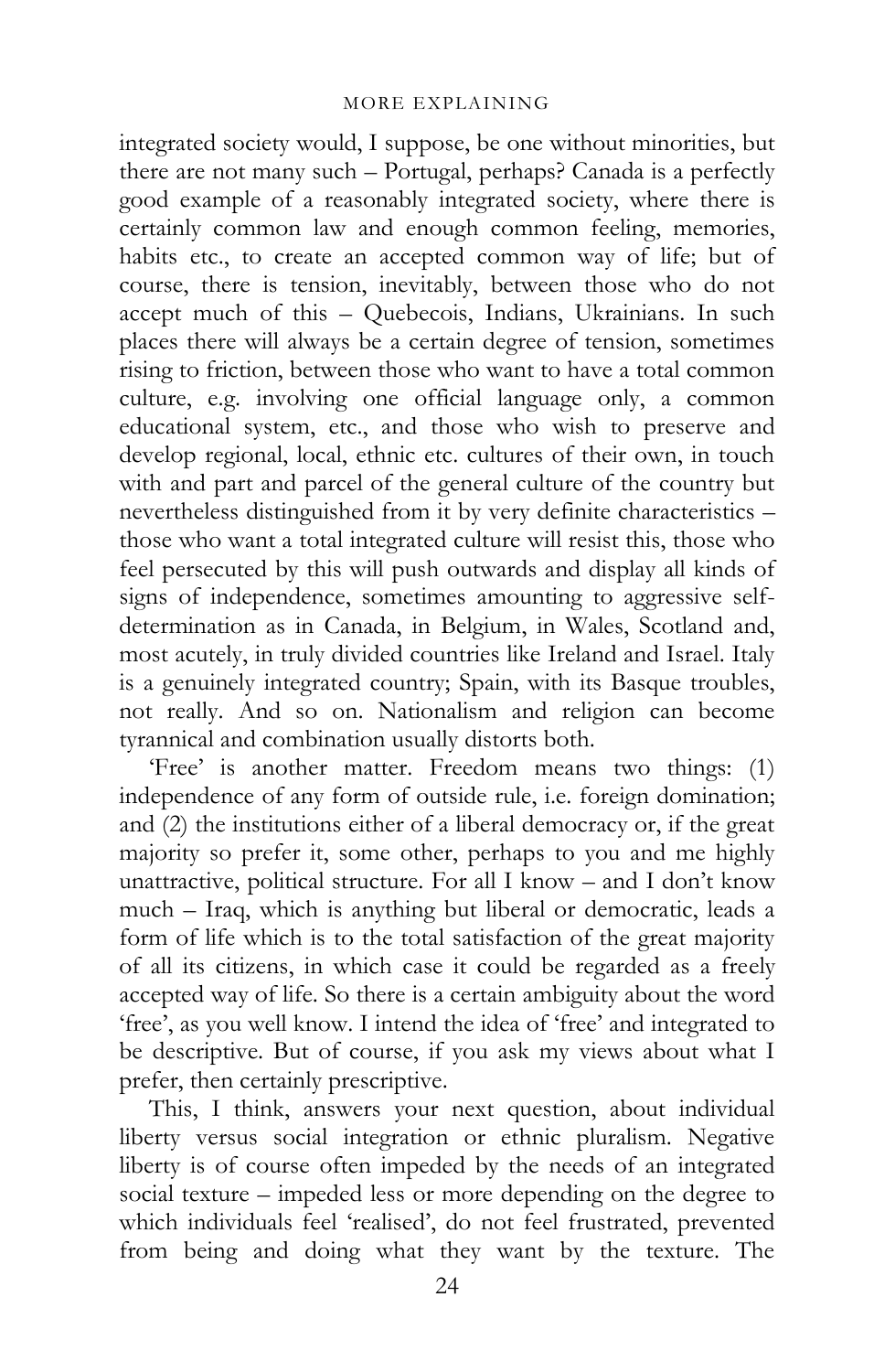fundamental sense of 'integrated' is, of course, a case of positive liberty, where both self-government in a country and the authority of its institutions are emphasised, if need be at the expense of individual tastes and ambitions, even if they conflict with the negative liberty of some, maybe many, of its citizens. All men need to 'belong' (see Herder), and they want to be able to secede and live non-religious, non-national, highly individual lives. Room in any genuine liberal society must be found for both. Most people crave solidarity and cannot live with it; some it suffocates. Decent societies must cater for both.

The most obvious example of the emphasis on 'positive' liberty to the exclusion of individual deviations is that of societies or Churches or parties – any groups – whose way of life rest first on the belief that everything in the world is (or if not, at least human beings are) created to fulfil certain purposes (so created by God or nature), and secondly on the conviction – theological or metaphysical as the case may be – that this fulfilment can only occur collectively, i.e. by identifying oneself with the purpose of the entire group, itself created to attain (transcendentally given) goals; and that any tendency to detach oneself from the natural, or religious, or class-determined etc. 'whole' is a symptom of decadence, abnormality, anti-social direction, at the very least of lack of self-understanding, of knowing what man's purpose on earth, and therefore the direction of history, is (conceived sometimes as a drama with many acts, but leading to total fulfilment, as by Hegel or Marx). If one believes this, or behaves consciously or unconsciously as if this is the case, then individual choice – 'negative' liberty etc. – must be severely delimited by the central goals of the 'whole': the orchestra, the team, the group, nation, Church, class etc. which alone tell one what one should do and be if one is to lead the life one is made for. The right to a good many individual freedoms depends on denial of such an overriding purpose.

I am not sure that this is the answer, as I said above, but I hope it is clear enough. Still, under pressure from people like you I may change or modify or sharpen this view. […]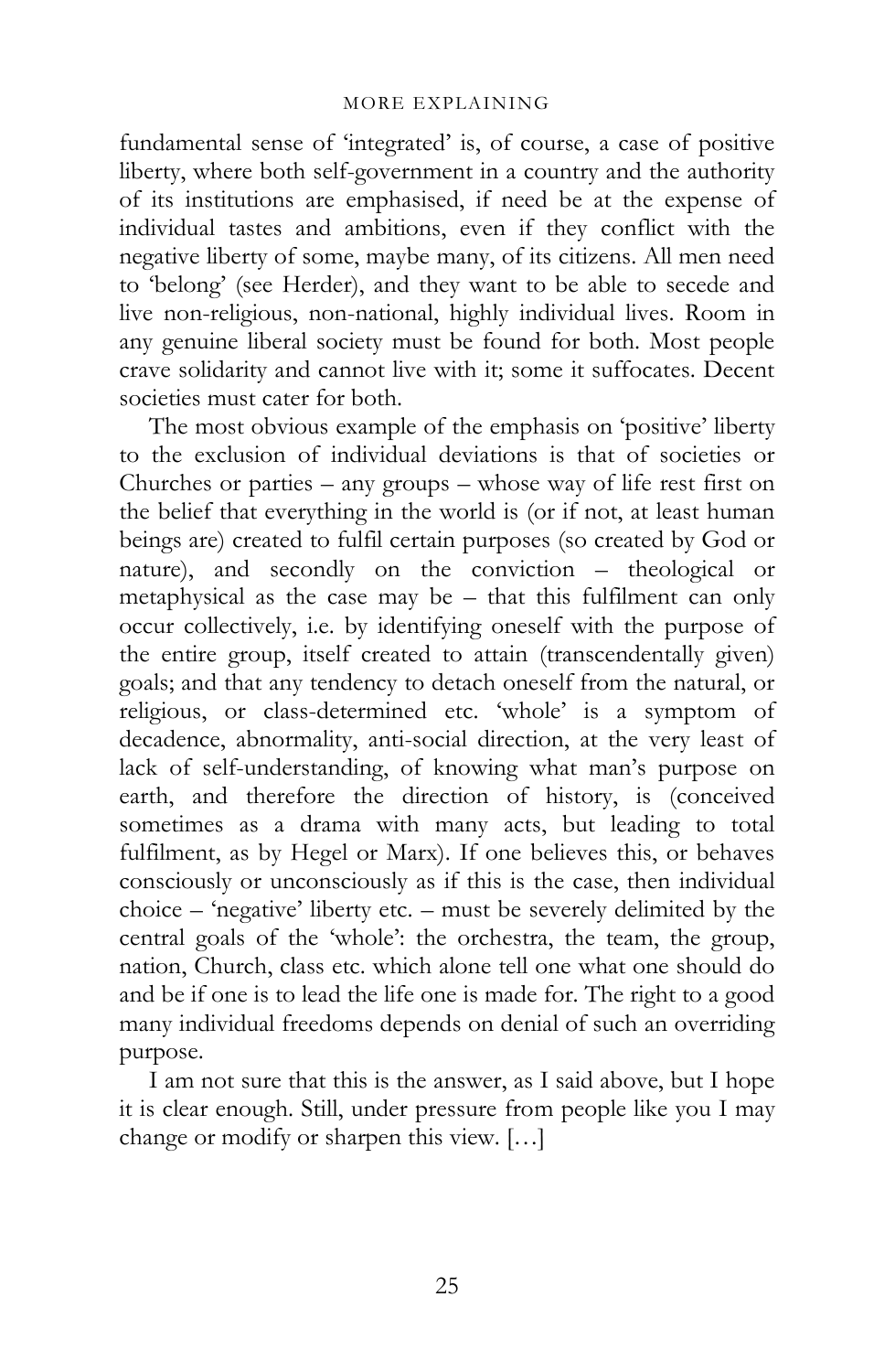## TO HENRY HARDY

2 April 1991

## [L4 410]

## **[I am not sure.]**

Now, about 'relative'. I suppose that was a quotation from Schumpeter – which I could not alter. But I agree, it is not what I would say. Nor would I say 'optional validity'. I think what I would have to say is something like 'even though it is not eternal or universal'. I think that's all that Schumpeter meant: not that it is relative to me, but that it may pass, that in two hundred years' time it may not seem worth dying for, as we do not think that some forms of martyrdom were worth undergoing even if we respect them and yet perhaps reject them – like the Old Believers in Russia, who burnt themselves, or terrorism in our time everywhere. How much do I respect Palestinian, Irish, Basque terrorists? I hate them all; but I cannot deny that if they risk their lives one owes them a certain degree of extremely reluctant respect because one puts a value on integrity, however misconceived. […]

## TO SIGNORA MERLO

9 April 1991

[...] When I define man as free, rational etc. I do not think that I say that simply because that is what men have been like throughout history. It is much more that I think that that is how human beings have been conceived of by those who have thought about what they were – not only philosophers and theologians, but any thoughtful persons who reflected on what human relations are, and human needs and human purposes. Free, certainly, in the sense that there must be some minimum degree of not being controlled, otherwise men become animals or objects, pushed about without exercising their own will or purpose in their behaviour. How wide such freedom has to be for a human being to be human is another question. However desirable absence of obstruction, let alone oppression, may be, one cannot say that those who are oppressed (slaves, victims of persecution) are not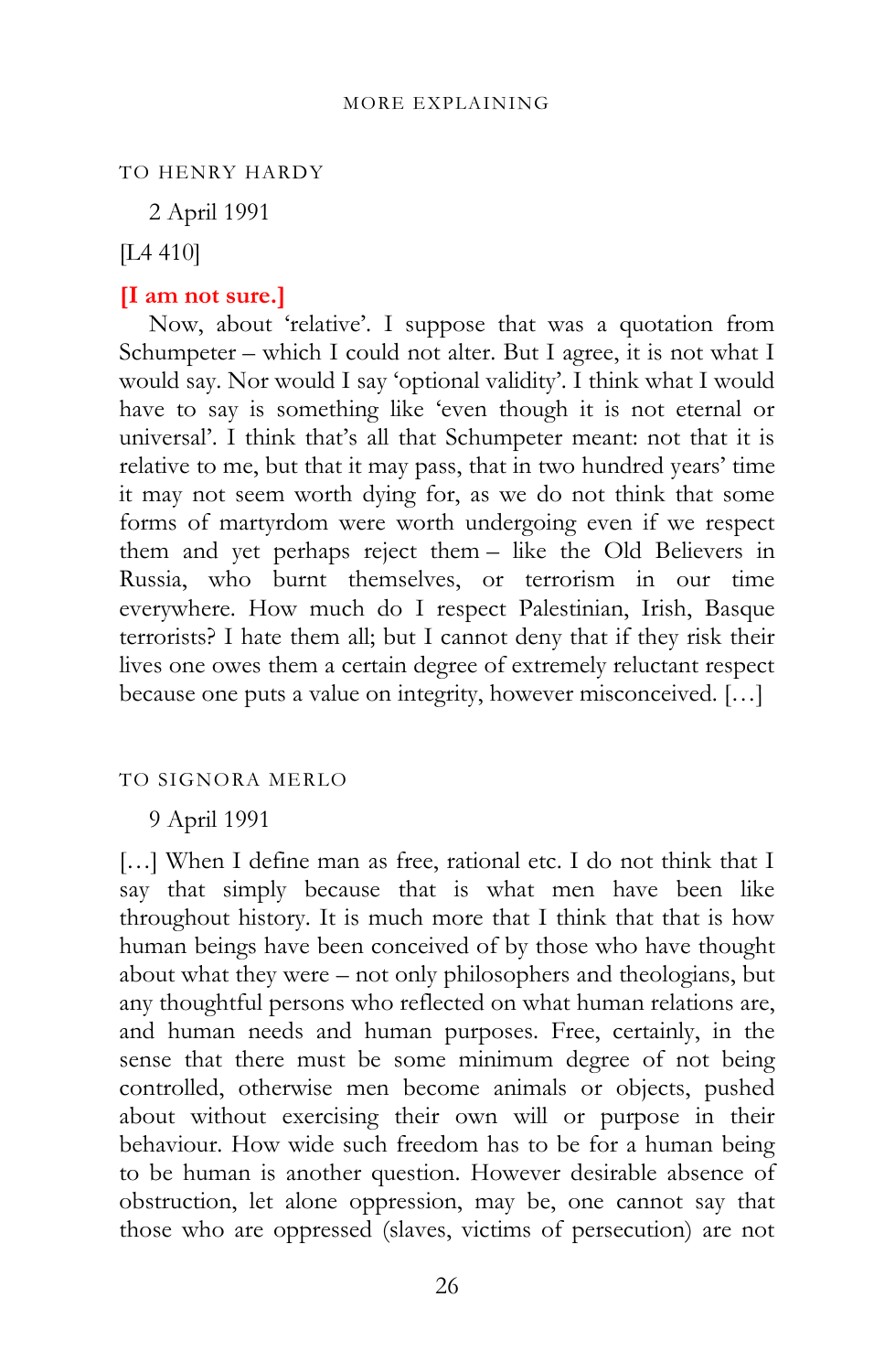human; but even they must have some minimum degree of choice, otherwise they cannot be regarded as fully human beings. The same applies to rationality. Unless these beings can have the power of comparing, generalising, abstracting, thinking about objects in their absence (as opposed to merely perceiving again), they cannot be called human. Creative? I am not so sure. It depends what one means. If by creative one means directing one's life in some kind of deliberate way, then of course; but if it means creating works of art, then of course human beings can be creative without any gift or even capacity for that. But perhaps one really means by creative capable of expressing themselves, communicating what they feel and think and want in images, words, gestures, religious rites, song, dance, other forms of human expression. If this is what one means, then of course creative is equally intrinsic. And so is social: however solitary a man may be, he is by nature a being capable of communicating with others in a real, or at least imaginary, social world, even if he is mad.

So far so good. But of course other doctrines attribute other attributes as [a] *sine qua non* for human beings, e.g. Christian thinkers, who believe that immortal souls, original sin, knowledge of God are intrinsic in that way. And I daresay there may be thinkers who think that capacity for foresight, remorse, love for truth, for justice, for happiness and the like are also part of what one means when one says 'human being'. Of all that I am not so sure – I would like to think it. But I think one cannot deny that one can conceive of somebody as a human being, however lowgrade, who may lack some of these properties; and, in the case of religious attributes, perhaps all of them. It simply depends on how one conceives of the notion of a human being, not just objectively oneself, but as a member of a culture continuous with many other cultures – certainly in the West, but for all I know perhaps in the rest of the world too. It is not an arbitrary definition, but a presupposition of thinking about human relationships in any form.

**[Oxford and Cambridge philosophy]**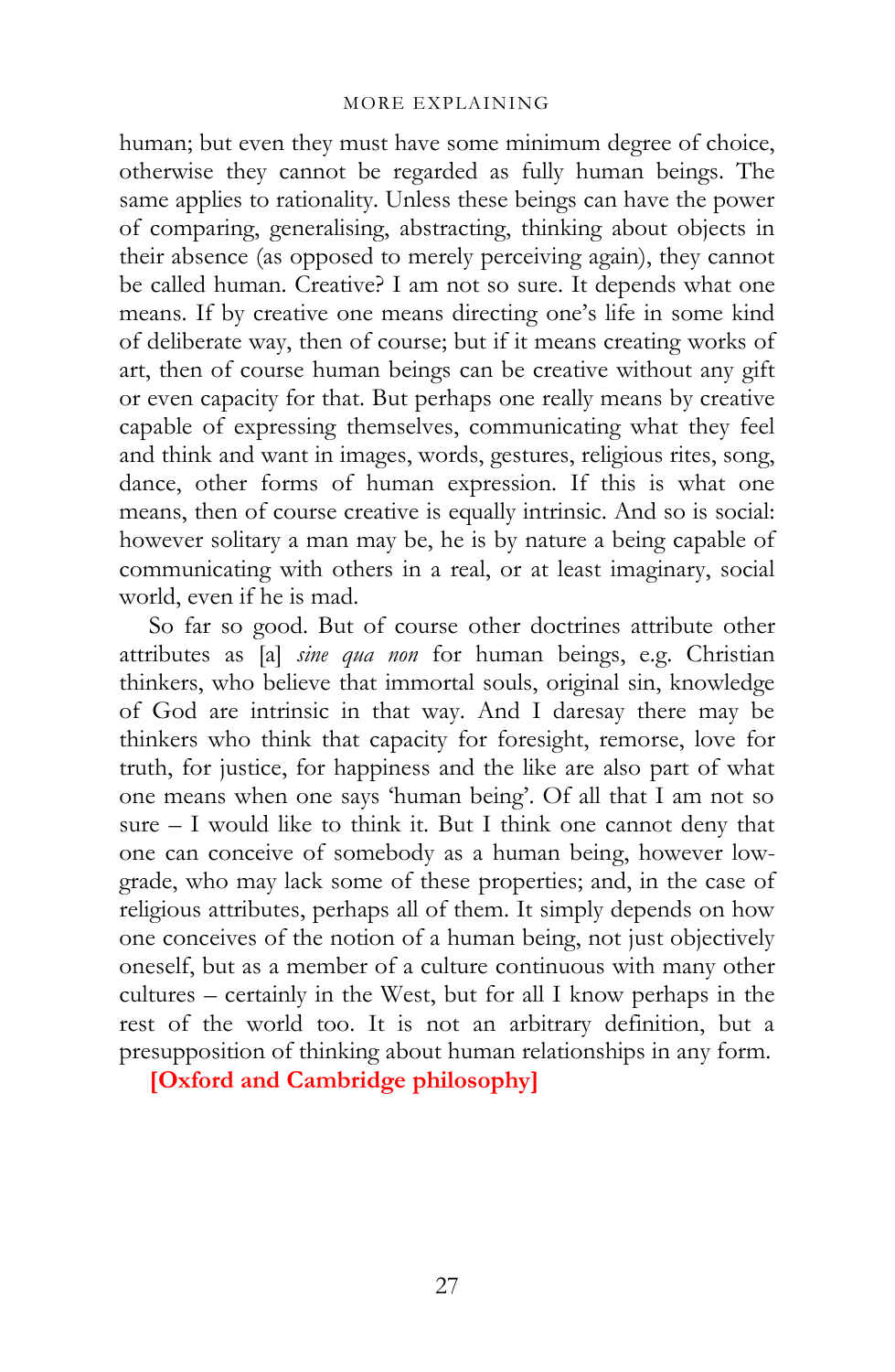## TO CONOR CRUISE O'BRIEN 10 April 1991

[...] Herder<sup>['s]</sup> ideas were of course rooted in a Francophobe antilevelling universalism. But I think I wish to stick up for Herder and *das Volk* as not being utopian; about 'sinister consequences' I shall talk later. I think all Herder was trying to maintain was that all men have a central need to belong, not necessarily to be identified with a particular regime, only with a society which one feels to be one's own; the criterion being that one can understand people, and they understand you, half instinctively, without needing the constant mental translation and interpretation which inevitably occurs if one is outside or lives in foreign societies with a different culture. I think that he believed in Mao's thousand flowers  $- a$ peaceful unity of mutually admiring *Völker*. I think Mazzini wanted this too: believed in Young Italy, Young Germany, Young everybody else, all living in beautiful harmony together. The fact that the history of nationalism is very different is another, and of course rather sinister, development. All Herder looked on as the criteria of a culture was [sc. were] language and soil, not blood. Certainly there is nothing in him of the horrors of *ein Land, ein Volk, ein Führer*. After all, he was violently anti-imperialist, anticoercion, hated Alexander and Caesar for trampling on native cultures; when a preacher in Riga, he did not for a moment demand or hope for German hegemony, and was very amiable about Slavs, Letts etc. People can't be blamed for the consequences of their views; at least, not blamed much. Hegel is not a real ancestor of the Nazis, even though Popper, and probably Gombrich, both think so. I am always moved by the story (which I think I tell) about the Christian missionary who was trying to convert an American Indian on his deathbed, and said, 'If you make a confession and accept our faith, I think you will find your passage to the next world easier and may go to heaven.' The Indian looked at him and said, 'Are there many white people in your heaven?' The missionary admitted that there probably were. 'In that case', said the Indian, 'I don't want to go there', turned on his side and died. I think this is very distant from the 'sinister' consequences of which you are thinking. It is true that central Europe and the Balkans, and even, I suspect, some people in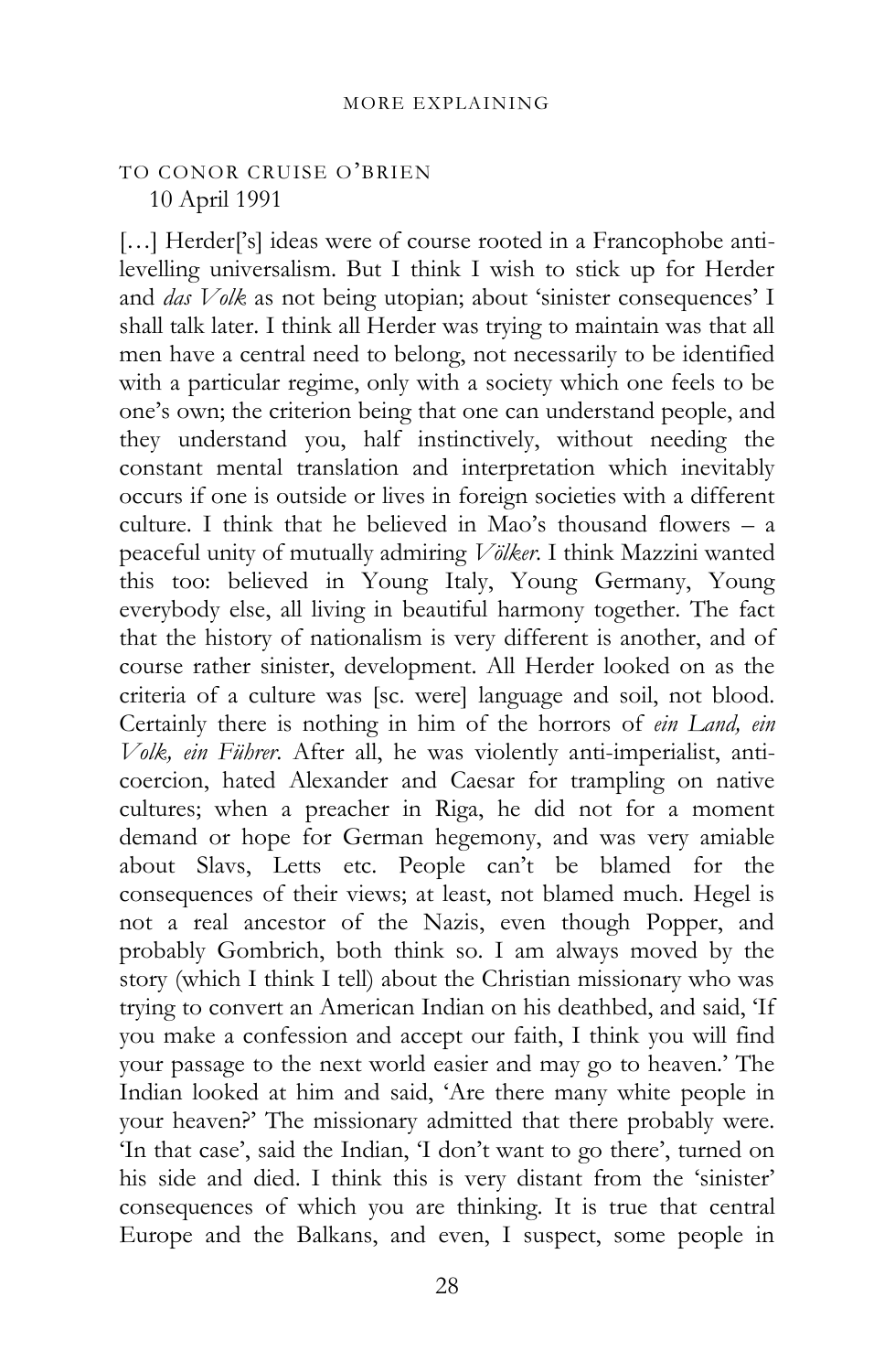Russia – for he was translated quite early in the nineteenth century – were influenced by him quite deeply, but at that stage did they seek more than harmless cultural autonomy? In the way in which the Austro-Marxists preached it before the First World War? Mild enough, considering what it all turned into. […]

## TO CLAUDE GALIPEAU

15 April 1991

[L4 415]

**[those of the general community.]** When I said that Belgium, Canada, etc. are different in this respect, no doubt a greater degree of latitude must be given to sectional education – but only if the conditions I have stated above are realised. So that I think that if the collision is between two values – what you rightly call 'group tolerance' plus the provision of funding versus 'social division and ethnic strife' – [this] is a case of the incompatibility of values, but I come down squarely on the first side. But that is ultimately subjective, I would not enforce it. I can only say that that is what I approve of, am in favour of, support – cultural pluralism can and should be permitted, provided, I repeat again ad nauseam, the conditions I stated above are preserved. I do not recognise the ‹justice of the› remark made by Kocis about an alleged tension in my work between Herderian populism and attachment to personal liberty. I think that they need not clash: if they do, I think moderate populism, in my case, wins – but I would never legislate in its favour, beyond the limits, I say for the nth time, I have already stated. […]

#### TO HENRY HARDY

17 April 1991

## Dear Henry,

[...] Can Christianity and other universalist religions retain their integrity if they drop their universalism? Certainly not. You are perfectly right. A non-universalist Christianity and a nonuniversalist Judaism are equally absurd. What I think people like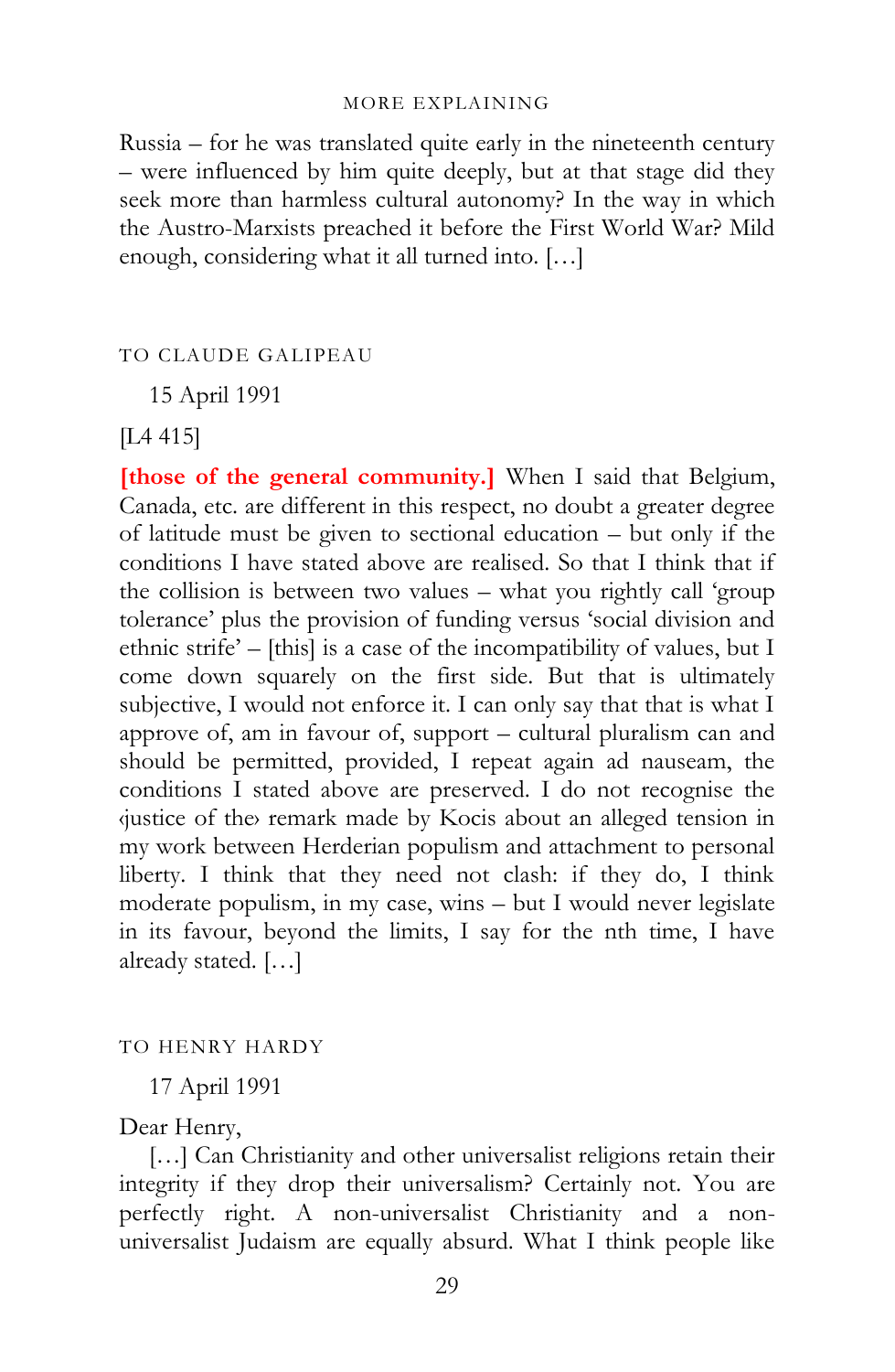Sacks and such mean (apart from a certain degree of political tact to which they are committed) is that all religions are basically universal in their appeal, and not ethnic – they express truths and an outlook which are valid for all men, everywhere, at all times. But some religious denominations believe that all men seek the truth (which is one and not many) each by his own route and that it is wrong to force people, against their conviction, to seek the truth by a favoured route; that every effort must be made to understand and explain to oneself and to the others what it is that the goals which they pursue have in common, are, indeed, paths to the same goal, etc. That, I think, is what is at the back of religious toleration on the part of true believers.

Can a pluralist belong to a universalist religion? Yes (unlike your answer), he can. That only means he professes the universalist religion of his own, but allows other religions or views or whatever to be expressed – unless they offend against what must be called the large minimum accepted as a common moral code, in at any rate the Western world, but maybe beyond – but I don't know much about the East or Africa; however, I think that, pluralist or not, one is entitled to suppress (to use the harshest term I can think of), or in some cases, where it is possible, to dissuade people from committing crimes, acts subversive of, or too disturbing to, a given society, whatever the agent's religious beliefs. The British were right to suppress suttee in India, and other forms of physical interference. They were also right to suppress the thuggees [sc. thugs]. I am quite happy to say that no matter how pluralist a society is, it is entitled to resist, make illegal, any form of terrorism – IRA, Shamir, or whatever. In other words, I think there are certain common principles which human beings, in a great many places and a great many ages, have almost universally accepted. That must act as a barrier to excess of pluralist freedom. However, I believe there is such a thing as a dominant culture in every society, and that that society has a right to preserve that dominant culture and prevent it from being too far eroded by religious or ethnic persuasions which are not compatible with it. This is a typical clash of incompatible values, but I can only say what I myself believe – namely, that a degree of solidarity and peace is something that every society is fully entitled to; morally, politically and socially entitled to – and therefore, as I have had to reply to another correspondent of mine, religious practices which go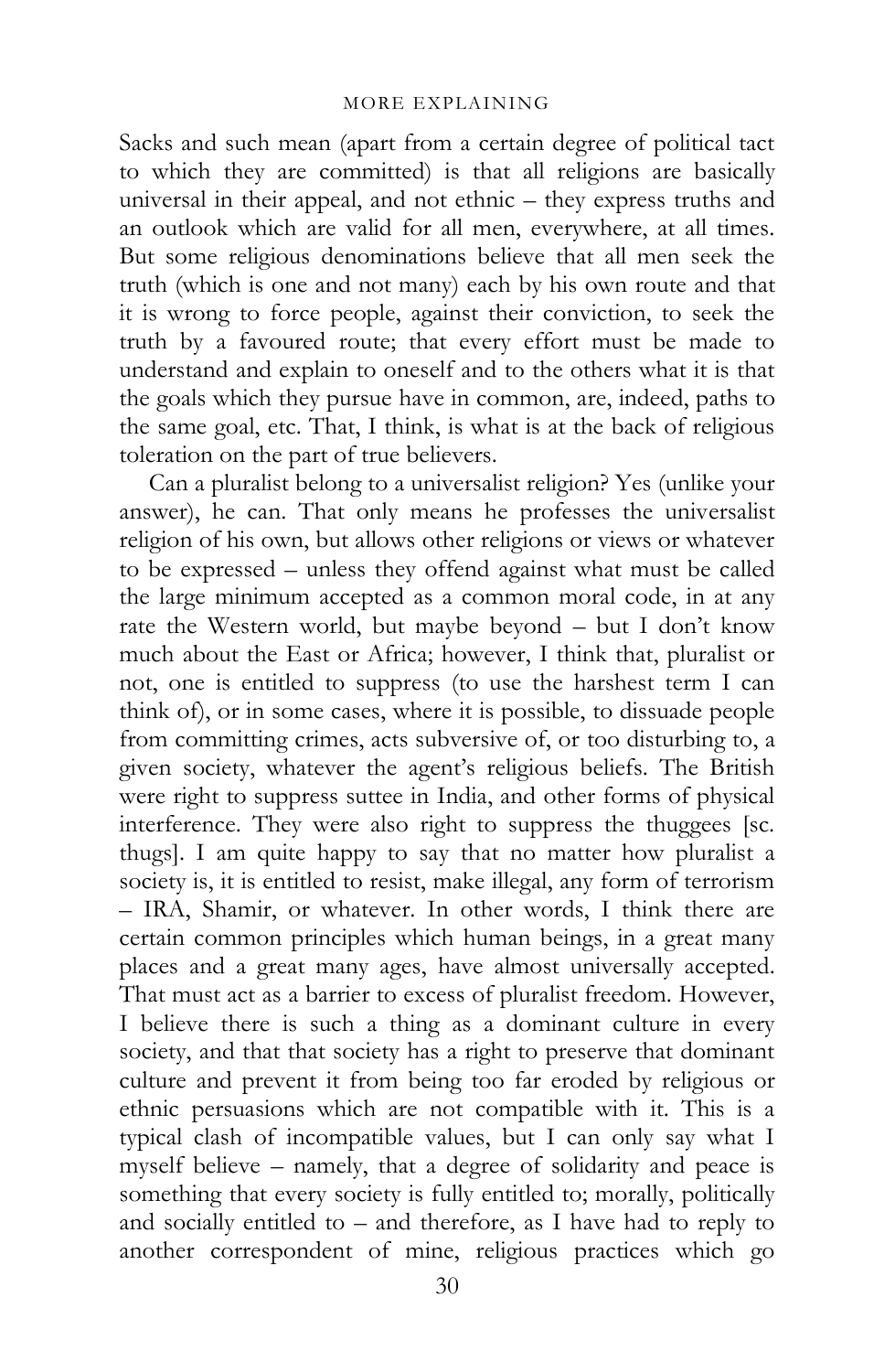against accepted morality (encourage murder, or various forms of oppression of certain human beings – infidels, women, blacks, whites) can be legitimately resisted in a pluralist liberal society. Indeed, a liberal (pluralist) society is one in which such practices ought to be excluded. But of course, a wide variety of practices which do not threaten the moral foundations of the dominant culture should be freely permitted, even if not positively encouraged.

In answer to your question 3: yes, it is possible, given the conditions I have stated, among which there are bound to be, for example in educational practice, the need to a curriculum which overlaps between various religions, ethnic etc. groups sufficiently not to distort – or what the dominant culture would think to be likely to distort – the education of children; so ethnic or religious schools must not be permitted to forbid the dominant language, or the teaching of what might be called general history as certified by impartial judges taken from the dominant community – or mathematics – whatever we take to be the general need <of human beings for being adequately educated. Pluralism certainly does not demand freedom in this respect, or other aspects of a similar kind, if you see what I mean.

You speak of 'flying in the face of the truth about human nature' – but it is narrower than that – flying in the face of a minimum of commonly accepted moral and political ideas. So the answer to your question 3 is the following: 'a pluralist society has the right to oppose views which are those of a given individual or group, but not their right to follow them unless they offend against the conditions given above.

4. Of course they should be tolerated, as you say, this side of causing suffering to others. If too much suffering is caused – perhaps a very small amount of irritation doesn't matter – then not. Of course one has the right to be 'an evangelist' for the abandonment of universalist beliefs: it is certainly legitimate, and in my opinion desirable, but that is only *my* opinion – I recognise the need to tolerate those who reject this as desirable, provided … etc.

Is this satisfactory? I do hope so. If not, do go on pressing me, I don't mind a bit, it is only Pat upon whose shoulders the dreadful burden of my answers lies. […]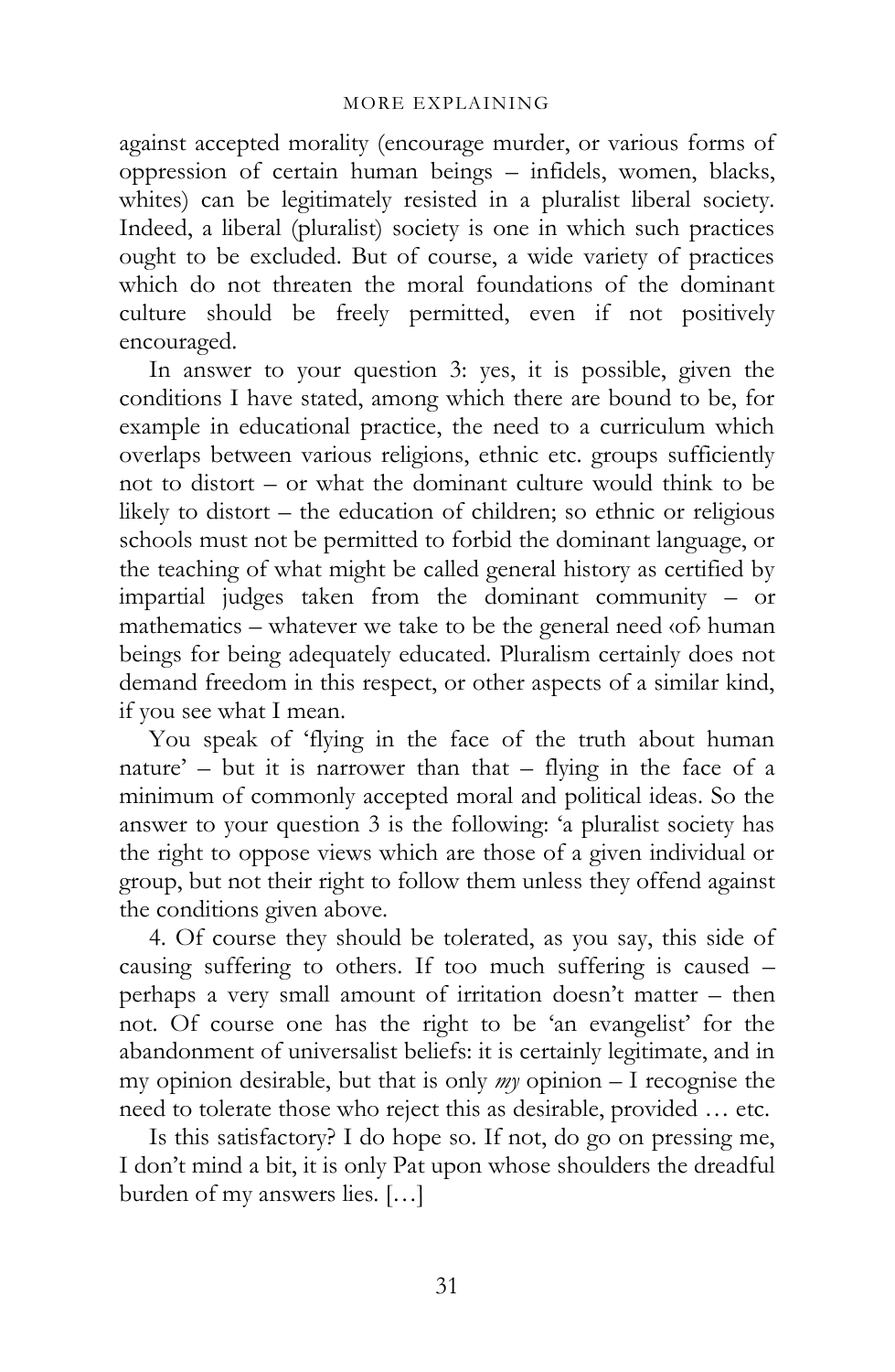#### TO HENRY HARDY

6 May 1991

[...] pluralism and universalism: let me explain. A pluralist does not need to maintain that there are no single, objective answers to ultimate questions. All he has to say is that he holds certain beliefs which for him are, if not absolute, held as part of his general *Weltanschauung*, which he believes to be correct. When I say 'believes to be', that means that unless it is refuted he will hold on to it through thick and thin, and even perhaps give up his life for its central values or principles. At the same time, he has to say that this may one day have to be modified, changed – that there is no guarantee of anything absolute in the empirical world. Nevertheless, so far as he is concerned, that is what he finally believes and there's an end on't. At the same time, he is aware that other people have similarly strong convictions of a different kind. He believes them to be mistaken; but what makes him a pluralist is that he is able to understand, by some kind of imaginative empathy, how it is that people living under the circumstances of these others, or brought up as they have been, or having the character or the mind that they have, should believe in these other things; they are certainly mistaken, in his view, but it is not an unworthy thing to believe these things – one must tolerate them, unless they threaten the very bases of the existences of himself and his culture, etc. Certainly a universalist cannot be a pluralist; but one can be a pluralist and believe in the universal validity of one's own views, and in the error of other views – but not in the impermissibility of holding them. And also one must be able to sympathise with the kind of people who hold those kinds of views, and see what kind of worlds these people live in, what kind of outlook they have – and perhaps find something of value in it. What one must not do is to assert one's view to be absolute for all time and every universe in an a priori, utterly incorrigible fashion – in that sense of course a pluralist can't be a universalist. It is not simply a question of toleration, it goes further – it denies the validity of views different from one's own, while at the same time understanding how one might live and believe what these mistaken persons believe. Is that all right? […]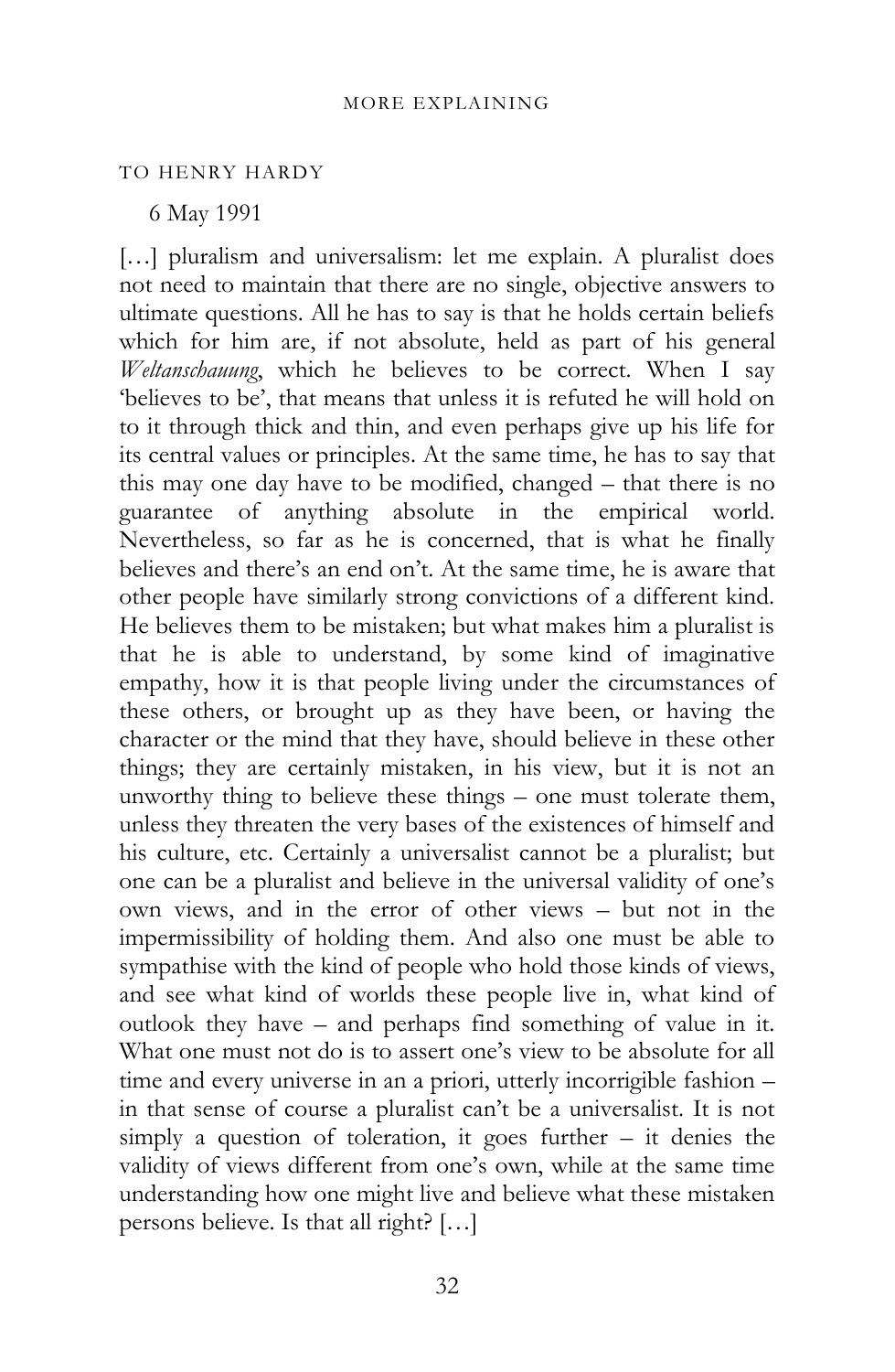## TO CLAUDE GALIPEAU

16 May 1991

[...] As for suppression of customs which we find abhorrent – suttee etc. – these things can be the basis of religions, just as burning the Jews alive along the Rhineland may have been regarded as basic to militant Christianity by the Crusaders. But I believe, as you know, in what might be called general human values – not universal, not absolute, not demonstrably eternal, objective, ubiquitous, but that which a great many people have believed for a great many years, in a great many places. This constitutes the nearest equivalent to natural law that empiricists like me accept. When such concepts as human rights or natural justice or the like occur, it is to this kind of minimal general morality, in terms of which human beings can communicate with each other on moral or political issues, which one refers to. If something contravenes these rules – if such they may be called, in the absence of some a priori basis – then, in my view, one is entitled to enforce them against violation, no matter what traditional central beliefs, loyalties, religious values one may thereby contravene. People usually assume that by argument, persuasion, every kind of means of arriving at some understanding, one can convince the benighted fanatics that they are mistaken. And in some cases no doubt missionaries have succeeded in doing this. But ultimately this is simply an opportunistic assumption which we all, to some extent, accept but none of us can guarantee.  $\left[\ldots\right]$ 

## TO HENRY HARDY

3 June 1991

[...] I believe that if one is a pluralist, one can believe that one's position (normally deeply connected with one's *Kulturkreis,* as Schlick calls it) is that one can pursue a constellation of values in which one completely believes, but does not regard as objective, a priori etc.; and that, based on this, one can approve, condemn, doubt, question, other people's constellations. What makes one a pluralist is that one can, by empathetic imagination, sometimes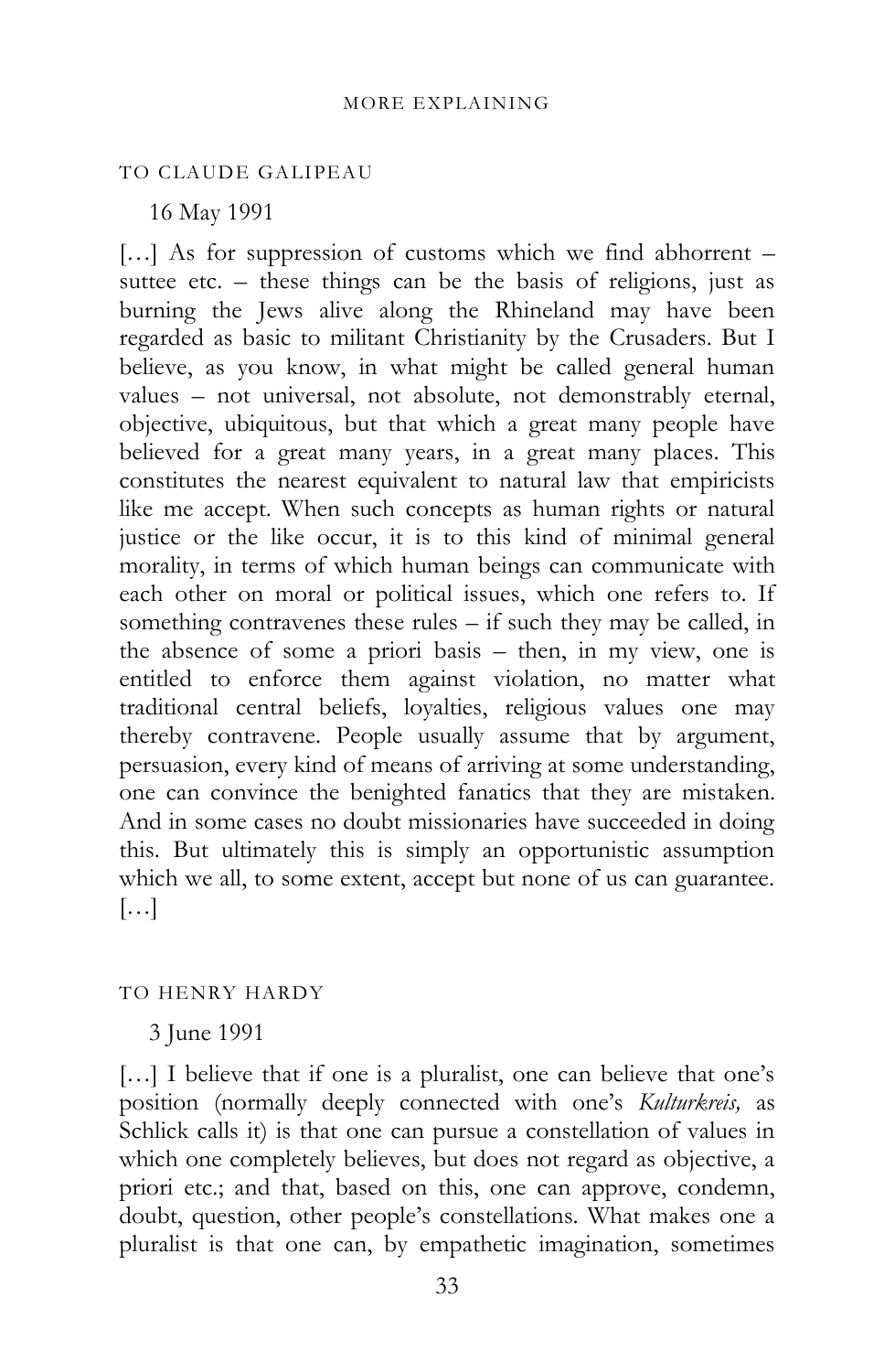grasp what other people, in other circumstances, have come to pursue, and not simply rule it out as objectively valueless, only, at most, as disgusting, repellent, dangerous to all that one believes and is willing to live or die for, and therefore sometimes to be fought, perhaps to the point of killing.

I do not regard the Nazis, e.g., as mad: the idea of sub-men is intelligible but grotesquely false, but if you accept it, then the horrors about the Jews may follow. You may have to kill people one regards as totally evil and dangerous from the point of view of one's own beliefs, and justify this by basing one's action on what a great many people, in a great many places and times, accepted without question. But even that does not make this eternal, a priori etc. Of course pluralism and monism are totally incompatible.

Is this OK?

## TO HENRY HARDY

18 June 1991

 $[...]$  As for monism, etc., I can go on replying to that for ever  $- I$ can only repeat, in a brief and unsatisfactory sentence, that I believe that one can be totally dedicated to a particular set of opinions, beliefs, loyalties, outlook and, at the same time, recognise the possibility of other such, which one rejects but believes to be equally semi-objective (as you more or less put it) – only not objective because, save for real fixities, things we cannot escape from, categories, time, space, material objects, incompatibility of values, truth, goodness, etc. – save for these, nothing is. So I agree with you: if you wish to be a total Christian, you must reject everything else as falsehood; but you can be one if you allow the possibility of other faiths, provided that you reject them for yourself but do not regard others, who hold them, as inhuman or even inferior, but simply as different and to some degree incapable of full communication with yourself. […]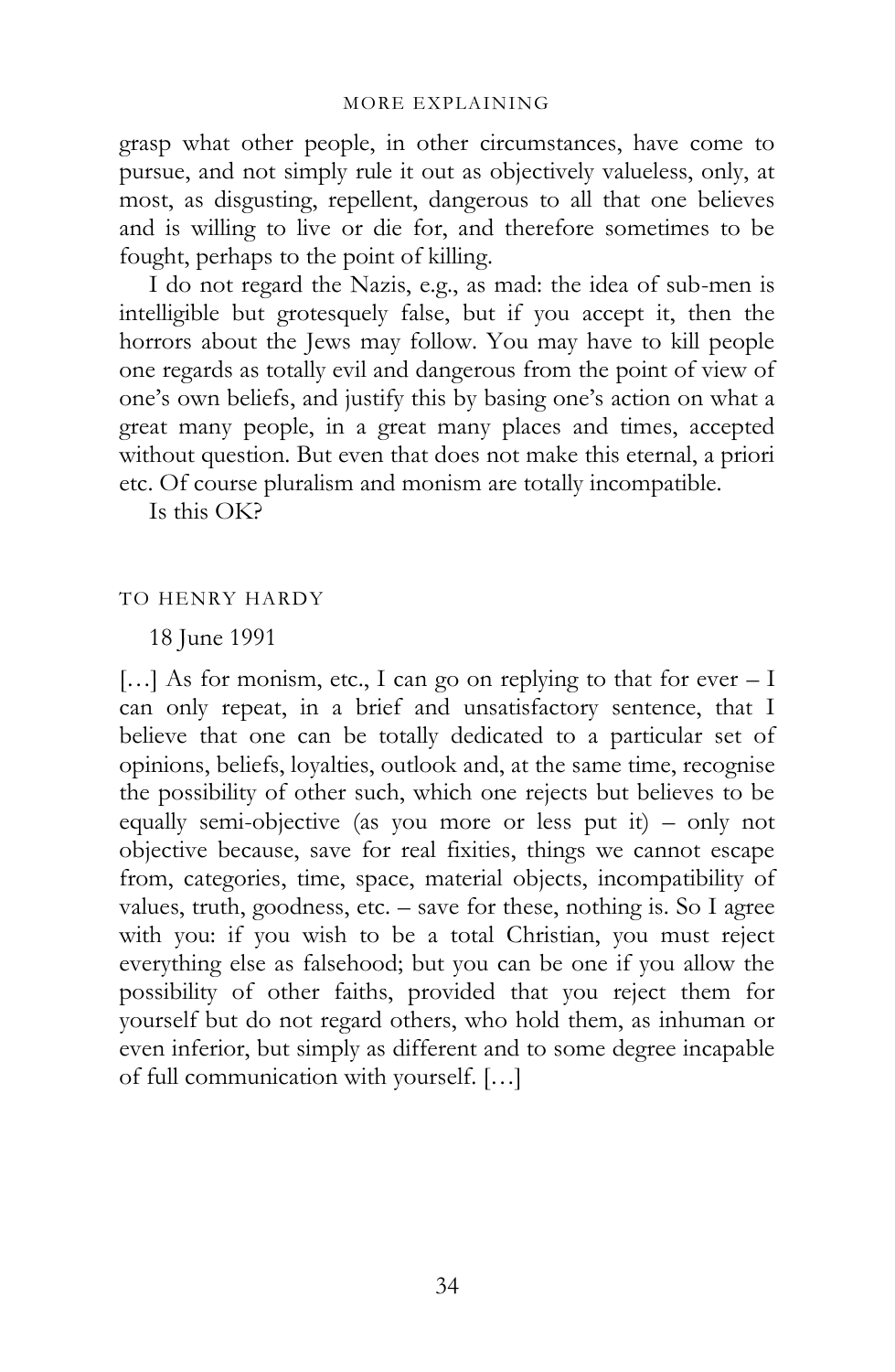### TO HENRY HARDY

1 July 1991

[...] Now, about our eternal subject. I think this may be my final word. I agree that if you are a Christian and a universalist, then you think that persons who hold other faiths are mistaken and wrong. But it is possible to be sympathetic to false or implausible beliefs. If I were a Christian missionary, say in the eighteenth century, and found a sympathetic Red Indian, of course I would believe that what he believed was rubbish, but, quite apart from the probability of conversion, I could believe that his general spiritual attitude, set of values (supposing he was not keen on murder, scalping etc.) was sympathetic, moving, interesting and revealed certain things about reality which my faith perhaps did not. That is perfectly compatible with thinking that what he believed fundamentally was totally false. That is what I mean by imaginative insight, etc.

Now for your obverse. Certainly to understand is not to assent; and even if I understand how Fascists or Muslims reach their views, I am not sure that I know what you mean by 'logically legitimate' – do you mean that it is logically possible both to believe what one does believe and also regard their views as legitimate? If so, I agree. But illegitimate views may also reveal and appeal. So I don't begin to assent to monist views – as you say, toleration is another matter. But toleration does not entail approval. The Catholic who decided to tolerate Protestantism cannot be accused of approving it. And I agree that there probably are credal limits to cultural variety: there are beliefs and attitudes which one rules out absolutely, understands but totally condemns, and would wish to eliminate, ideally. Is that OK? I hope so: if it isn't, I can do no more. […]

#### TO MORTON WHITE

9 September 1991

Headington House

Dear Morton,

I do not know how to begin this letter. I received your typescript, took it to Italy with me (whither I shall have returned,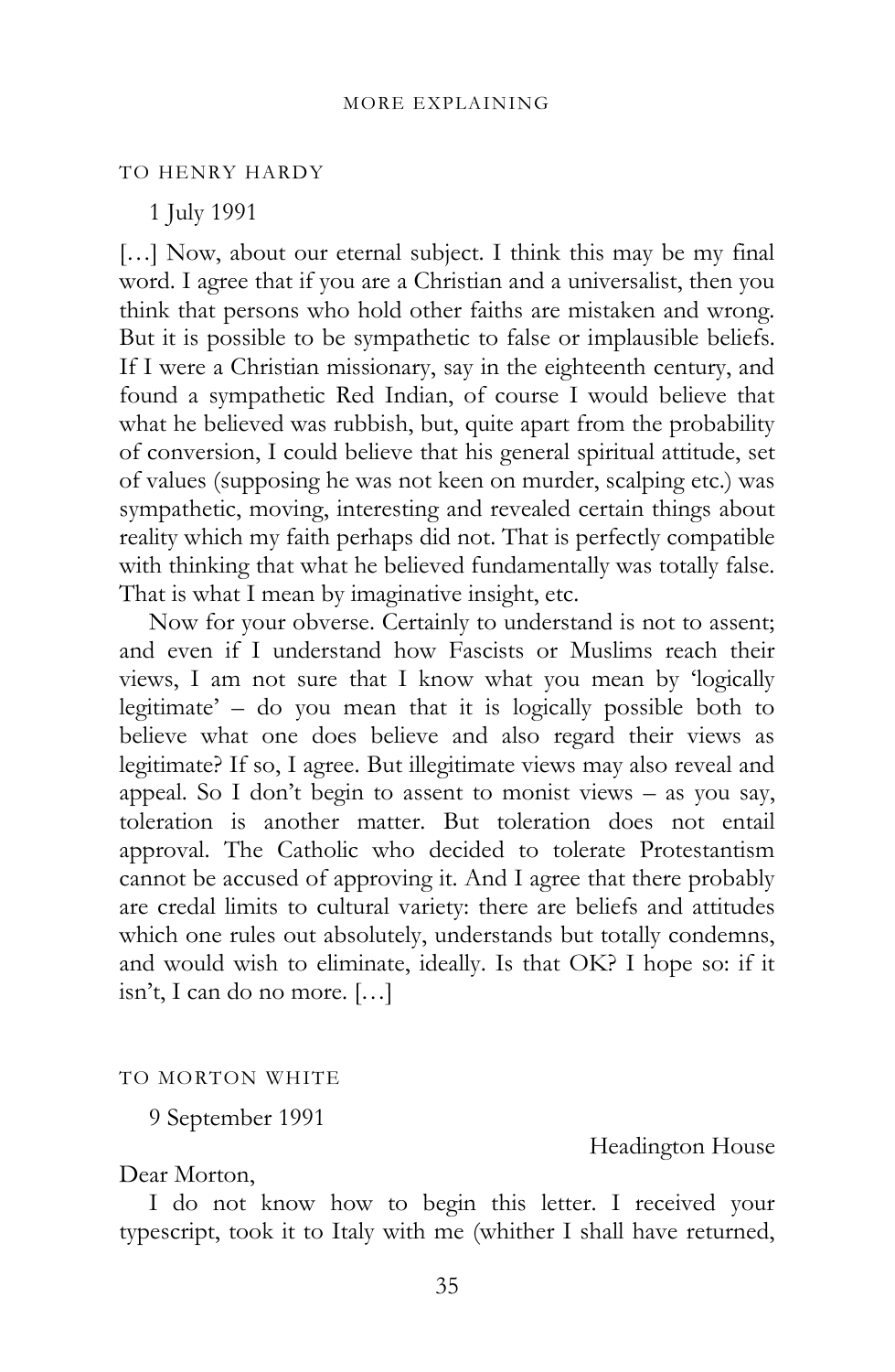after a brief visit to London, by the time this letter is typed) and began reading it, and realised fairly soon that the gulf between us is unbridgeable (is that a logical or an empirical proposition? I leave you to answer this). Let me begin, first of all, by saying something about my beliefs, and then come to your text, which I did not read beyond p. 20, as I realised that it was no good, I would simply repeat myself in denying, contradicting, not understanding, being obstinate, wooden, intolerable – so that you would simply be, first incredulous, then bored, then indignant, and finally outraged by what I have to say.

When I take my stand so irreversibly on, to put it in its crude, popular form, 'ought' implies 'can' – I must explain that even I think that 'can' is not a clear concept. When I say 'Oh dear, I wonder if I can do it …', I don't really express doubts about my ability, still less my freedom, but something to do with what I would wish or be inclined to do in the circumstances – something like 'Can I bring myself to do it?'. If I say 'I went to see him, realising that I had the plain duty to tell him that what he did was wrong, and then, when I was actually in his presence, I could not do it – he was so charming and had done so much for me and was about to do so much more; and I changed the subject (rather like a story in Keynes's *Essay in Biography* about the man who tried to do that to Lloyd George, and ended up by not saying anything)  $-1$ just could not say those words, and left deeply frustrated and rather ashamed': what that means to me is that 'can' is being used in a weak sense – where it really means 'I think it my duty to do X but haven't the will powers – or think I haven't, or cannot face the prospect, where 'cannot' really means 'the price is too high'; of course I can; but I am not prepared to go through with it. I am not sure about the case of an addict, to whom you say 'You can stop taking drugs' – and he says 'I cannot, I'm addicted' – and you say 'Yes, but if you are threatened with death, you would stop', and the man says 'Possibly – but in ordinary circumstances I have no control over myself in this respect'. I am not sure where the line comes between real inability and the kind of inability which we think is a form of not being prepared to face the horrible cost – which to me means that in fact you *can* if you want to, and to some degree do want to, but don't want to violently enough. Perhaps in the case of the addict we are getting on to a level where people are no longer responsible for their acts, in which case I shouldn't have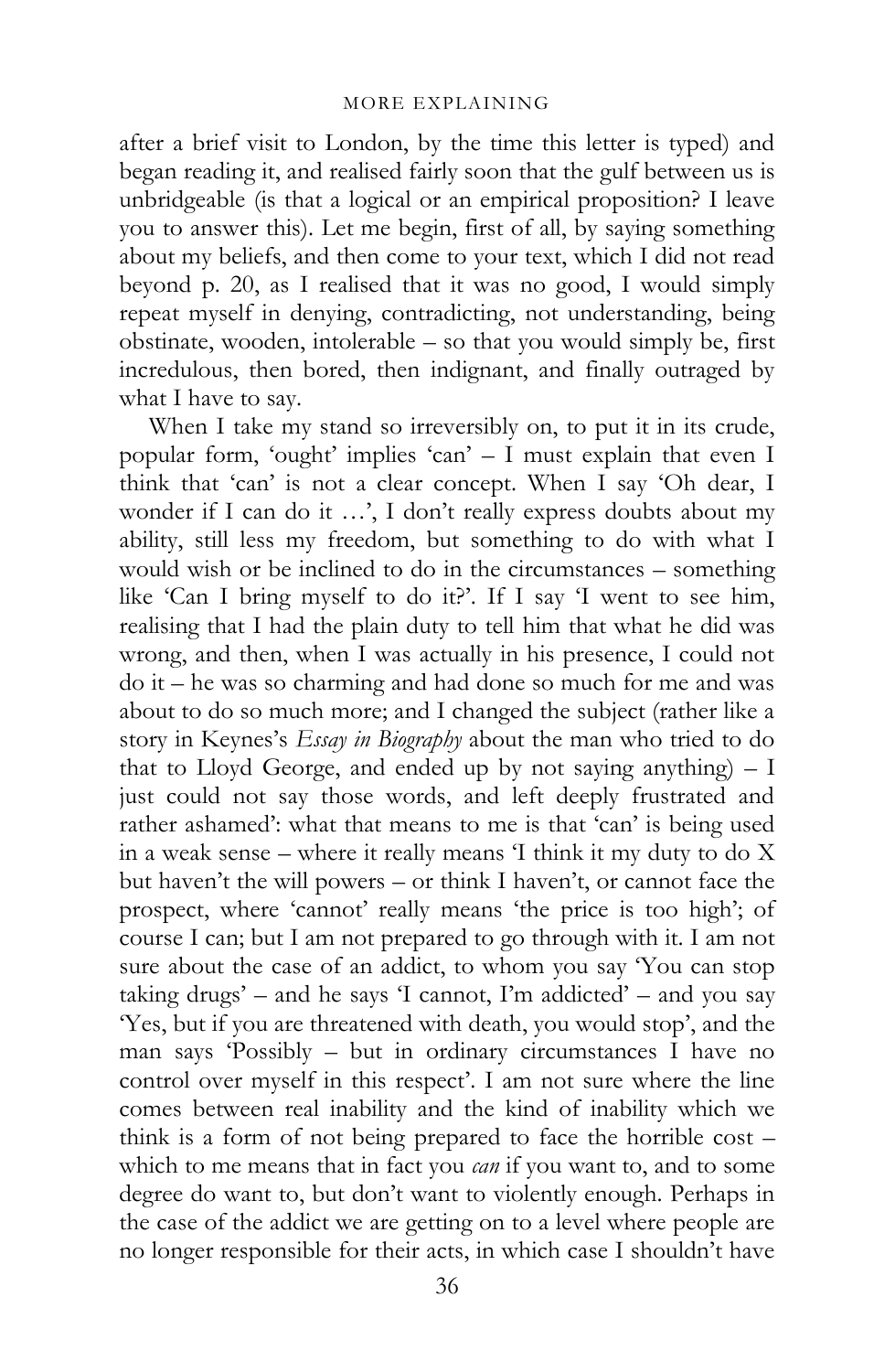thought that in ordinary cases of law, etc., those who suffer from 'diminished responsibility' are regarded as having obligations, but you will disagree. But in all these cases of 'can', the word 'free' really does come in. I don't say 'I tried to say to him that he gave me that terrible look, I was not free to do it …', or 'He was my father, I obeyed him all my life, I just couldn't …'. You wouldn't say 'I was not 'free' to …', because in fact we think there is a sense in which you were free. At least, this is my case.

But there is a sense of 'can' and 'free' where that is literally not so. If I say, first to take a trivial example, 'I know that it was my duty to deliver a lecture on Tuesday, but I could not because I was in prison; or because I was tied to a tree; or because I was hopelessly ill and physically could not get up'; then I think there is a case for saying no can, no ought, which is what I believe.

You ask, on p. 1. of your piece, about my assertion Brutus being free to kill Caesar: the implication is logical, in the sense that Brutus is a man logically implies that Brutus is an animal – or not. I am not sure about 'logical' – 'conceptual' is enough for me: it is conceptually, not logically, impossible to be in two places at once; conceptually impossible to add two cubits to my height.

And so with this obstinate proposition in my head, I have to say that on your p. 2, when you say that Brutus ought to kill Caesar, Brutus is 'free' to kill Caesar, rests on a moral principle, etc., I don't believe that if only because I don't think that moral principles can state a fact. Similarly, in the same paragraph, when you say the adviser cannot immediately, on logical grounds alone, deduce the statement that Brutus is free to kill Caesar, I have to say that I disagree completely – I have to say that 'Brutus ought to kill Caesar' and 'Brutus is not free to kill Caesar' is, as you say, unintelligible, in the sense that there is a conceptual incoherence, conceptual conflict. So, on your p. 12, second para, 'whatever action one is obligated to perform one is free to perform' – 'the very fact that this is a moral principle shows that it is not a logical principle': I don't think that does follow – there are such things as collision between a moral and a factual concept. And so, too, the last four lines of that paragraph. So, for example, on p. 16 – I find it to be objectionable because it violates that moral principle 'Whatever one ought to perform one can choose to perform': I have to say once again, in a boring way, that is not, to me, a moral principle; it is a conceptual truth. That is why your 'every singular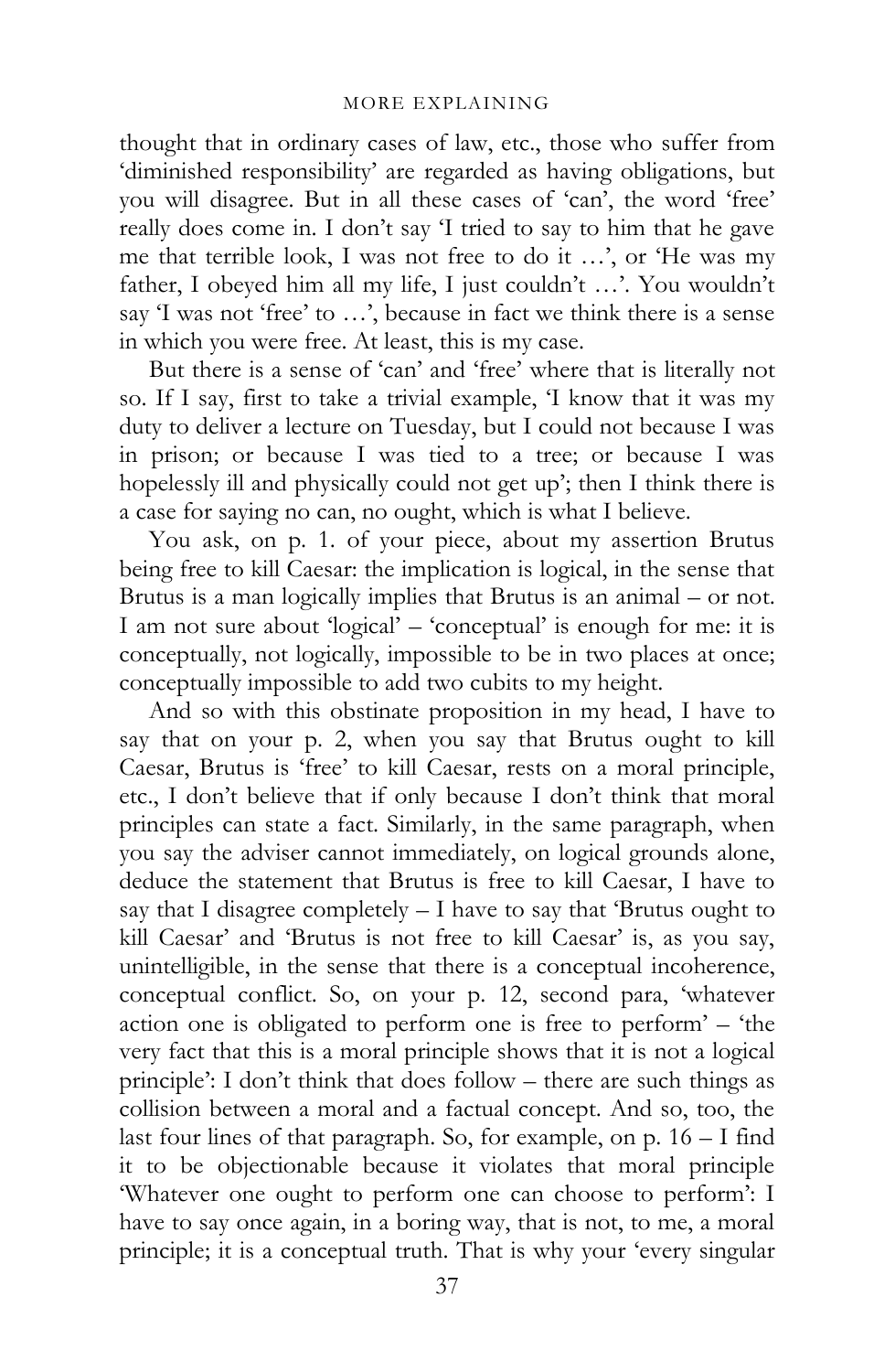conjunction which has the form "A ought to be done by B but B cannot choose to do A"' is, in conceptual terms, perfectly true for me. On p. 17, 'Brutus ought to kill Caesar, but Brutus cannot choose to kill Caesar' may be based on a synthetic conceptual truth that links the two mentioned concepts. Certainly, conceptual is right, and synthetic is right, and I do not see why not; it is not meaningless in the sense of 'the number 5 is brown', which makes no sense – the other does make sense but is seen to be false, conceptually false, in a way which 'red is less like yellow than it is like black' can be seen to be false.

So, on p. 18, you say, quite rightly, 'the question at issue is whether it is nonsense to say, of a non-free action, that it will be performed'. You say it is not nonsense; I say, well, if not nonsense, perhaps, not meaningless, but false on conceptual grounds. On the same page, last para, 'Every citizen has a duty to kill a tyrant when he has the opportunity to do so.' And then he doesn't. That's quite clear, because to have an opportunity is to be free. p. 19, top  $-$  '[ ] is speaking unintelligibly'. No, not unintelligibly, only too intelligibly, but, as Kant in fact believed, false a priori, so to speak, in the sense that when concepts clash that is the only acceptable form of a priorism in these days that we – or at least,  $I$  – accept.

I have reached p. 20, and simply could not go on reading. I could see that I would stumble against every single one of your most dearly held propositions. Forgive me. I think it is no good. I think we really are divided by some mysterious block, stone wall, which neither of us can penetrate. These things happen – I know that Kant did not think that whether we were free or not was an empirical fact, because all empirical facts and empirical things were causally determined, and this was therefore noumenal – but I believe it is possible to translate a statement, like every other intelligible, noumenal proposition, into empirical terms; and then have a look at what it looks like then. I can no more. A thousand times I beg your pardon. You should publish your piece – from even glancing through the other pages I see that it is beautifully argued, and a great many people will agree with you – I can only hide behind our old friend Austin, who once said to me, as I think I may have told you, 'I know they say they are determinists. But have you ever met one?' So I line up with him, with Kant, with Renouvier, with William James, with Bernard Williams, and say to you I can no more – 'Hier steh Ich; Ich kan nicht anders.' Or as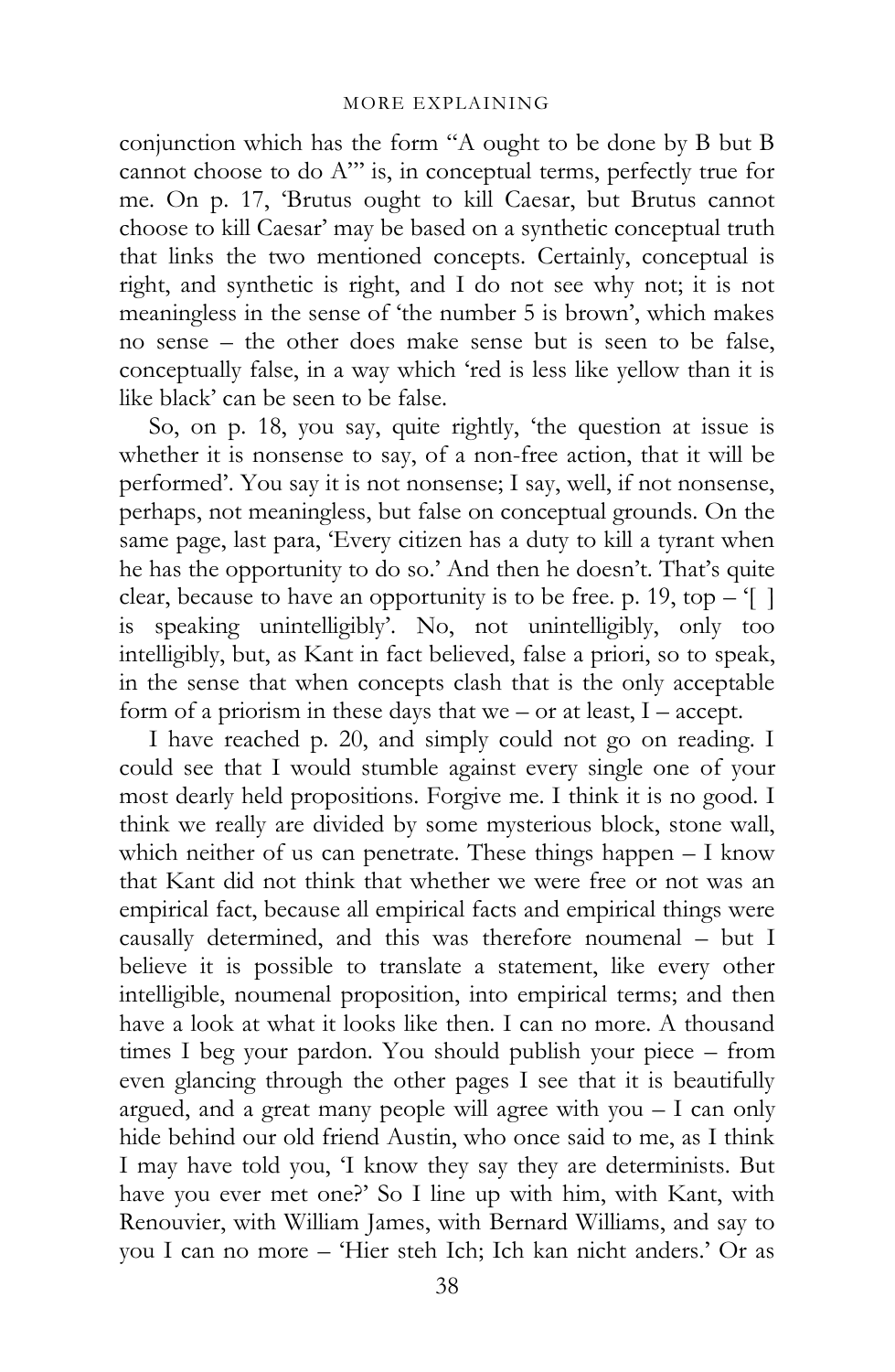poor Marshal MacMahon said at, I think, Sedan in 1870, 'J'y suis, j'y reste.' Once again, I can only beg you to forgive me, and let us correspond on some other subject – you know how much I admire your work, and always shall.

Yours ever, Isaiah

TO CHARLES LARMORE

10 October 1991

Headington House

Dear Professor Larmore,

Thank you very much for your letter of 18 September, which I have seen on return from abroad.

I understand the point you make very well indeed. The question of the hierarchy of ultimate values is undoubtedly a very difficult one. My view, for what it is worth – but I can give you no arguments for it, only that it seems to me to be the case (and, on reflection, I do not think it can be otherwise) – is that ultimate ends are ends; those who seek them as final values, seek them in that way; a given individual – or even culture (and I stress the fact that ultimate values of that kind are not as a rule the values of isolated individuals) – that is very rare and Byronic – but those of a culture to which one belongs, so that one shares such values with others who belong to one's culture, and that is what makes discussion between them, argument, cooperation, communication in general, natural and inevitable: that individuals and cultures of this kind, pursuing their values as they do, can of course condemn the values of other cultures, even if they understand them (that is the *sine qua non* of pluralism as I conceive of it); and, even more, rate their own values in relation to the values of these others in some order – so that, as you say, one can believe and behave in the light of one's own hierarchy – which entails some kind of attitude towards the ultimate values of others – one can be against them, regard them as different but incapable of measurement against one's own and therefore uncriticisable, or one can rate them in some order of higher and lower in accordance with one's own outlook and constellation of values.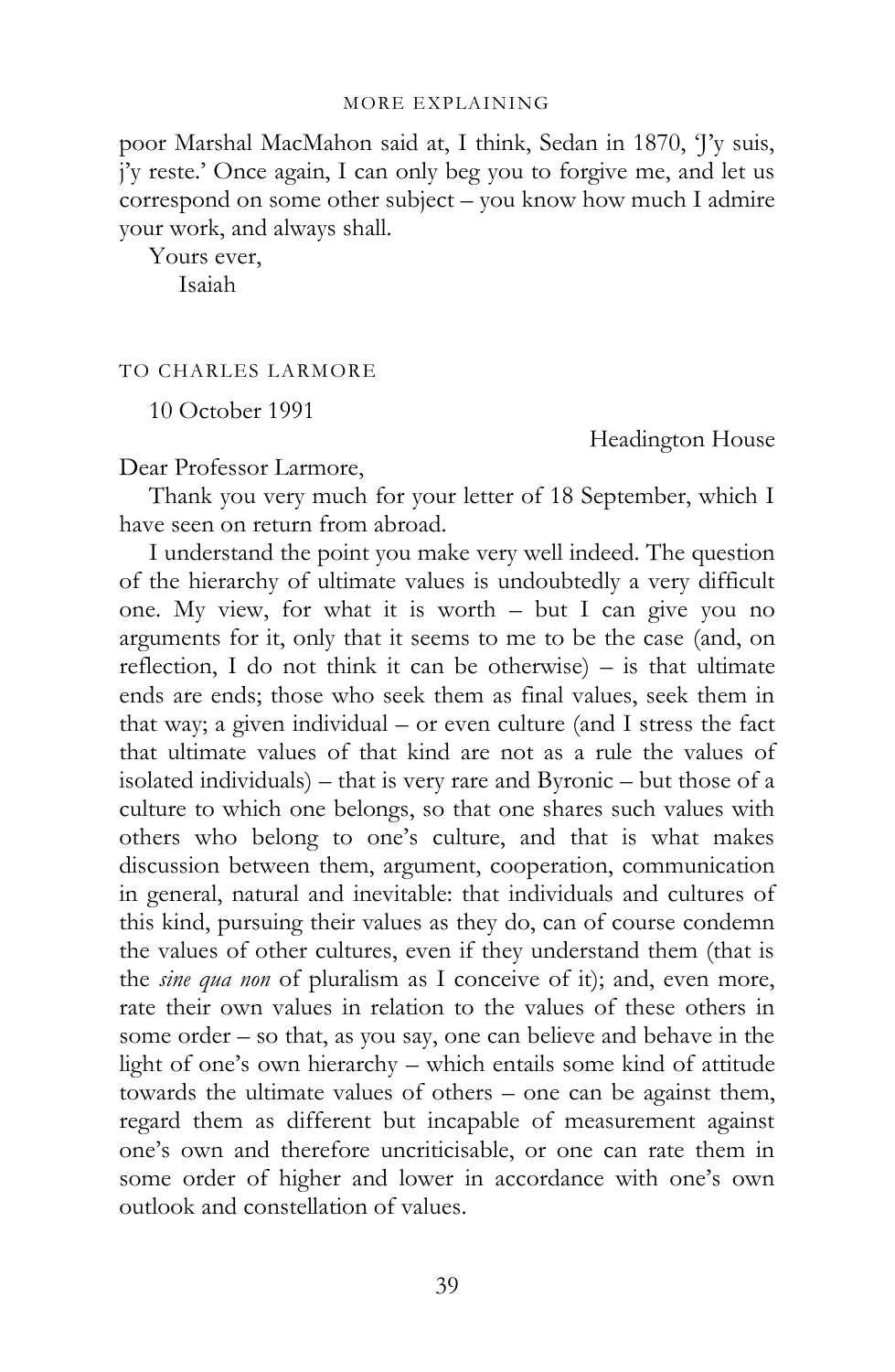Again, within one's own horizon – constellation – one can certainly regard some ultimate values as of greater importance than others; one just does that because one does it. Perhaps one could explain that certain values contribute more to one's general conception of how life should be lived than others, although they are all equally ultimate. Nevertheless, in the end ultimate values within one's own outlook or that of one's culture are ultimate – and one chooses as one chooses, one loses as one loses. I don't know if that is a satisfactory answer – it has a certain flavour of subjectivity which I think is inevitable in all ethical evaluation, unless you accept a genuine objectivity of values, which I cannot persuade myself is valid.

You speak of Herder. He does indeed talk about progress, and Vico does too. But I think that this is ultimately inconsistent with their basic propositions. There is certainly talk of *Fortschritt* in Herder, particularly in his last works, and in Vico's *New Science* there are vague allusions to the general progress of mankind. But given their premises and their central positions, this is surely inconsistent? Each culture progresses along its own path in Vico; each culture has its own 'centre of gravity, – *Schwerpunkt* – which differs from those of others; that is what makes understanding them both difficult and necessary. So the idea of universal progress is just as incompatible with a fundamental position as that of some ultimate perfection.

But of course I agree with you – Herder would certainly not regard the morality of primitive tribes as equal in value to his own; but that does not prevent him from seeking to understand these cultures in their own terms, without judging, without praising and condemning; although he is perfectly entitled to do that in terms of his own outlook and beliefs and those of society. In other words, cultures are what they are – ultimate ends are what they are. It is perfectly permissible and natural to accept or reject – above all to grade certain values in preference to others, whether of one's own culture or that of others, in terms of one's own outlook. When I must make a choice between, let us say, liberty and equality, or knowledge and happiness, or justice and mercy, the fact that I choose what I choose indicates that I rank one of these values, in the particular context in which I am thinking, as higher that the other, but there is no objectionable criterion (though I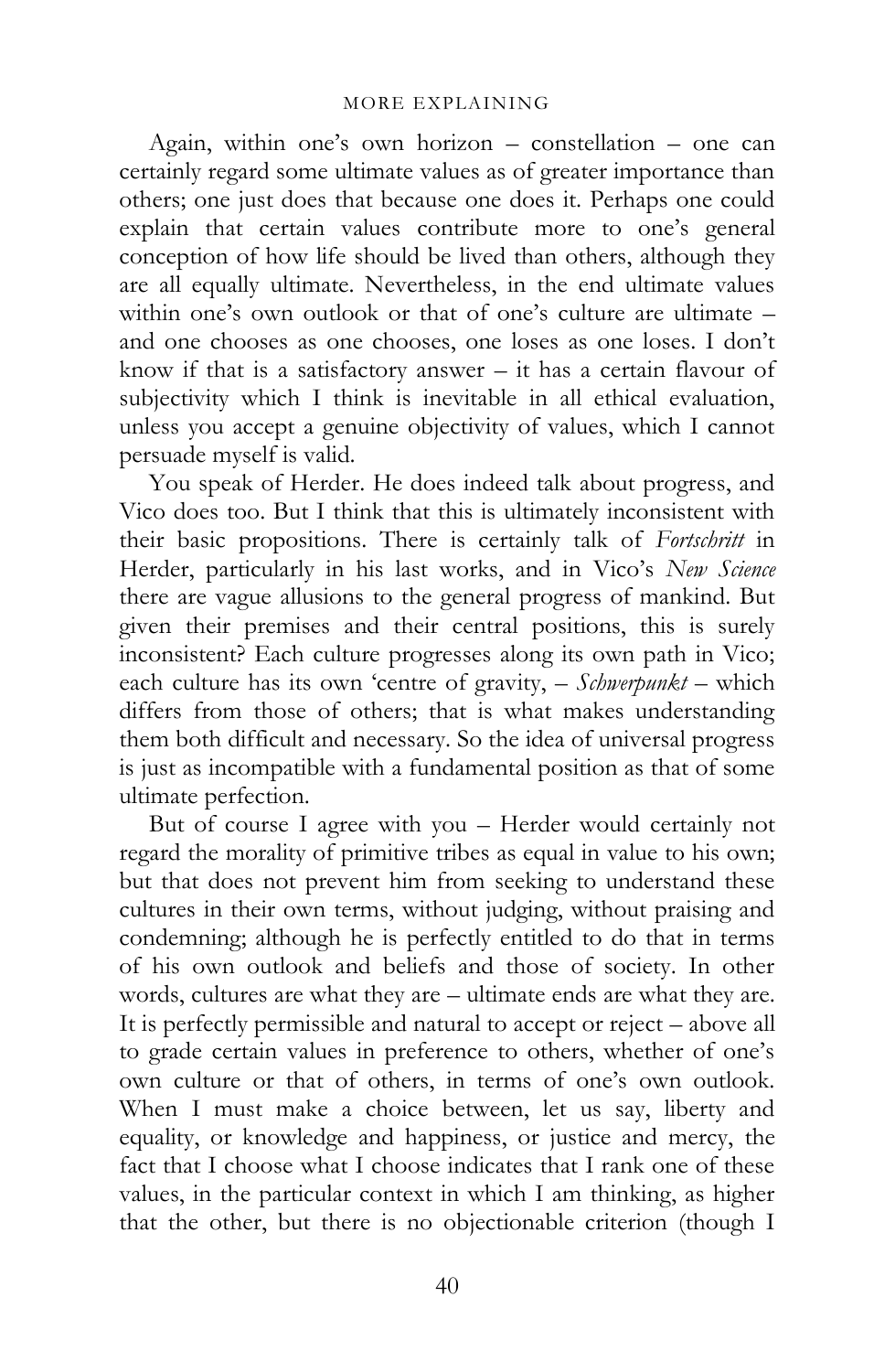may of course change my mind, circumstances may change, and the order may therefore alter).

I wonder if I have made this clear? I have a feeling that you may not find my account of this entirely satisfactory, but I hope that this is not so. I am grateful to you for asking this very crucial question.

Yours sincerely, Isaiah Berlin

TO HENRY HARDY

19 November 1991

### Headington House

Dear Henry,

Thank you for your letter about Sacks. I think you are right – whatever the curious arguments advanced, it cannot be true that one can recognise 'the absolute claims of one's own religion on oneself, but not need to wish outsiders to join in'. This won't do. Either religion is true, or it is not, and Sacks is very careful not to talk about truths and falsehoods. There is a good deal of interest in what he says, but this particular proposition, which he somehow does want either to circumnavigate or dissolve, refuses to be so treated. You and I agree about that. I have no idea what it means to say that something can be absolute but not universal, as he says. 'The question confuses absoluteness with universality' – I am absolutely bound by marriage but not universally bound: what on earth does that mean? That my marriage is done by one kind of formula and other people's marriages by theirs? That marriage rites differ between communities? Yes – but Jewish marriages are real marriages, and other people's marriages can only be recognised insofar as they share something indispensable with Jewish marriage; that is certainly the doctrine of the Catholic Church. […]

### TO HENRY HARDY

22 November 1991

[...] Of course there are cultures which are not aware of their differences from other cultures. But what I meant was that if there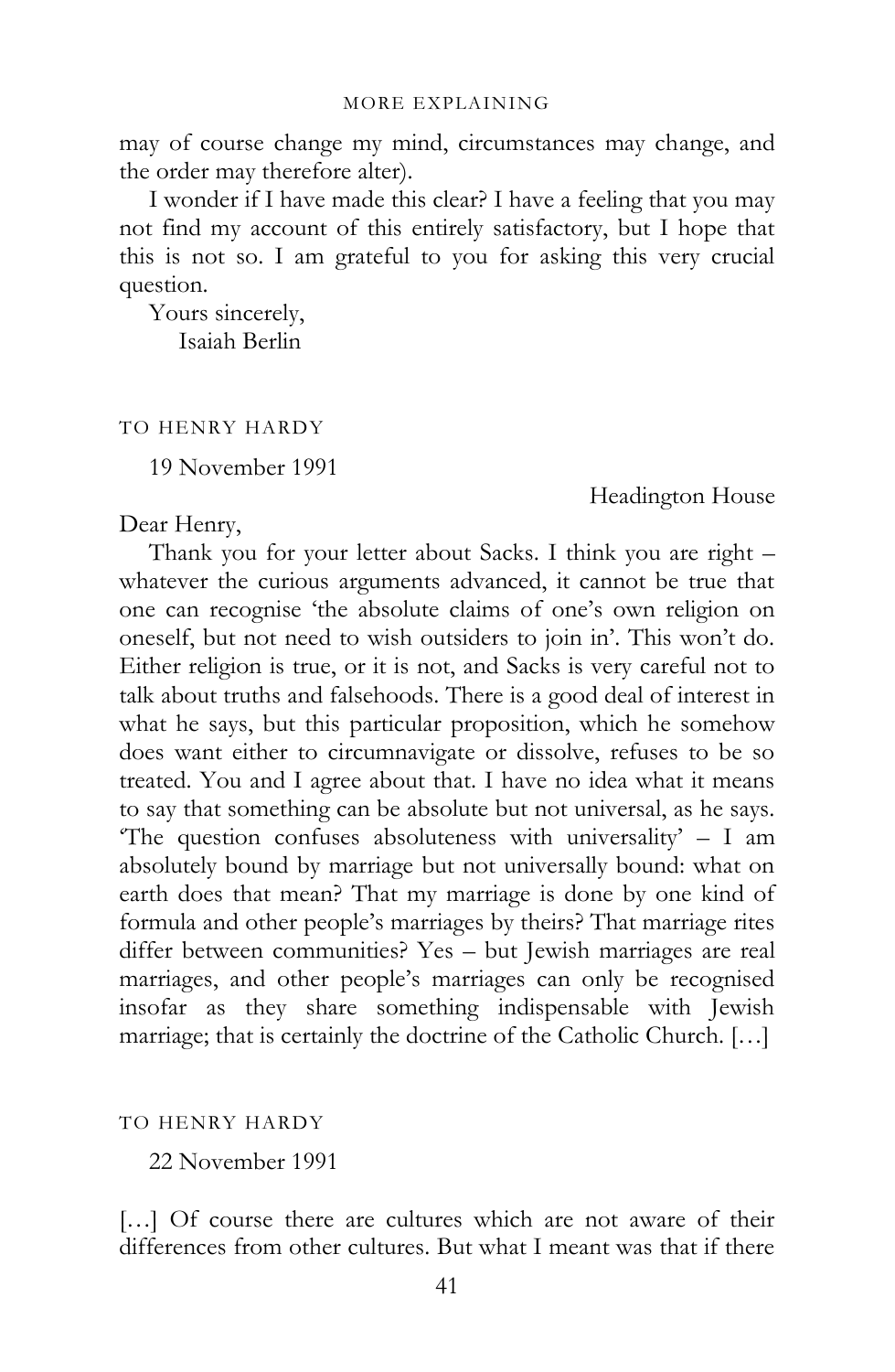was one universal culture, the variety and differences which at present occur, and can be part of a consciousness of members of a given culture, would disappear, and this would dehydrate everything. But it is perfectly true that if you are a Bashkir somewhere the other side of the Urals, whether your culture does or does not differ from that of the Tadzhiks can make no possible difference to you. All I wanted to say is that given the situation in which one culture can be aware of another, a flattening out of the whole thing would be terrible. If the world were divided into compartmentalised non-communicating cultures nothing would matter at all.

I think I do believe in some minimal identical content to all human moral outlooks. But even if this weren't so, and A was like B and B was like C and A was not in the least like P, let alone R and S, there would still be enough common element to any given series of cultures for there to be something intercommunicative. But it is true that if A and B had nothing in common, that communication would break down and they could not be regarded as part of the same human race. I am not sure what follows – that you might work out. […]

## TO ERIC MACK<sup>6</sup>

3 February 1992

#### [L4 435]

# **[That is what creates the possibility of coexistence, of social life, of communication.]**

What you say at the top of your p. 21 again seems to me right. There is a need of some cement to bind society, as an antidote to

<sup>6</sup> EM had sent IB the typescript of 'The Limits of Diversity: The New Counter-Enlightenment and Isaiah Berlin's Liberal Pluralism', which had been accepted for publication in Howard Dickman (ed.), *The Imperiled Academy* (New Brunswick, NJ, and London, 1993), where it appears at 97–126. Some time after Berlin responded, EM sent him the typescript of 'Isaiah Berlin and the Quest for Liberal Pluralism', which had been accepted for publication in *Public Affairs Quarterly* 7 no. 3 ( July 1993), where it appears at 215–30. He remembers enclosing a note saying that this article took a more critical view of IB Berlin than the other essay. IB did not reply.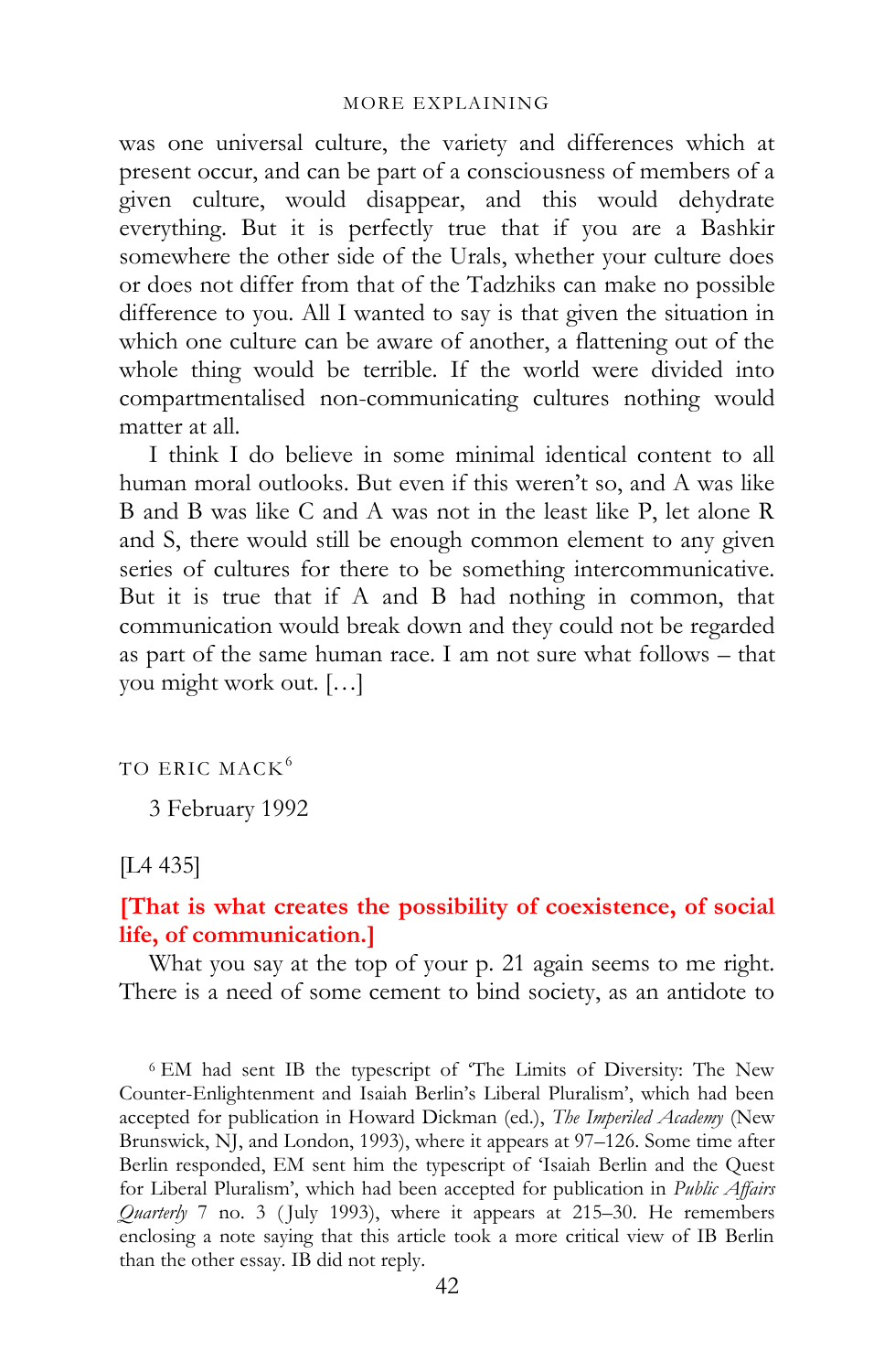disruptive individualism, pluralism and the kind of aggressive demands of a destructive kind by which American universities are at present plagued. In fact, I would go further. You speak of enormous diversity of societies. Perhaps it is not quite so enormous. One can exaggerate differences between individuals, groups, societies, cultures, ages etc. – there could be no continuous human history if this had not been so. And this does not merely apply to Western civilisation, but, I think, throughout – no doubt it is difficult to come to [an] accommodation with militant Islam, or the mysterious ways of life of the Japanese, or the inhabitants of the rain forests of Brazil, but it is not impossible; otherwise missionaries would never have got anywhere.

Your remarks on p. 22, in footnote 38, are absolutely correct. These common values, the common ground of mankind, historically speaking, is quite large; but I do not think this entails some kind of 'ultimate human good' of your p. 26. The area of consent and understanding may be large, but this does not entail monism – different cultures, individuals, groups can still pursue different forms of life, and should be restrained only if too much damage is done to the fabric of society (something different from 'ultimate human good'). So also the ultimate fabric of a university dedicated to specific values, say the study of nature and what men have done and suffered (Aristotle says 'what Alcibiades did and suffered'). In this sense, pluralism survives.

Your real criticism of me begins on p. 28. You ask how one can talk of balanced claims, compromises etc. if values are really incommensurable, let alone compatible – if there are enormous differences. True, if the differences are enormous then all talk of compromise and trade-offs is idle. But I do not believe this. I have to repeat that values like peace, order, freedom, justice, truth, mercy, the difference between good and bad, right and wrong, are pretty widespread. There is no need to assume that all these values are common to all cultures at all times, only that a sufficient proportion of them is to be found in each one; and if there is a sufficient overlap, as it were, there exists a sufficient number of identical or similar values and goals. Of course anyone who pursues one goal only, and is blind to all others, is a hopeless fanatic, and with such people compromises are difficult if not impossible. But although this occurs, I believe (optimistically) that there are not enough individuals or faiths like this to make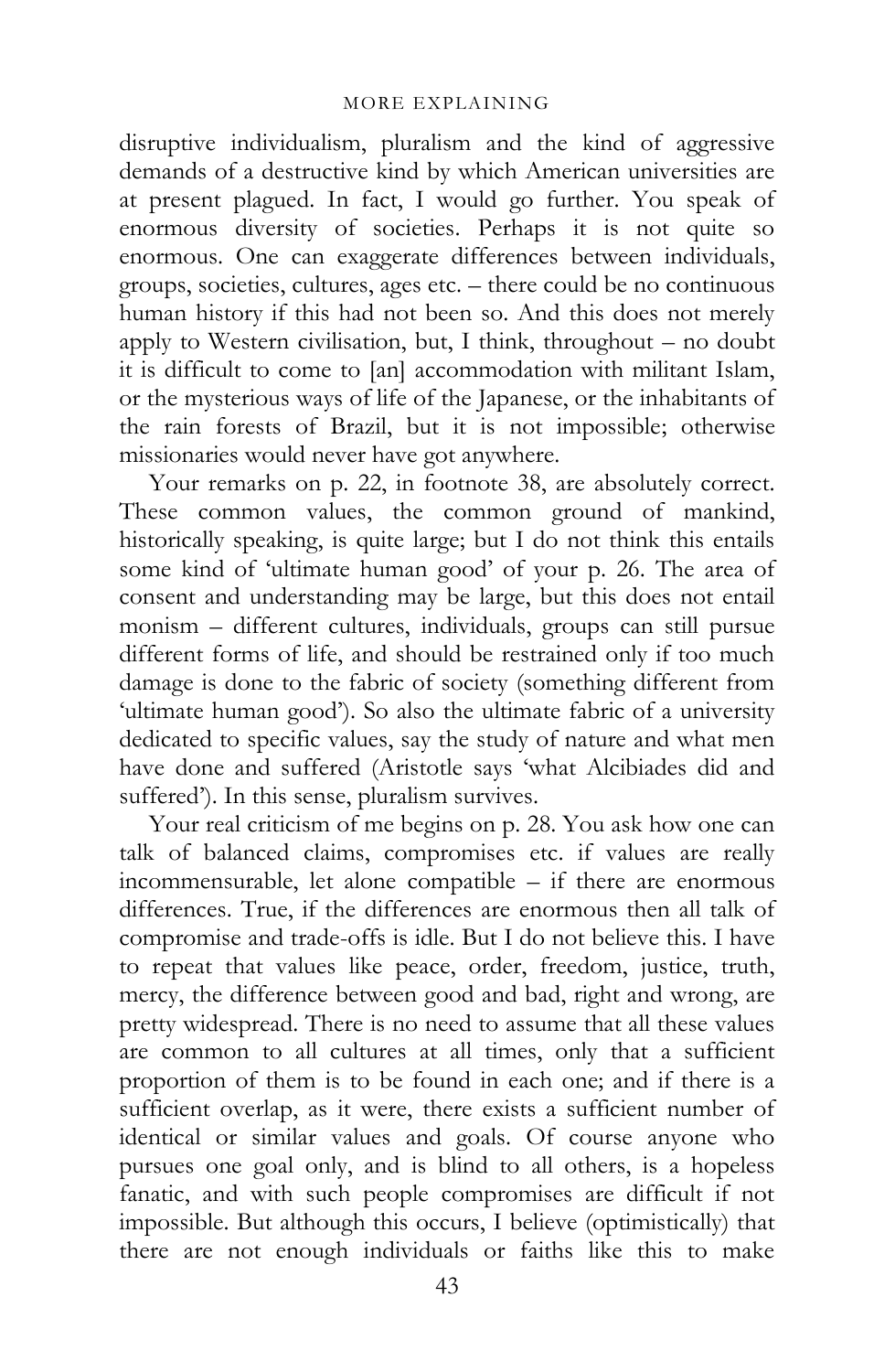common life, a degree of understanding, wholly impossible. So I think your footnote 50 is genuinely mistaken. There is a common humanity; neither individuals nor groups nor universities are isolated, insulated within some bubble where there is no communication possible like the nomads of Leibniz. A bubble like that is simply a form of bigotry or idolatry.

What I do not follow is your third paragraph on p. 29. Tyranny of this kind, to which the misinterpretation or distortion of positive liberty leads, as I tried to point out in my essay on 'Two Concepts of Liberty', can only be opposed by the kind of tolerant compromise which is required if there is a clash, e.g., of positive and negative liberty, which often happens. I fully concede that. I ought to have made it far clearer than I did (about that you are quite right) what the restraining factors, the limits, of pluralism must necessarily be if any of the ultimate values (given that there are several of them) are to be observed at all, in any society. Again, para. 2 on p. 31 – I am not clear about what you mean. Surely you do not mean to deny that the capacity for choice must belong to anyone who can be called a human being? Not to have this capacity is to be reduced to a zombie or an animal. That is the sense in which I think liberty underlies all other values. But I ought to have distinguished between two kind of liberty: (*a*) the kind I have just referred to, which is the presupposition certainly of all morality, all humanity, and (*b*) the positive and negative liberties which are ultimately political demands and belong to a kind of second order, above the basic liberty without which action cannot exist, one among many values which clash, sometimes combine, are sometimes harmonious, sometimes incompatible, where one must do one's best. What is meant by 'one's best'? I suppose something which is acceptable within the horizon of values, even if they clash within which my life is lived; and not just my life, but that of the society to which I belong, which has shaped me, where I intercommunicate with others; and more than that, perhaps something larger than that, something like, say, Western civilisation, which you and I (perhaps secretly) believe to be the only real, or at any rate the superior, civilisation – at any rate during the last two or three thousand years. […]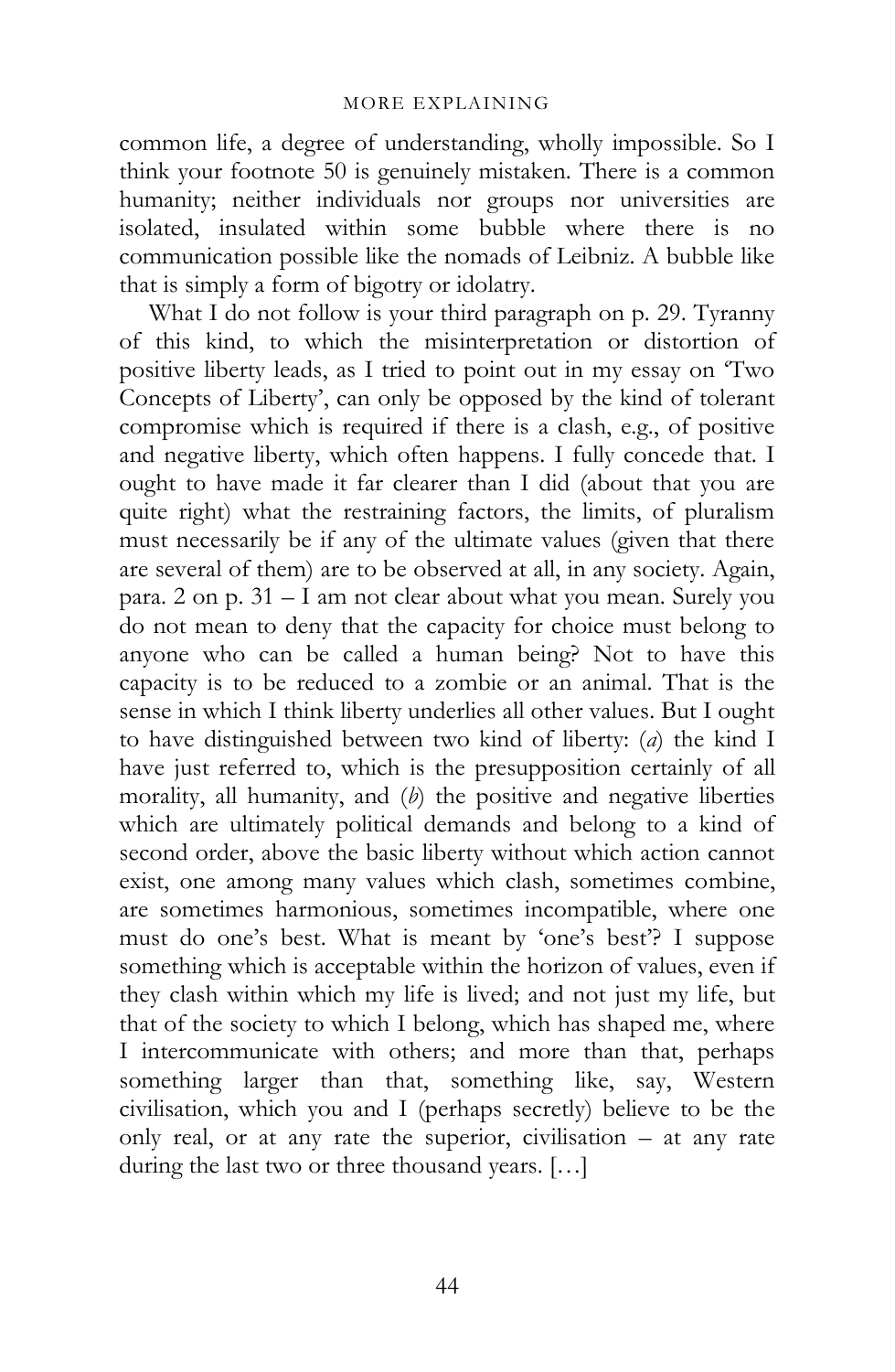TO HENRY HARDY

18 February 1992

[L4 439]

# **[not of great interest to me.]**

There is no need for a pluralist not to prefer one ultimate value to another, if they come into conflict; nor to condemn somebody else's values if they are opposed to, or even intolerant of his own – they remain objective nevertheless. The fact that there is no overarching principle does not entail that individuals, groups, parties, Churches etc. can't create one for themselves. I am prepared to say that, as Vico said, Homeric values are not ours, but they are ultimate values, and you can give reasons for saying that, ultimate as they may be, they clash with one's own, and therefore must take second, third, fourth place. I see no contradiction there. In the end one sometimes has to plump – one just believes what one believes, acts as one acts. If you are asked for the reason, you cannot always give it – but that again does not entail non-rating. […]

### TO HENRY HARDY

13 April 1992

[...] The basic reason for rejecting relativism is the 'moral core', but the reason for pluralism, which is also incompatible with relativism but a separate doctrine, is, as you say, empathy with values which we may or may not share but which belong to other cultures. I do not see why this answer takes any wind out of any of your sails. You are right to say that I believe relativism to be false on both grounds; on the other hand, it is also true that without the first ground – i.e. the common ground between the vast majority of systems of values in different cultures or among different persons – the second ground would not work. Is this confused? I do hope not.

Your diagram [reproduced in *The One and the* Many] is excellent, and I think does represent my views.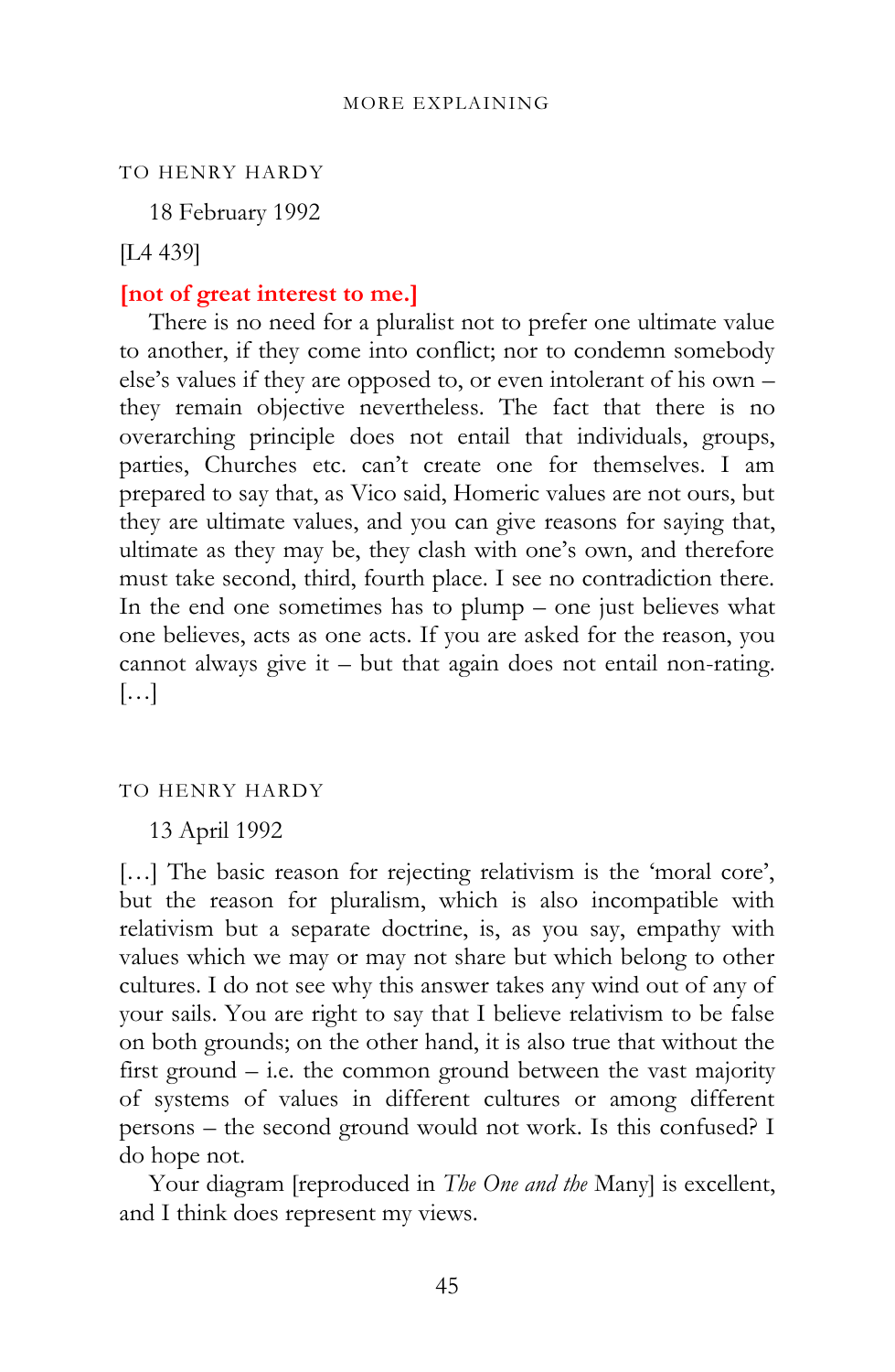As for your queries: there are such things as subjective values, which are not ultimate in any way and may not be capable of being empathised with – e.g. questions of taste, minor preferences and the opposite  $-1$  may be totally unable to empathise with people who can't bear music – I merely note that there are such people and this is true of them. So I think that in the case of non-ultimate and sometimes rather trivial differences of taste, you could speak of subjective values in a perfectly valid way – i.e. no common ground presupposed in such cases: total lack of sympathy, or maybe understanding.

In my view you could not empathise with a psychopath, but I may be wrong about this. I think some people claim to be able to do so – if they do, they do. But my conception of psychopath is somebody with whom there is no communication.

Are there non-ultimate true values? What is meant by 'true'? Values are values – they are true for those for whom they are true. Or what do you mean?

# TO CHARLES GOLDING<sup>7</sup>

4 May 1992

[...] I wish I could reply to your question in some clear and firm fashion, but I will do my best. To begin with, of course, there is a question of conflict between a morally unjust law and one's deepest moral convictions, whether religious or not. That is the position of an atheist pacifist, who regards it as totally wrong to kill anyone for any reason when he is conscripted to serve in war; 'conscientious objection' is the rubric under which such people were either exempted or given non-combatant duties – some of then refused to do even that, on the ground that it in some way assisted the war, and some, like Ramsey MacDonald, went to jail for rejecting all possible arguments and reasons. Anyway, let us come back to the original question.

You speak of a morally unjust law, but the question is wider than that. Supposing there is a law which you might not think morally unjust – for example, that forbidding ritual kosher slaughter (as, for example, in Switzerland) – and, since you are a

<sup>7</sup> Then Associate Editor of the *Sunday Express*.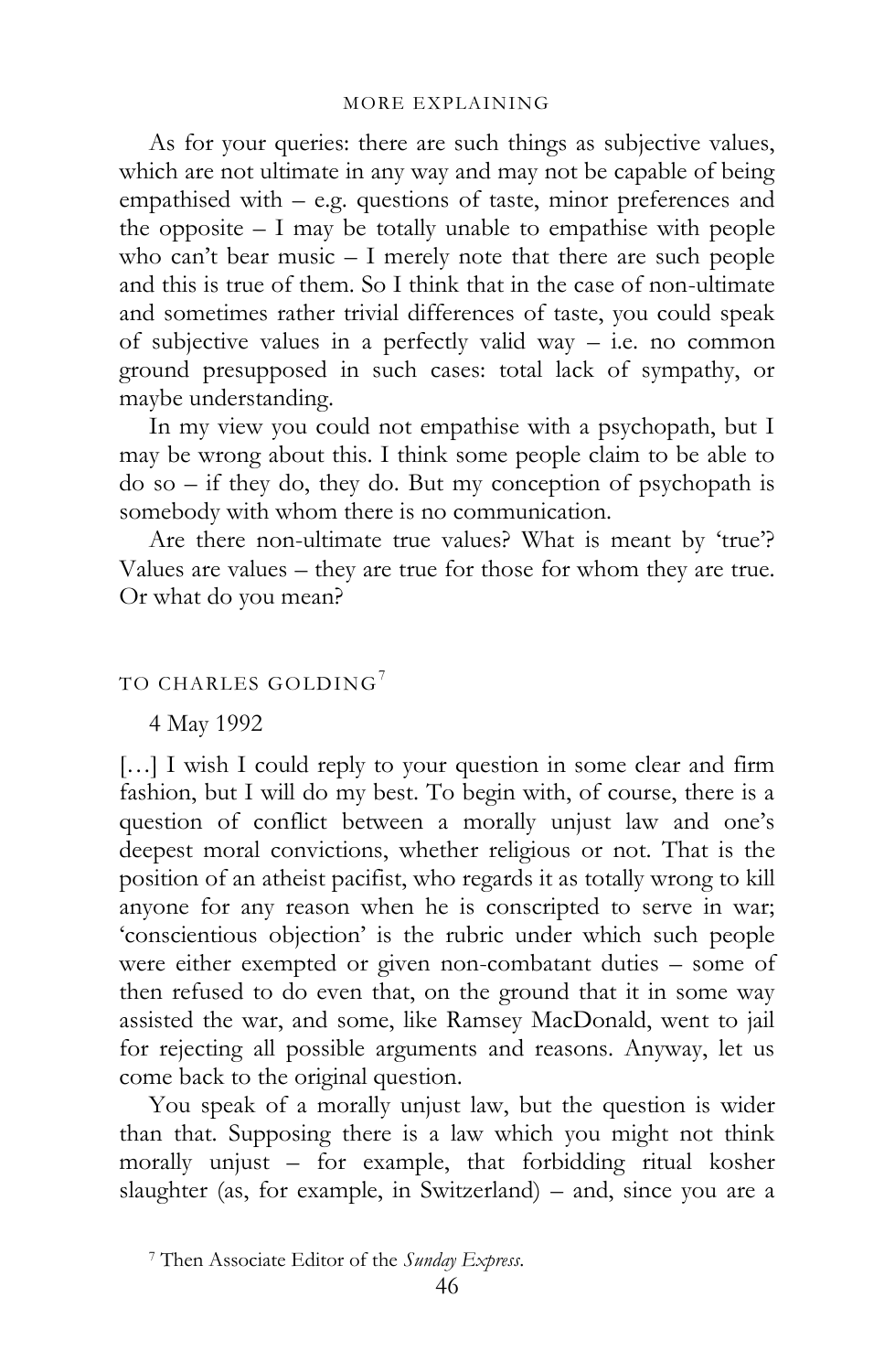pious Jew, do you openly or secretly continue kosher slaughter? Presumably not, because you have no obligation to eat meat, that is not a moral imperative, however inconvenient it may be for some people. But now, let us return to the pacifist point. Supposing, as a pious Jew, you accept the Ten Commandments totally; one of them tells you not to kill; you take that literally; your country is at war; a victory by the enemy might wipe out not only a great many of your fellow citizens, Jews and non-Jews, but perhaps create a position in which Jewish worship and Jewish life is made utterly impossible (e.g. by the Nazis). You now have a conflict of two values: one, not to kill; and one to preserve a form of life which enables you to perform your most elementary duties, religious and secular. When you have a total conflict between two absolute ends like this, then, if you are a pious Jew, you simply look up the answer in the book; the book tells you not to kill, so you refrain from defending your country and its institutions because it says nothing in the Book about preserving the Jewish religion or the possibility of worship. Alternatively, you regard the defence of your country – you are a patriotic citizen of whatever faith – and the preservation of the minimum form of life in which you can perform your religious duties, {and} also as an absolute value, which nothing may contravene – in which case you have an insoluble conflict. In those circumstances, you must just simply make up your mind which value you want to preserve, however terrible it is to sacrifice the other one. Lots of more trivial choices always involve sacrificing one good thing to preserve another, but mostly these are not absolute values, simply things one likes or admires or wants or enjoys or believes in in some non-absolute way. But in the case you offered me, where you think two values are absolute (as I suspect you think), i.e. obeying a morally unjust law and fulfilling the obligations imposed upon you by religious belief, then you must simply choose whichever of these courses of conduct fits in best with your general moral and religious outlook. Others may think otherwise, but you simply decide which choice you regard as the least intolerable, morally and religiously; and that is up to each individual himself. Mostly, the Jewish law tells you what to do. For instance, in the awful situation in which the SS man faces a Jew, say in Hungary, with the choice of either being killed himself or collaborating with the Nazis, which might enable him to save not only himself but so many other people also (which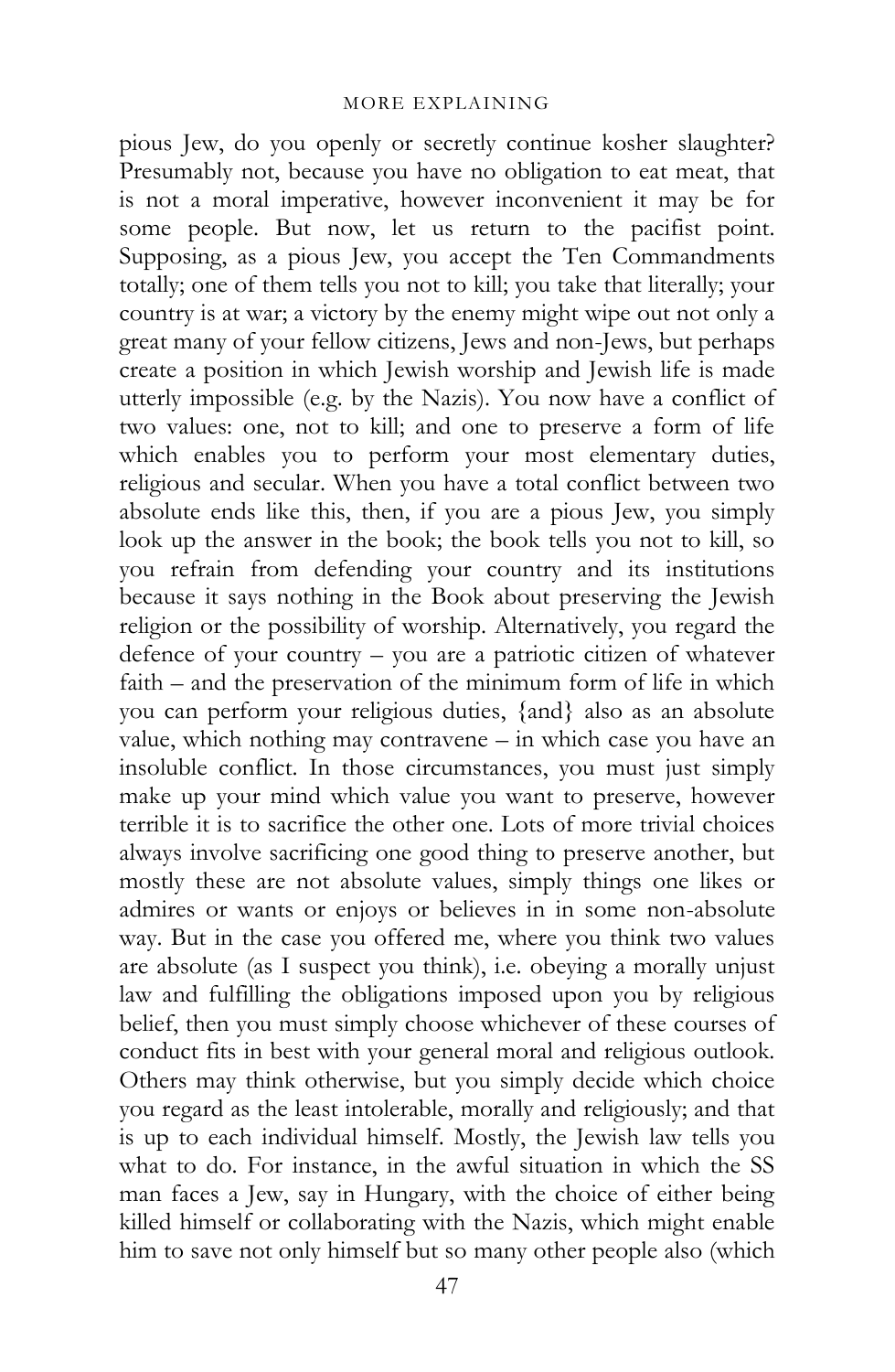is what happened), the Jewish law is clear: you are not allowed to participate in the killing of the Jews other than those you might  $save<sup>8</sup>$  – however indirectly participate – in which case you allow yourself to be killed by the Nazis. I do not think it is that simple. I think faced with two appalling choices you must simply decide what you believe to be right: let yourself be killed, collaborate and save sixty others, commit suicide, or whatever choice you think is the least horrible. And we have no right to judge people on what they have done, as some people have in the past.

That's the only answer I can offer you. If religion means everything to you, then you simply follow religious law and sacrifice everything else, including obeying the secular law, just or unjust, to it. But if you have a wider horizon it is not simple. I doubt if I have solved your painful question, but I have done my best. […]

TO HARRY JAFFA

24 May 1992

Headington House

Dear Professor Jaffa,

Thank you for your letter of 18 May and also for the copy of your letter of 13 May to the NYRB*.* I am glad that my estimate of Leo Strauss is more or less similar to your own, and not to Strauss's principal detractors.

I think that my estimate, both of his character and of his writings, is probably more balanced and well-grounded than that of those who detest his doctrines. Nevertheless, I must confess that I do not accept his views either, in part or in whole.

I must also thank you for sending me a copy of his essay on relativism, critical of my views. I had no idea that this essay had appeared – all I knew is that someone, perhaps the late Professor Momigliano, told me that something of the sort was in the making. It is clear to me that Strauss radically misunderstood my position. I am not and have never been a relativist or, in his sense of the word, an historicist (although the latter could be disputed – but not by me). It is true that, like him, I believe that there are ultimate

<sup>8</sup> *Sic*. IB seems to mean that a Jew is not allowed to participate, however indirectly, in the killing of any Jews, even in order to save other Jews.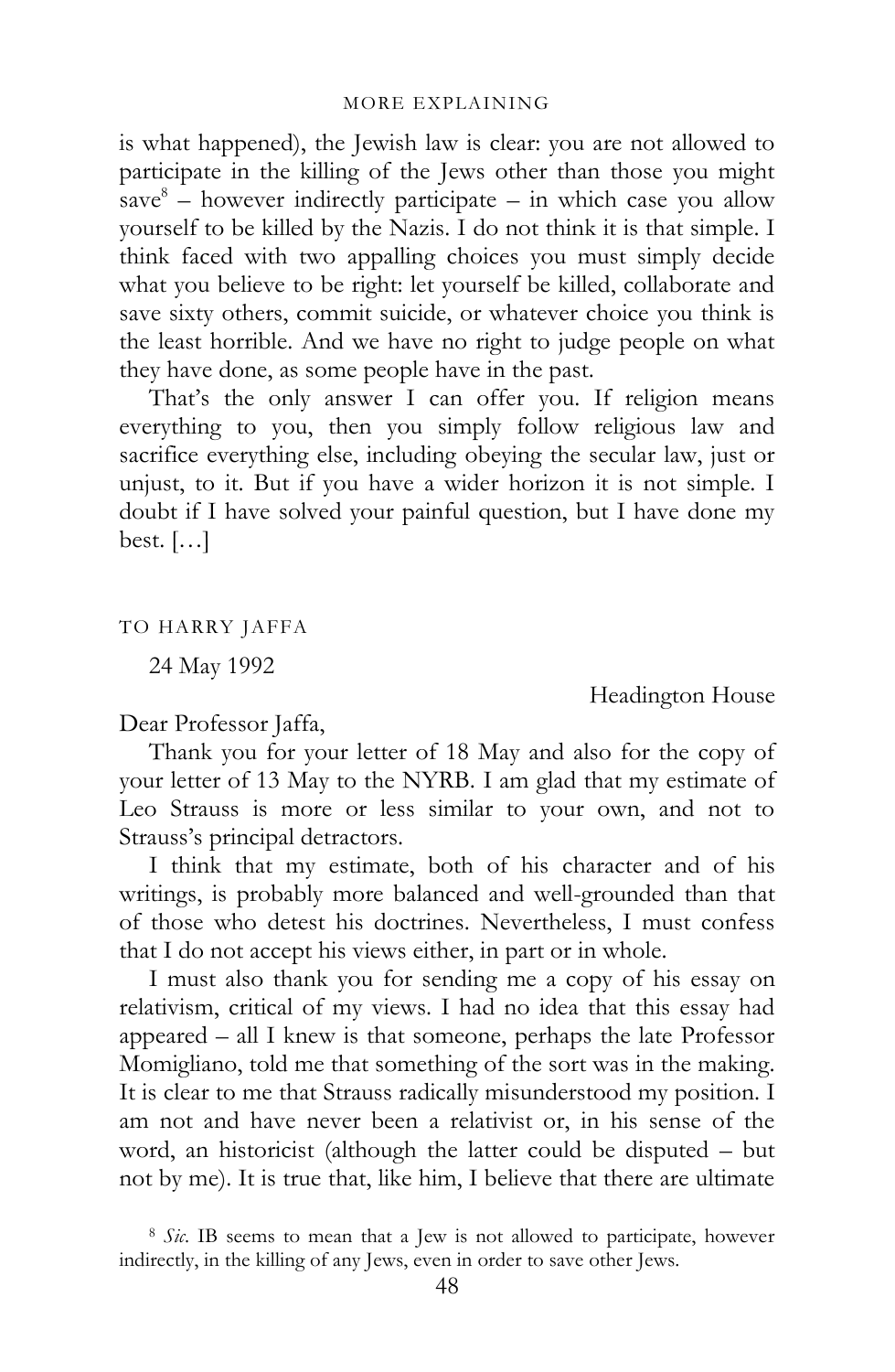human values which have been accepted by men. I say (in the quotation given by Strauss) that they are 'accepted so widely and grounded so deeply in the actual human nature of men as they have developed through history as to be by now an essential part of what we mean by being a normal human being'. And I speak of absolute stands. The point on which I differ from Strauss is that, of course, being an empiricist, I do not believe in any a priori basis for these beliefs. What I mean by 'absolute', 'final' beliefs, defending them if need be with one's life, etc., are beliefs grounded in values which have been believed so widely for so long in so many human communities that they can be regarded as natural to human beings. This does not mean that they could not in principle alter, although this, in view of the past, seems very unlikely; and if they do, we cannot, being as we are, anticipate what they could possibly be. The difference between Strauss and me is simply between the absolute, a priori basis in which he believes, and the virtually, if only virtually, universal basis on which I ground these values. But, in addition to these, I was speaking of values which are products of their own time and culture, and to those who belong to these cultures these can be equally sacred, e.g. my concept of negative liberty, about which there is not much in the ancient world; or the value of sincerity, which I do not think can be found much, if at all, before the end of the seventeenth century; the rights of the individual, which *pace* Pericles' speech in Thucydides and the Latin *iura*, which does not mean 'rights', can be found at the very earliest perhaps in Occam and, as a result of nominalism [...]. These are indeed products of a historical phase and can for the most part be accounted for as elements in a total constellation of values which characterise ages, cultures, periods. Strauss will have none of this. He believes that there are eternal values, valid for all men at all times – *quod semper, quod ubique, quod ab omnibus* – which, since I do not believe in a faculty which can unveil eternal verities of that kind, I cannot accept. I can only accept very close approximations to them, as I have said above.

Moreover, I believe that ultimate values sometimes collide. Mercy, which is certainly a final absolute value for many, is incompatible with total justice; complete liberty and complete equality – and so on. The only universal values (in my sense, at any rate) are good and bad, true and false, and their derivatives such as right and wrong, beautiful and ugly – and so on. Since Strauss does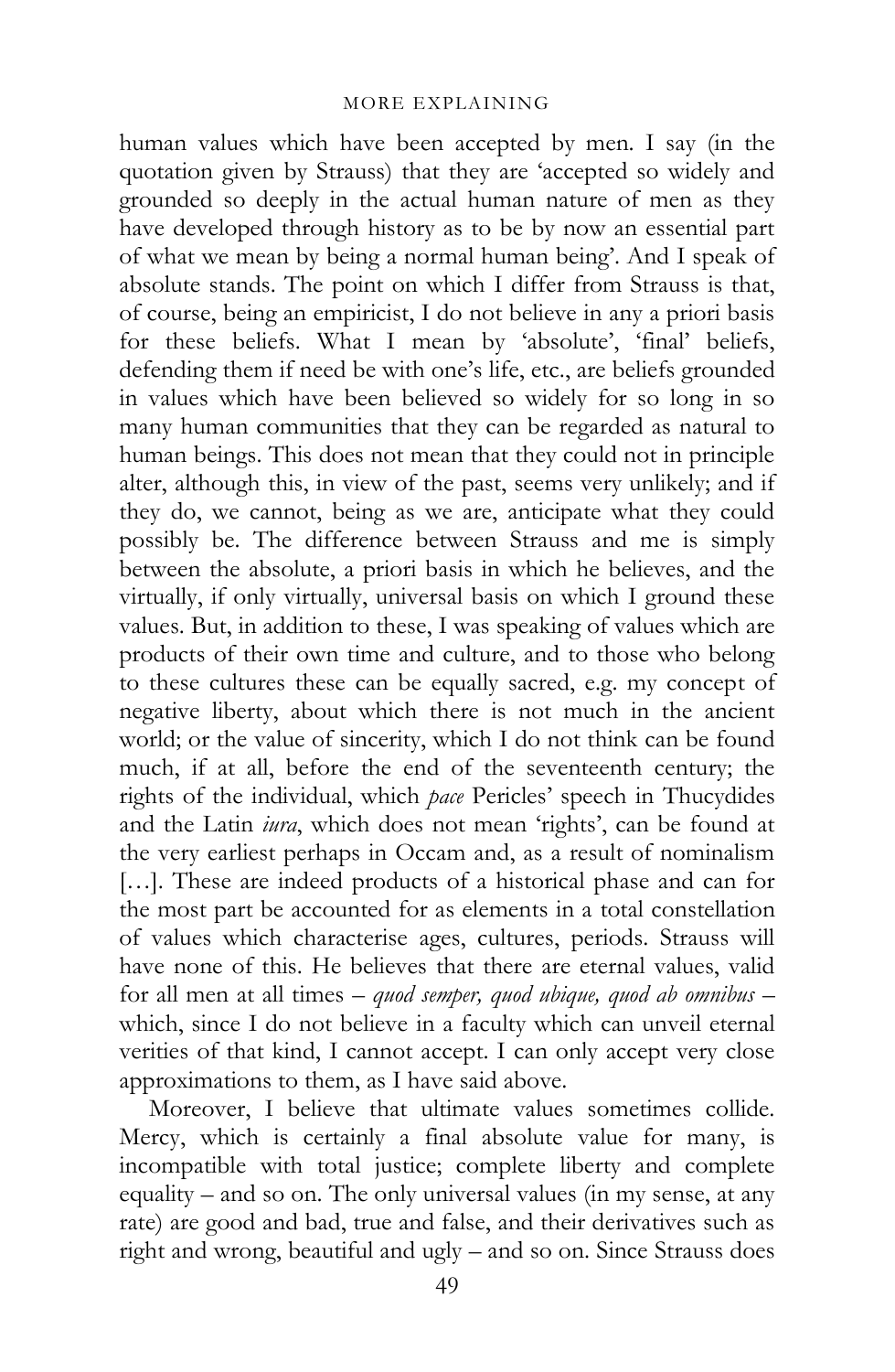not recognise the incompatibility of absolute values – for, according to him, all absolute values must be harmonious with each other, else what in his sense can be meant by saying that they are absolutely known a priori? – we disagree profoundly. My complaint is that he accuses me of relativism and, in effect, some kind of historicism, not in Popper's sense but in the sense that values depend on history and have no permanent status – which is not true of certain of my beliefs, let alone his complete neglect of the collision of equally final values. I do not think that anything I could possibly say in reply to your letter to the NYRB would either convince yourself and other disciples of Strauss, or be news to those who accept or favour my beliefs. For that reason I see no purpose in replying to your courteous letter, and shall tell Silvers that apart from a note to the effect that I am neither a relativist nor an historicist, there is nothing that I would wish to comment upon.

I hope you will forgive me for this silence, and can only thank you for trying to persuade me to explain my position vis-à-vis Strauss, for the purpose of the advance of the human spirit and the discovery of the truth. But I do not think that anything I can write now can possibly convey what in all my writings since *Two Concepts of Liberty* I have tried to emphasise. Anyone who reads most of these will know where I stand, what my reasons are, and where Strauss has got me wrong. That is all I ask for. Thank you again for your letter and all its enclosures – it was very good of you to take me up on my remarks to the Iranian interviewer, which you had a perfect right, and indeed a perfectly estimable motive, for doing.

Yours sincerely, Isaiah Berlin

PS I ought to add that his attack on positivism and existentialism seems to me perfectly valid, although I wish he had gone further in explaining what it was that Heidegger – whose student he was and whom he evidently respected – had added to the sum of political thought – but I have never discovered it.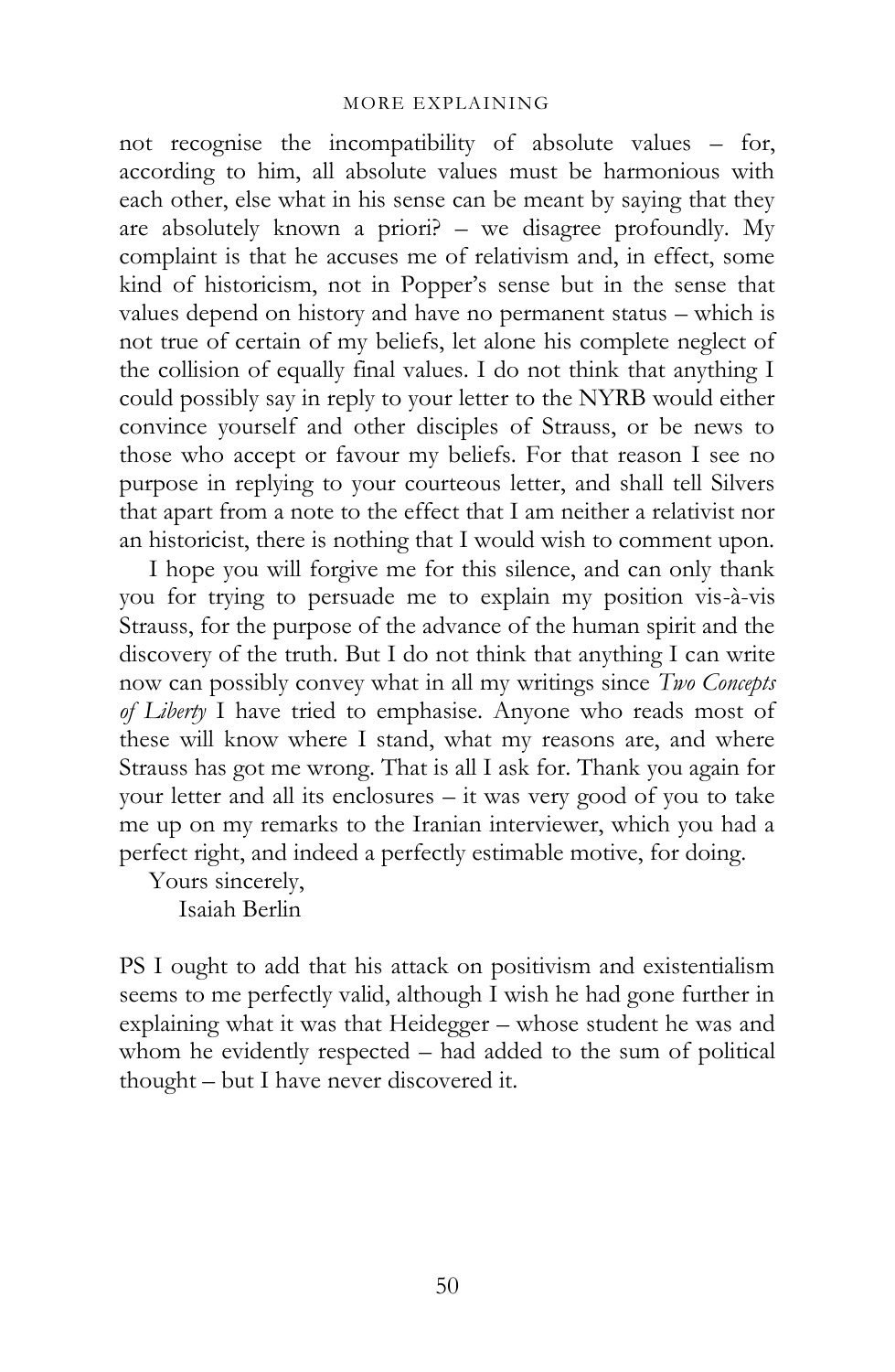#### TO HENRY HARDY

2 March 1993

[...] 1. The common moral core and the human horizon are two different aspects of the same thing, as you suspect. $9$  They are not two things. The common core is not so much the content of any morality, culture etc. as the limit of acceptability. The variety of human sets of values, cultures etc. are delimited by the common core or horizon, but are not distinct from it, in the sense that they are the ingredients of all the members of the variety, and without them the structure of the variety itself cannot stand, i.e. be intelligible (which is my criterion for identifying the various values, cultures, etc. that enter the plurality, which are, as you rightly say, not infinite in number). I should therefore maintain, your para. 4, 'the failure to embody the core' is not distinguishable 'from a failure to fall within the horizon'. I cannot understand the pinpusher, therefore for me he falls outside the horizon of choosable ultimate values. I can understand someone who wants to destroy a civilisation, or cares nothing about human life, etc. – that falls within the human horizon, within the common core, but it is unacceptable to anyone who accepts my constellation of values – and that, I would maintain, of a great many other people at a great many times in a great many places. 'A great many' is variable. To be a pluralist is to be able to put oneself in the position of someone pursuing values very different from, and indeed perhaps wholly hostile to, one's own: I can reject the Homeric world (as described by Vico), which is brutal, mean, savage etc., although generative of masterpieces, while understanding it. All I can do is to assert my own conception of what is permissible and what is not, believe or hope that this forms a spectrum true for a great many people in a great many places, etc., though of course nowhere near everybody – in other words, distinguish sharply what is acceptable and what is intelligible. Hume's man who wants to destroy the world to assuage the pain in a little finger is to me literally unintelligible – that goes beyond the core and the horizon. There is a difference between a savage, Byronic outsider, or the

<sup>&</sup>lt;sup>9</sup> This and the following explanation do not comprise his usual (or, in my view, his better) view.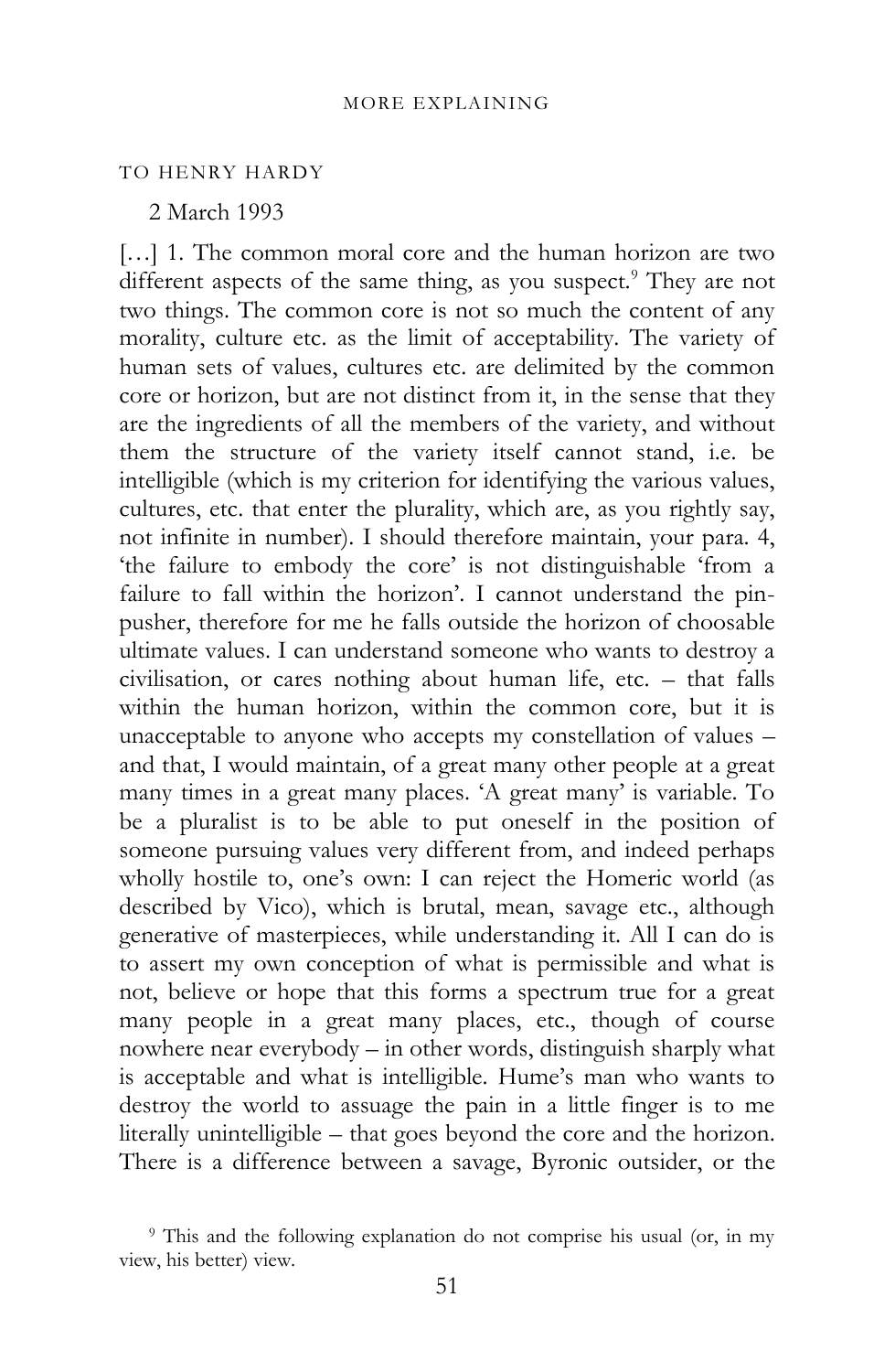Nazis, or those who think that blacks are not fully human beings, nearer animals than ourselves, etc., while going to war against them without compunction [*sic*]. Why? Because I defend the only civilisation without which I do not think life is worth living – others obviously disagree. I should maintain that it was not just I personally but a great many other people who form my culture – and a good many other people in the past, and one hopes in the future – [who] accept large portions of what I believe, i.e. look on the world in terms of horizons that greatly overlap with mine. But in the end I believe what I believe, defend what I defend – what is ultimate for me is ultimate for me – while still understanding the purposes of others which will destroy everything that I regard as minimally valuable, i.e. without which I do not think life in my sense can be lived, and therefore I wish to oppose with all that I have, unto death if need be in extreme cases. In that sense (your p. 2, top), the man who wishes to doom human societies is within the core and within the horizon  $-1$  may be able to understand his Nietzschean motives, but he is an enemy unto death.

I do not think that anything that is intelligible is beyond the horizon – beyond the horizon, yes, but not beyond the horizon that embraces all the possible (but not infinite) ultimate values.

My reason for rejecting the Byronic heroes, the tragic romantics, etc. (your p. 2, para. 2) is not because they fall outside *the* horizon of *the* core – they fall within it if I understand them – but because they make life in my section of the woods, my variant of all the possible sets of ultimate values, [here he must have omitted the word 'impossible', or 'unacceptable' – PU] – and that is enough. Of course, not all that lies within the horizon is acceptable, at least to me – I do not think that the values of others always constitute equally legitimate choices from among the available options, to use your phrase; but these are human choices, they do not make those who choose them inhuman; but they are certainly not all legitimate – legitimacy is conferred in the first place by the core, the horizon, i.e. that without which societies cannot go on, situations which one could not conceive as human – but in the second place, against any particular set of convictions. Those two are not the same – the second is a sub-class of the first.

I wonder if that makes anything clearer? Perhaps it isn't what you thought I thought – at least, that is what it seems to me at the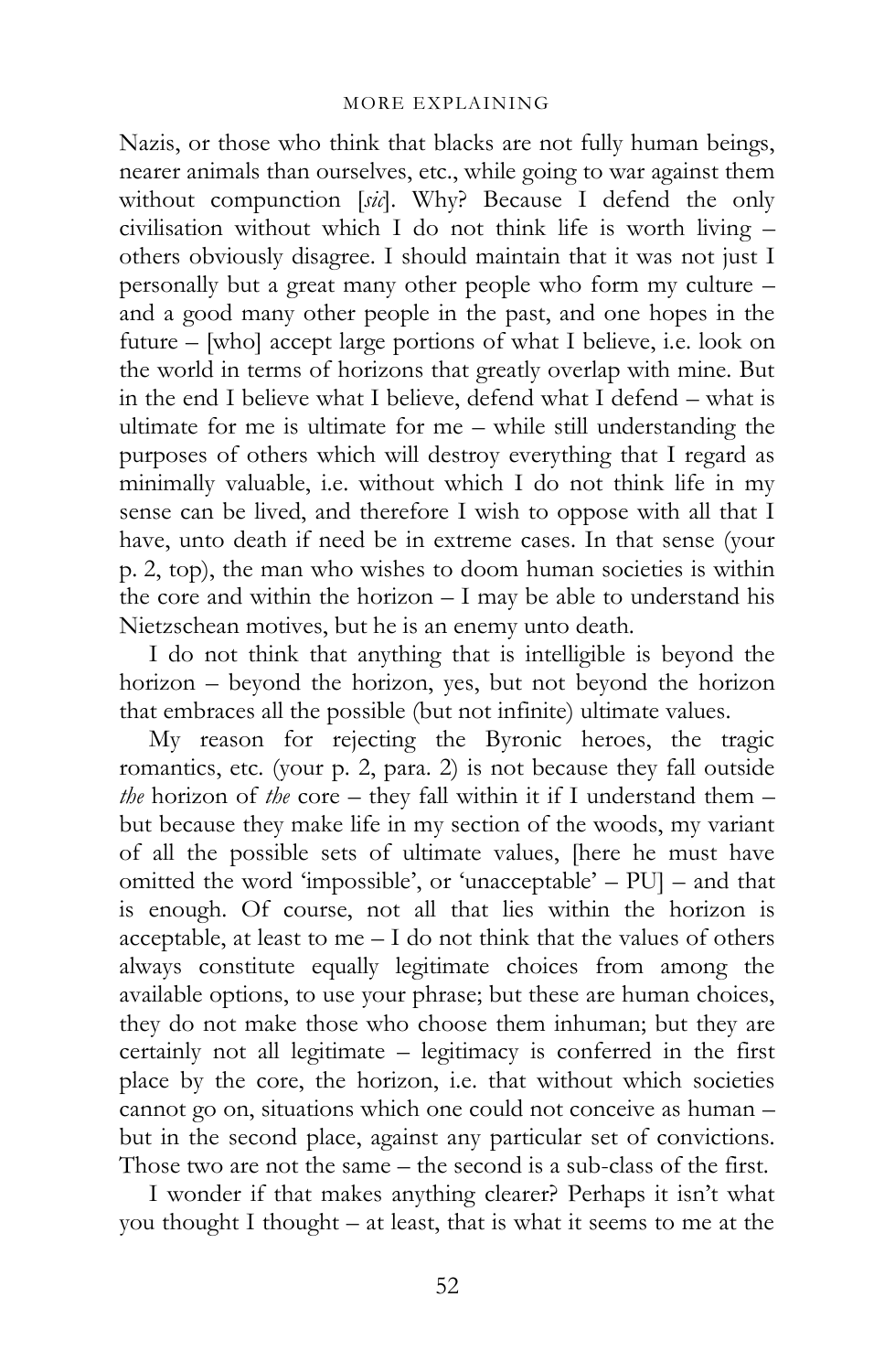moment that I think. In other words, there are values which are parts of the core and the horizon, but against which I fight.

In your last paragraph you ask about 'arbitrary', etc. All I mean by arbitrary is something for which no reasons are, or apparently can be, given. What would be arbitrary but intelligible? The desire to collect large paintings but not small ones, not because you find them more attractive but for their own sake, no reason given – the man who does that is not mad, though he is eccentric – he has goals different from mine, he is fanatical, maybe; it just happens that that fulfils some deep desire of his, which psychoanalysis may or may not liberate him from: irrational, certainly; arbitrary, certainly; but unintelligible? No – I would know how to live with such a man, how to talk to him, how to ask him for his reasons, how to realise that he doesn't bother to give any because he doesn't think it necessary. I wonder if that makes things clearer; I do hope so.

Weber: I am ashamed to say that I have never read him, and now I feel it is too late. But I think you are right; I think where we agree is that he thinks that Hume is right and Kant and Plato are wrong – that statements of fact which are the sphere of science is different from the sphere of values; that factual statements cannot entail value statements, although there are ambivalent areas in which one is not sure whether the symbols one uses are those of fact or of values ('he is virtuous' – is that a term of praise, or a mere report on what he does in accordance with rules prescribed by somebody or other, which one need not accept, in which case it is a purely factual statement about someone's behaviour?). Then all the stuff by him about the conflict of values – true versus beautiful, holy versus good, etc. – that does speak to me. In other words, he accepts that ultimate values are what they are – that people simply proceed in their light, and that they can conflict and still remain ultimate values – polytheism, he calls it, now one god, now another; some of the gods are against each other, maybe, in which case one has to choose – in the end, though it is a terrible thing to say, in the very end, one has to plump – one can give reasons, but the reasons in the end will only proceed from some larger, wider, deeper plumping. So Weber is certainly an ally – but I had no idea he said anything of this when I invented my views, such as they are. […]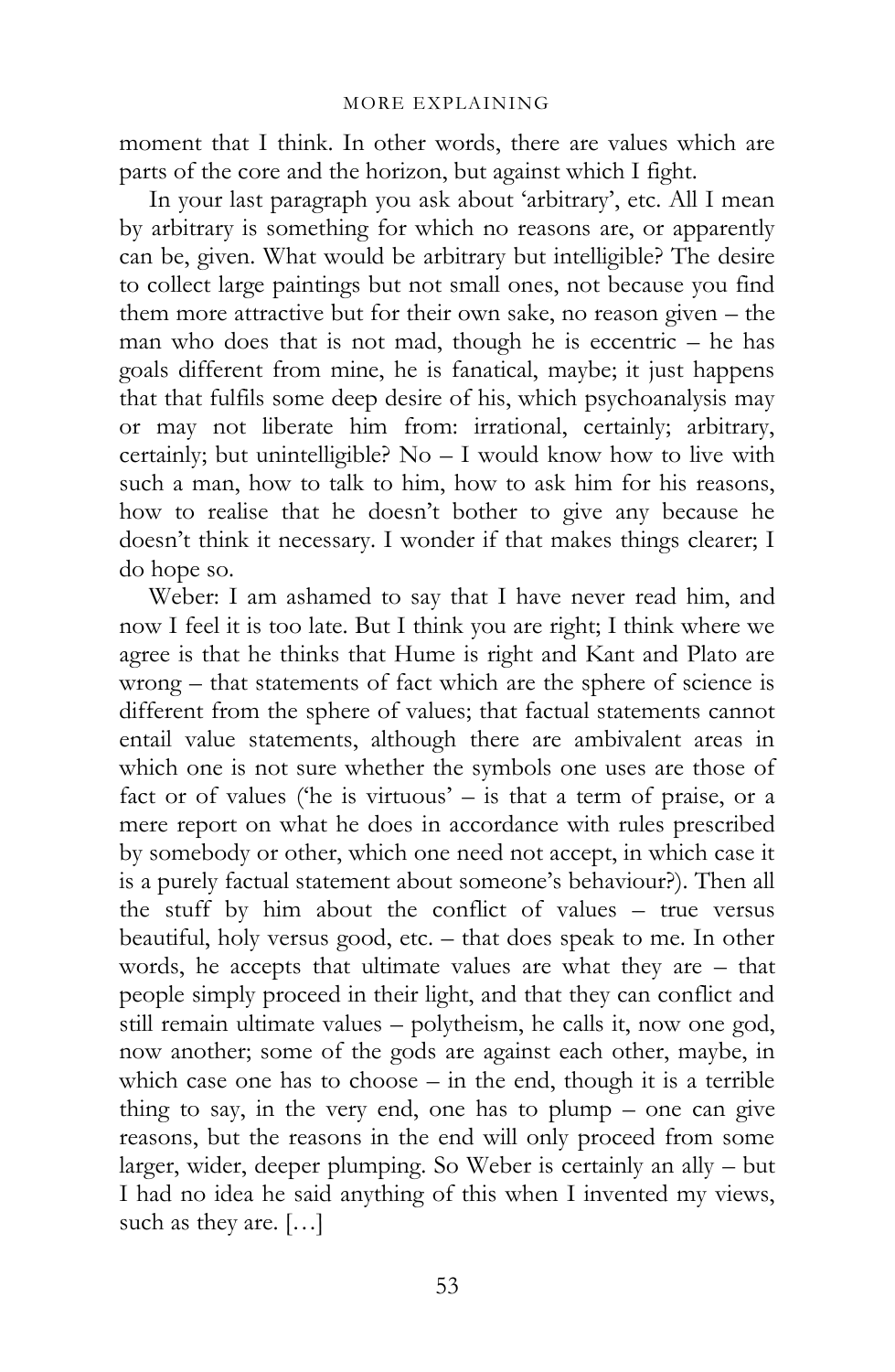### TO HENRY HARDY

3 May 1993

[...] If you think the John Gray book is OK, then I think it would be wiser of me not to ask to read it and not to tell him what I think is correct or incorrect. I think he must say in his Introduction that I have had nothing to do with it, that he didn't consult me, or show me anything, that he accepts full responsibility for the interpretation. I am sure it will do me proud, as you say, and if he gets me wrong here or there that cannot be helped. I could no doubt write him a letter about all that when the book appears, and ask him to correct things if he wants to in the next edition, if any. But I am sure it is not right for the subject to tamper with the author – it must be his impression and not mine that is offered to the public.

On the other hand, there is no reason why you shouldn't take up one or two points with him, as indeed you half suggest in your letter.

That pluralism means liberalism is only one of the possibilities ..: you are right, I do not think I do believe this – I concede that there are other ways of looking at life, just as that liberty is only one of the values we pursue; but just as there is a sense of liberty, in which without it you cannot pursue the values that we do pursue (at any rate, out of choice, as authors of our acts), so liberalism seems to me the only doctrine which actually preaches, if not the desirability of these points of view, at any rate the desirability of the toleration of them, of their variety – provided, of course, that none of them destroy the framework in which they operate, or endanger it in any serious sense.

As for the point about the measure of negative liberty that pluralism, according to me, entails, I think that does not fall short of full-grown liberalism – unless JG defines it in some special fashion – if he does, then he may be right, but his notion of liberalism must be even wider than mine. What 'post-liberalism' means, I am not at all sure – do tell me sometime. […]

The moral unity of mankind. Indeed, we have talked about this, off and on, for a long time. I agree with you, even if I may have been vague or inconsistent on the subject – 'basic categories in common' is not enough, that simply means that everybody means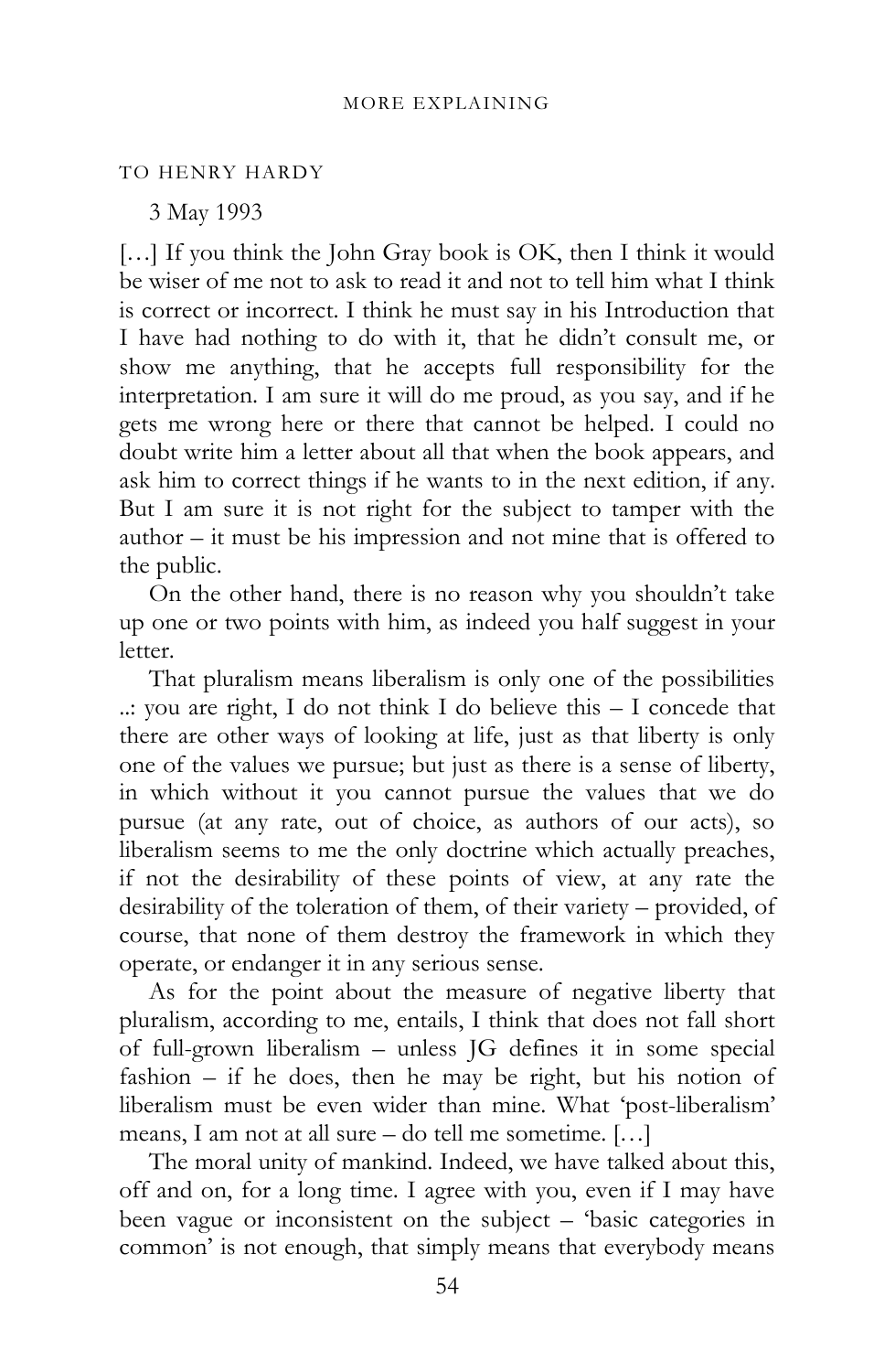something not dissimilar by 'good', 'bad', 'right', 'wrong', etc. But if there is no common ground, no acceptance of particular values recognised as such by a sufficient number of people over a sufficiently long time, then you are right, the danger of relativism rears its hideous head. The question is: is understanding other people's outlooks, cultures, etc. the same as sharing norms? I think it is: I think that if you say 'I see how I might live in the light of this or that culture, believe in this or that as dominant values' – this is not to accept this culture, these values, but mere understanding seems to me to create a community of shared ground. Is this (a) intelligible, (b) true? I am not sure  $-$  I hope so. […]

### TO FREDERICK BARNARD

3 May 1993

[...] I think the Herderian pluralism which we both appreciate has had some effect on John Rawls – who has departed, as you can see, from his strict semi-Kantian rationalist universalism towards something approaching the possibilities of the conflict of values, varieties, opinions, etc., which must nevertheless be regarded as legitimate within the kind of social-democratic schema to which I think he believes. His books on the whole are the best defence of old-fashioned social-democracy that we have, and none the worse for that; not that it will acquire a great many followers in the present world! I won't comment on what is going on in Eastern Europe – nor in the ex-USSR. I think we're in for some hideous times – nationalism is something I have written about, it is always due (at least, if I am right) to wounds inflicted by some outside power – and there are so many such wounds between the Danube and, let us say, the Yenisei, that the results are bound to be pretty terrible. Of course all things pass, in the end people do quieten down if they survive at all – and that is more or less the case in civilised countries today. But it won't happen in my lifetime, I doubt if in yours. […]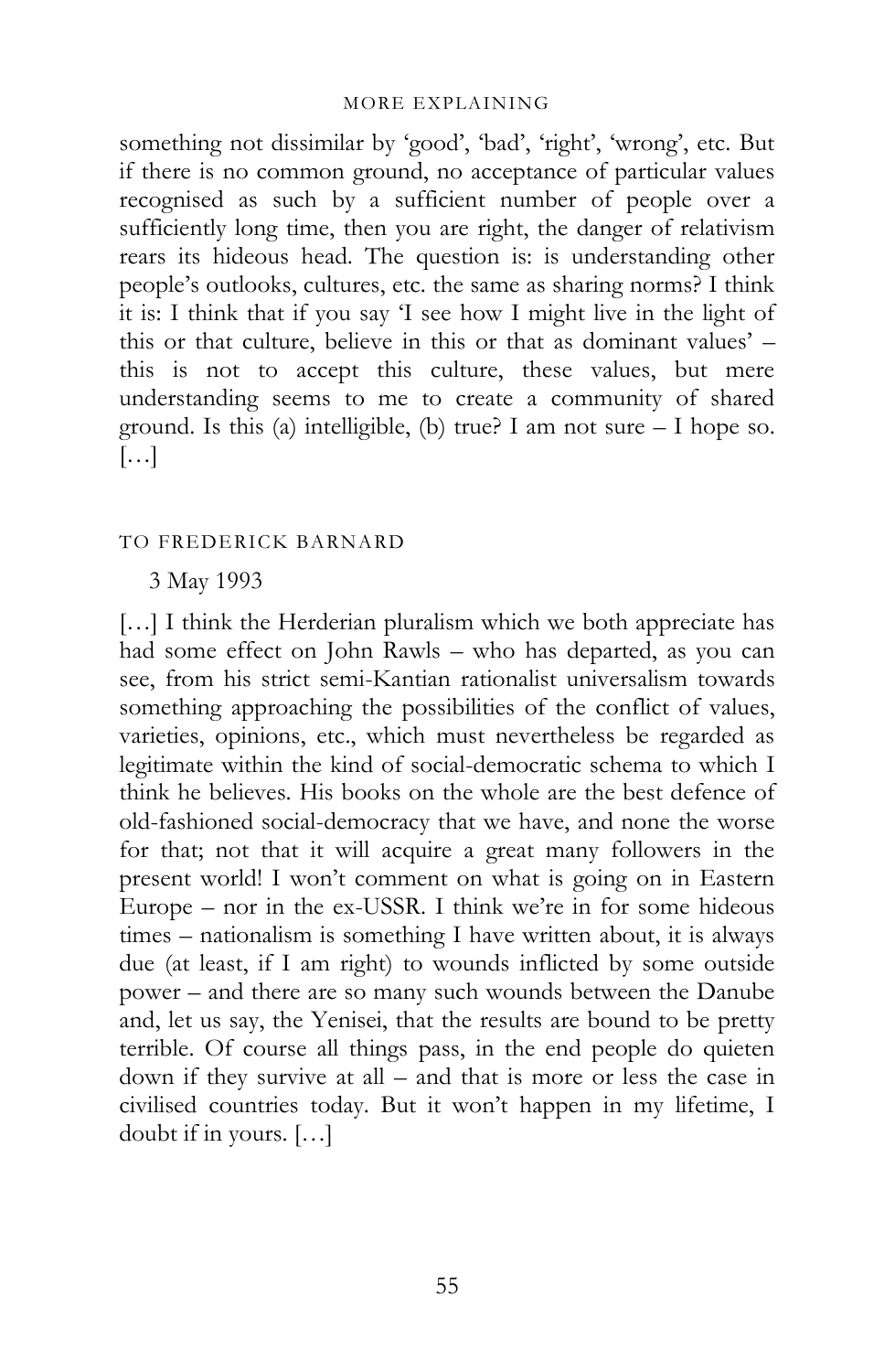### TO HENRY HARDY

5 July 1993

You are, of course, quite right in saying that probably the wellspring of my interest in pluralism is that it provides a bulwark for liberalism – but not entirely. In the first place, liberalism can occur without pluralism, as in the case of, say, Benjamin Constant or even J. S. Mill, who approved of freedom of thought and expression, but not for pluralist reasons. But it is true that if pluralism, then some kind of liberalism necessarily follows. But my interest in it is, I think, intrinsic – simply deep devotion to the idea of variety, and delight in the diversity of human experience, which is no doubt a purely psychological fact about me – but then, William James rightly said that people's philosophy is to do with their temperament and character – it is not quite the same as what Russell says, but equally true: some people like unity, tidiness, everything to proceed from a single centre – in fact, hedgehogs; others prefer diversity, untidiness, multiplicity and occasional miracles to interrupt the rigorous flow of causal continuities. I can't deny that I belong to the second group.

Now, about the 'accursed questions'. You are right that I probably was influenced by my Russian favourites about this and your central question. Evil people and evil acts: you are perfectly right – it is not only false empirical propositions which can lead to horrible behaviour; I merely said that to deny that the Nazis were literally mad, as people sometimes thought, and to explain the conduct of ordinary non-evil Germans who participated in this vast ghastly operation because they thought it right, for the sake of the country, for the sake of winning the war, and ultimately because the Jews were termites and undermined all possibilities of the good life for Germans, for which they saw themselves as working. But that leaves out the question of your category – criminals who commit crimes because they are crimes, evil people who do evil because it is evil, etc. – Milton's Satan, Byronic heroes [words missing: 'to understand these'?] is not to forgive. That I have always firmly believed. I remember Austin saying to me, if we do not forgive ourselves, as we often don't, why should we forgive others? Very typical of him. And of course one had to condemn, fight against, evil; whether one understands it or not does not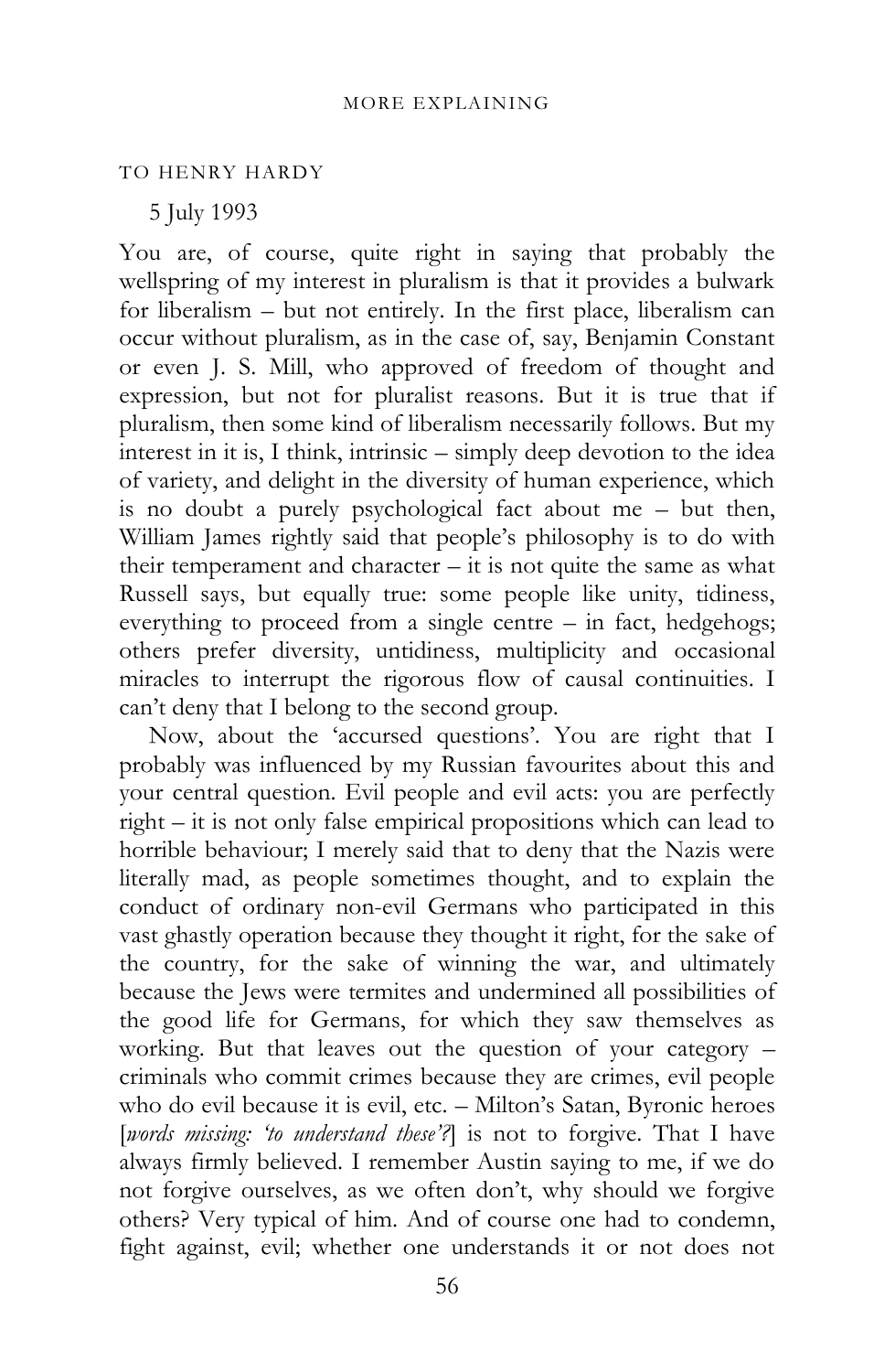make it in any way more tolerable. Then why does one do it? Certainly the common core is not the same as the human horizon – that is your central question, and I am happy to be able to answer it as best I can.

The common horizon is entirely to do with intelligibility – you are right – whereas the common core is central human values: with some variety, it has to be admitted, but at any rate in one's own case simply the values which (*a*) can be regarded as among the central human values, historically speaking – a great many places, a great many periods, etc. – though by no means all of them, not exhaustive; and (*b*) what one is prepared to fight for, in some cases die for, whether or not they may alter, or were rejected by others, and so on. So in the end it boils down to one's own personal horizon, which is necessarily part of some social horizon of not only the contemporary culture to which one belongs but something extended into the past as well. But in the final analysis simply what one is committed to, and prepared to argue for, and prepared to explain in terms of the common beliefs, the common core. That is the only alternative, for me, to objective morality – Kant, Mill, the Churches etc., which I do not accept. But when Stuart Hampshire talks about 'absolute evil', I am not sure that I understand that either: I know perfectly well what he means. It cannot do any harm to try and understand the most horrible acts and the most horrible people and the most horrible human characteristics – original sin, in which, like Freud, I certainly believe. Although that is not one's reason for rejecting, or denouncing, or fighting against, or making war upon those who seem to one destructive of all that one believes in, because one believes in it not just subjectively but as part of some ongoing human outlook – or, at any rate, a particular path in it with which one feels oneself identified. I mean that even when one says 'I can understand why Torquemada murdered people – given his circumstances, his beliefs, the general outlook of Spanish Catholics, the desire to save souls, etc. etc. etc. – one need not condemn it as totally irrational or unintelligible …' – the kind of thing that Bishop Creighton argued against Lord Acton. This does not mean that one is not allowed to regard it as wholly evil, not just because of the bad character of the Inquisitors but because of its intrinsic badness – even if the motives can be explained in human terms – in other words, to be condemned in the name of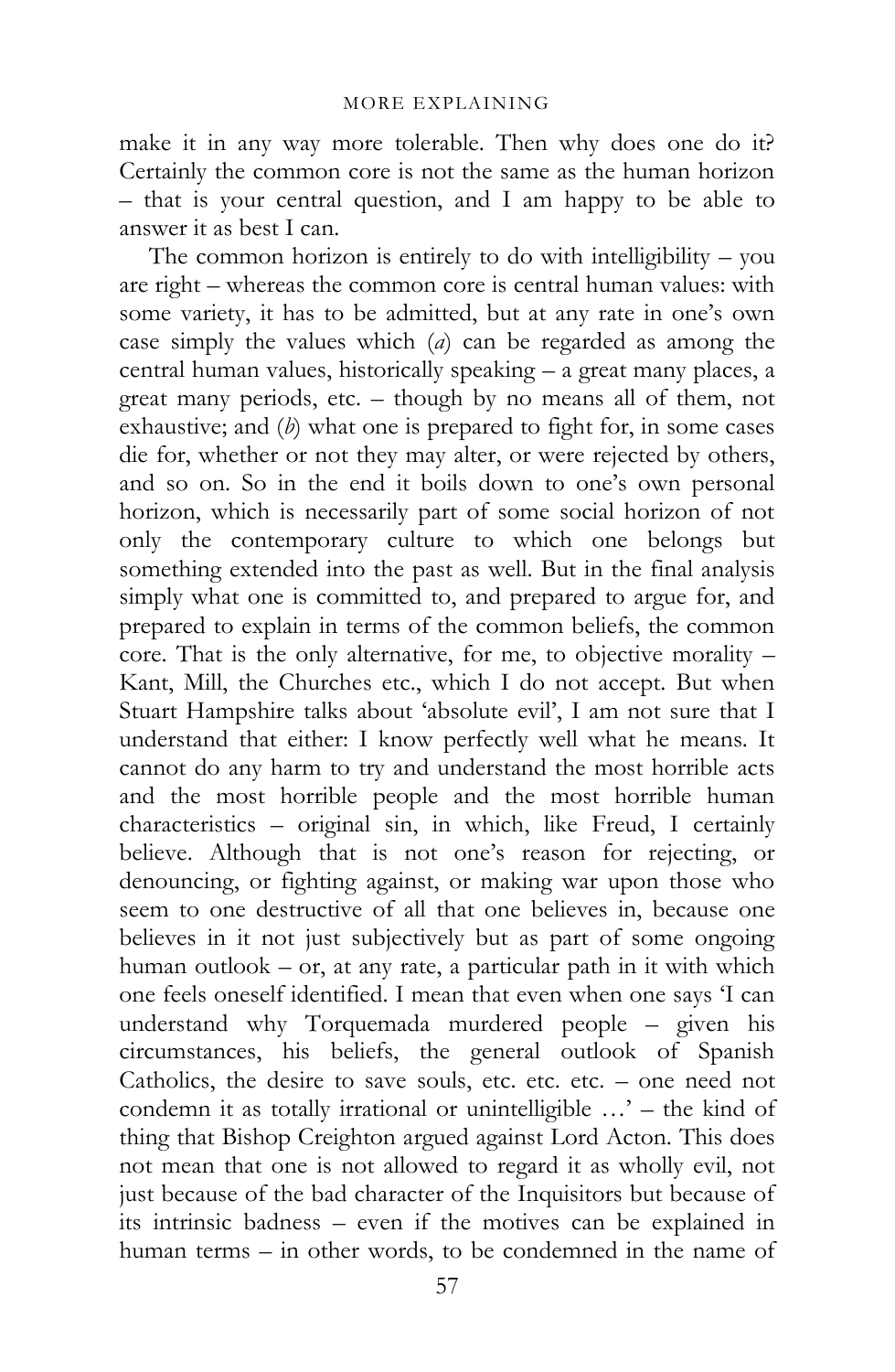values which are as absolute as anything one can make in a nonabsolute, empirical world, i.e. again many places, many times, many people – in other words, I am with Acton against Creighton: understand whatever you can, but this is no reason for not condemning, even if you can imagine yourself as perpetrating these evils if you were a different person in a different place under different influences, etc. [...]

*On a draft typescript of Lukes's 'The Singular and the Plural: On the Distinctive Liberalism of Isaiah Berlin',* Social Research *61 (1994), 687–718:*

#### TO STEVEN LUKES

28 February 1994

p. 5, para. 2: 'He is not interested [in linking metaphysics and] morals [(though he holds that morals are generally based on metaphysics in the sense that moral and political judgements are grounded in views of the nature of man and the universe), or philosophy, politics, and economics, or the biological and social sciences in some overall conception of evolution]', and that I do not seek to 'elaborate a set of principles [with wide application across different intellectual disciplines or spheres of] social life'. To this, I say yes and no. I do think that value judgements, whether in morals or politics, are as a rule founded on metaphysics, i.e. on the general picture of the world of a given thinker; and I say this from time to time. Let me elaborate. The two central themes – principles – which as you know go through everything I write, sometimes too repetitively, are (*a*) the incommensurable and incompatibility of some ultimate values, and (*b*), connected with this, not merely the impossibility but the conceptual incoherence of the idea of a perfect harmony which, at any rate in principle, rational policies can create. But this does rest on metaphysical suppositions, and would not work without them: it implies that there is a basic harmonious structure of the universe. For some, e.g. the *philosophes* of the eighteenth century, it is a static harmony – Nature, Dame Nature, Mistress Nature – which, if it is rationally studied, would tell humanity how to live. For others, it is an evolving process, subject to unalterable laws, as unalterable as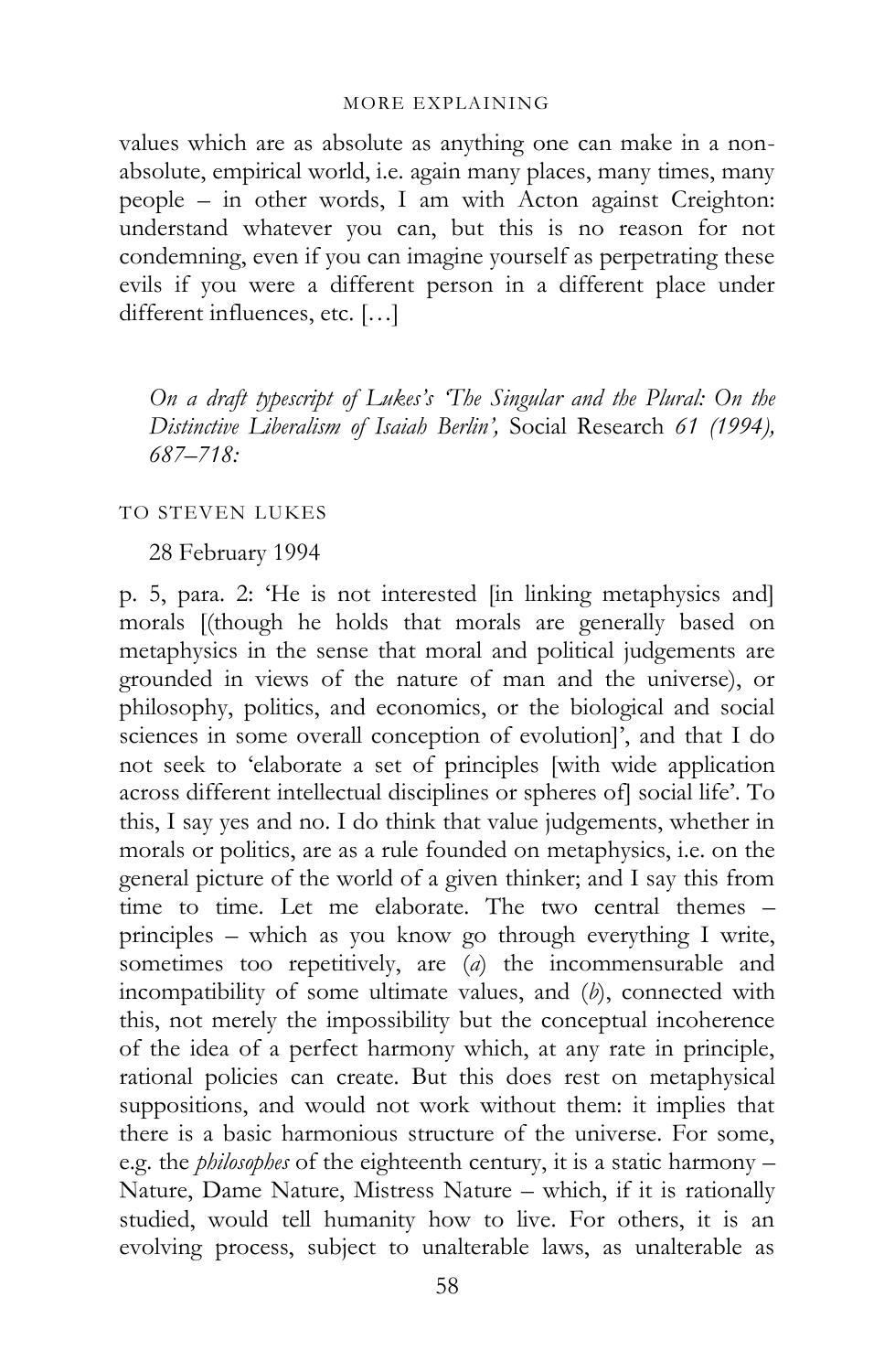those of the physical world, spiritual for Hegel, material for Marx, the understanding of which can – and, for those who believe in the inexorable laws of progress, will – lead to a rational, harmonious society. For thinkers of this kind, especially social thinkers, all conflict, failure, misery – everything that is unsatisfactory about social change – is due in the end to human error or ignorance or blindness: for some thinkers, incurable, for others, capable of being overcome, which could lead to sane, rational human life, individual and social. This rests on the belief that to all genuine questions there must be true answers, only one true answer for each; and that all these truths are compatible, or even mutually entailing (the former is an obvious logical truth: one truth cannot conflict with another); and therefore, if we knew them all and acted accordingly, which, if we are rational, we cannot help doing, once we know what there is in the world and how it is organised and moves – and therefore must lead to the ideal. Some thinkers may think that we shall never answer these questions because we are weak or because of original sin, which makes us imperfect and our knowledge incapable of perfection, etc., and there are the conflicts of zoological nature, due in their turn to some kind of curable imperfections of biological organisms. So in principle the lion *can* be conditioned to lie with the lamb; but in short, it is all due to human defects – ignorance, stupidity, irrational fears, greed, what Spinoza called negative emotions, which reason cannot dissipate. This is certainly a doctrine of what there is and how things are and change – a *metaphysical* vision – an ontology which I reject on empirical grounds. Hence my admiration for William James, Hume, Herzen etc.; I do not believe that, whatever may be the case with the external world – physical or biological nature or even certain provinces of physiology and psychology – that social change obeys inexorable laws, and, according to most of those who do believe this, is therefore moving, no doubt through much chaos, pain and disaster, to a final harmonious solution. That is the 'final solution', which I used in *total* unconsciousness, or forgetfulness, that the Nazis used this formula (you are wrong about this!) – it is equally applicable to Communism or even, perhaps, socialism, or the great world religions, provided that Paradise is where all these things are resolved.

In other words, I do believe, strongly, that ethical and political views are grounded in a view of the nature of man and the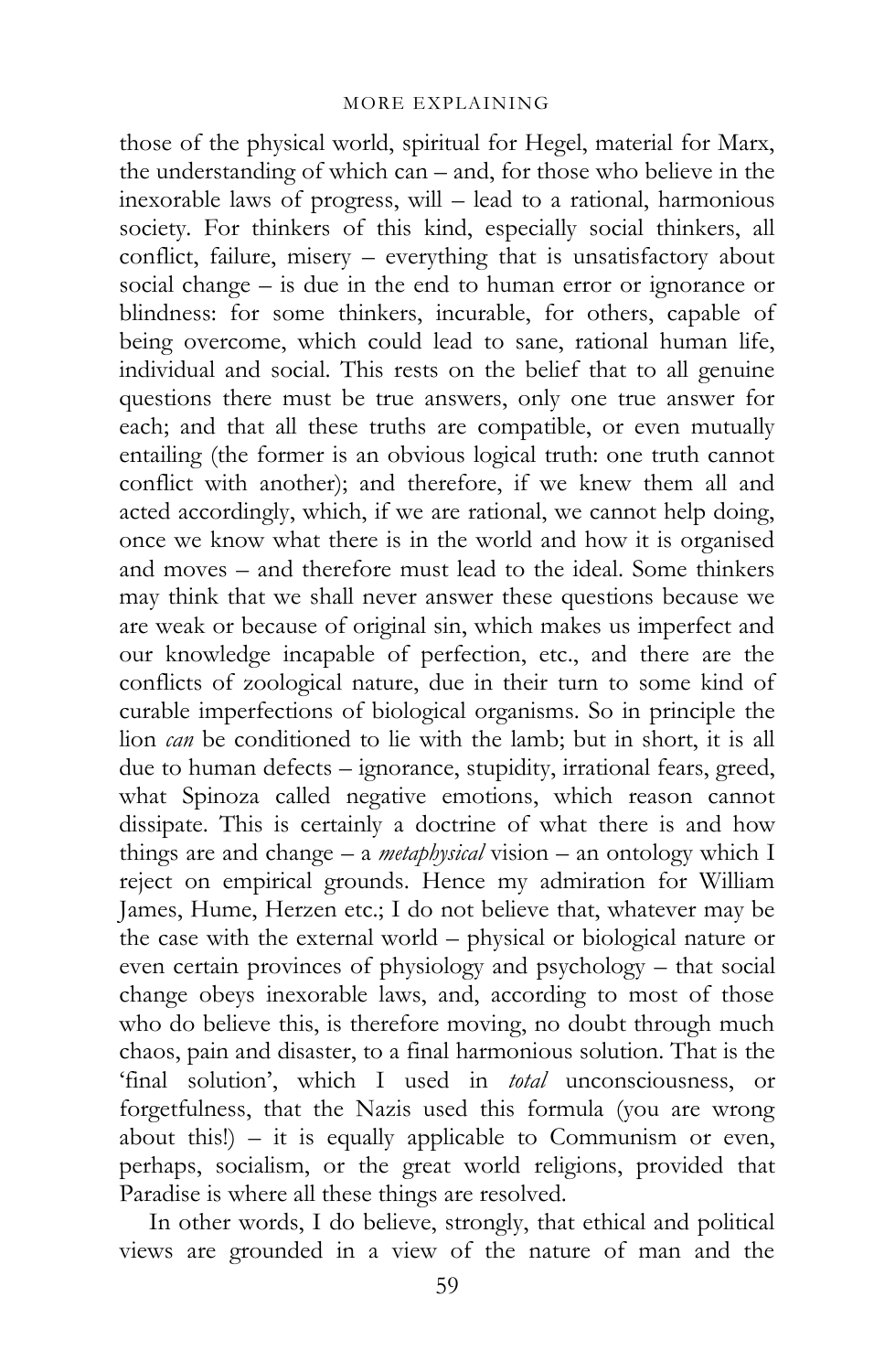universe, and that is metaphysics when it involves a priori necessities, inevitabilities, a basic pattern against which no empirical discoveries can offend – what Popper has against Marx, and for that matter against Freud too, with less reason. These doctrines cannot be refuted by empirical evidence; they are in some sense basic and objective and given to whatever special faculty – sometimes called reason, at other times, faith – it is which reveals this fundamental structure. The crooked timber, and many other empirical factors, seem to me to render this implausible, quite apart from my general rejection of a priori knowledge, although I believe that there are what might be called basic human categories – frameworks in which men in many lands, at many times, in many circumstances have lived and could not help living: all ultimately de facto, empirical, but so large, so wide, so ancient, so ubiquitous, that they could reasonably be called categories. But in principle they could change. That is my faith, and it is an empirical, anti-metaphysical vision, I suppose, which I share with Hume and the entire tradition of British empiricism, as against what I might broadly call continental metaphysics. Existentialism is akin to this, but Sartre in the end betrayed it.

p. 21, para. 2. I am not guilty of relativism. My entire doctrine of pluralism is meant to preclude that. It was Spengler who thought of cultures as mutually exclusive – bubbles between which there were no windows, so that one culture could literally not understand another. I believe the opposite of this. If it were true, we wouldn't understand a word of Plato or the Bible. No, I believe, of course, that there is your 'the shared background [of criteria of truth and falsity and standards of reasoning but also of common concepts and dispositions,] beliefs and practices'. Unless there is enough common ground, we could not understand cultures remote in time and space, even to the extent to which we claim to understand them. But understanding is not acceptance. I can detest the Homeric world, as Vico nearly did, but I can understand it, and understand its achievements – even when I reject them because they conflict with the values that I or my society or my culture pursue, and are, indeed, often founded on. That is empathy, *Einfühlung* – Vico, Herder. Hence your last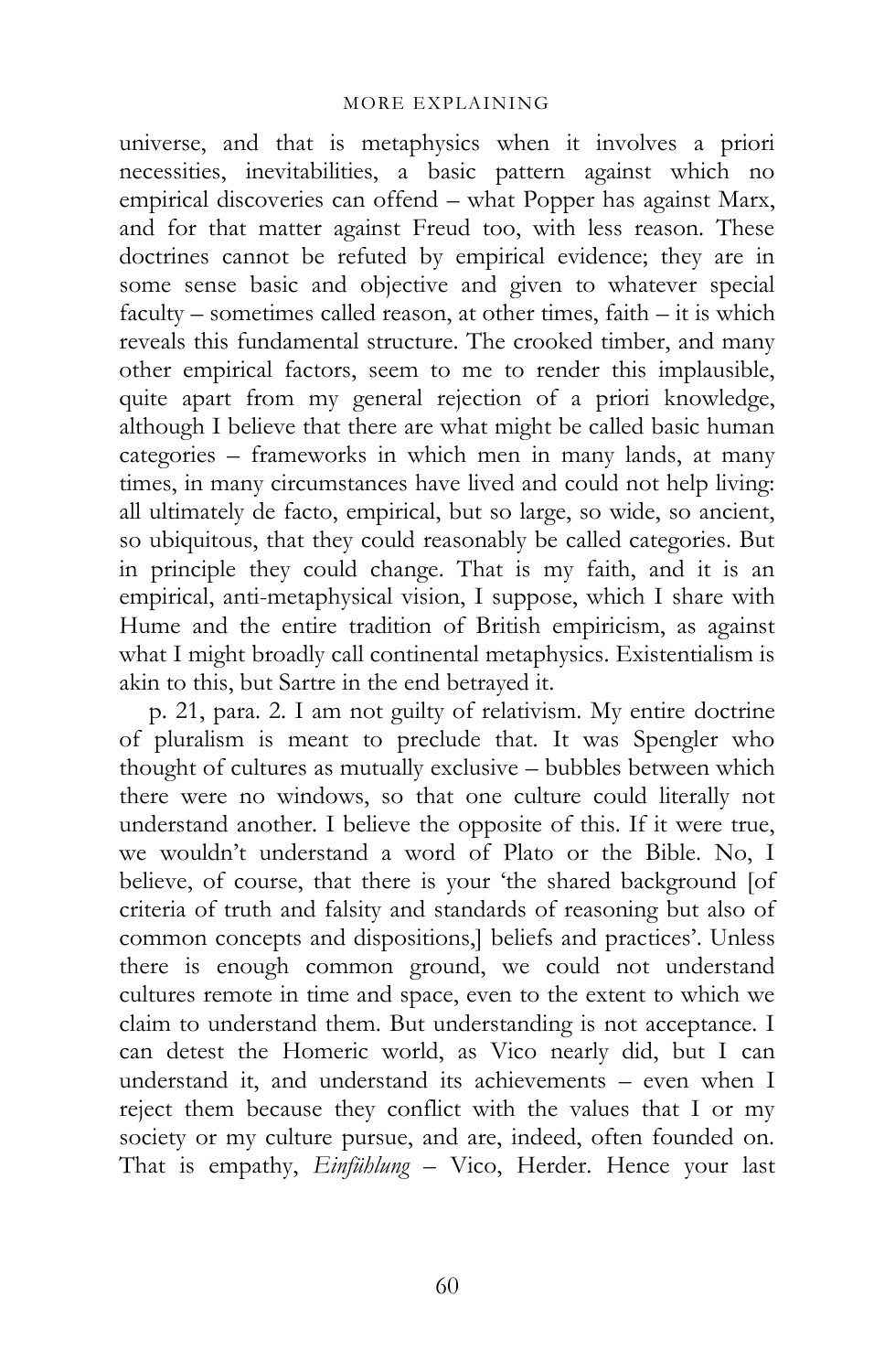paragraph on this page<sup>10</sup> seems to me wholly incorrect: 'objectively valid', 'reasonable', 'rationally justifiable' are *not* purely internal to a given cultural whole, otherwise no understanding could occur, we could not write the history of the classical past or China or the like with any degree of understanding of their values, quite apart from whether we approve of them or accept them. I am not, believe me, guilty of ethnocentric relativism. Herder seems to me right, if perhaps slightly exaggerating, when he says that every culture has its own centre of gravity – there are many flowers which constitute the garden – but that does not mean that one culture cannot reject those of another culture in terms of its own values, while understanding what it is that makes societies unlike itself hold the values that it does, because of circumstances or traditions or ideas, shallow or profound, which rule such societies. In other words, pluralism means capacity for understanding how one might still be a human being and yet be different from, and perhaps very repellent to, oneself and one's culture, etc. Ultimate ends and values differ, but one culture, faith etc. can 'enter', to use Vico's expression, the mind of another.

p. 22. Of course monist theories can inspire benevolent and beneficent conduct – like the Utilitarians, who tried to cure human ills. But if one accepts utilitarianism absolutely, then it is difficult to see, on a utilitarian basis, why minorities should not be slaughtered in order to produce the greatest happiness of the greatest number (whatever that may mean). If happiness is the only criterion, then all the other values go by the board – however tolerant, humane etc. utilitarianism may seek to be; I am only saying that pushed to its proper, logical conclusion it *can* lead to what seem to me to be monstrosities. If it doesn't, this is because, without admitting or perhaps realising it, the utilitarians in fact follow other principles too: most people are like that! After all,

<sup>10</sup> 'Furthermore, if value pluralism were to take a relativist turn, then this would break any link with liberal tolerance. For if what is "objectively valid," and "reasonable," and "rationally justifiable" were always internal to given cultural "wholes", then no culture could ever be criticised for mistreating another or indeed its own members. Moreover, far from *exhibiting* liberal tolerance, such relativism is, in effect, a concealed form of ethnocentrism, denying "them" access to "our" standards of objectivity, reasonableness, and justification.'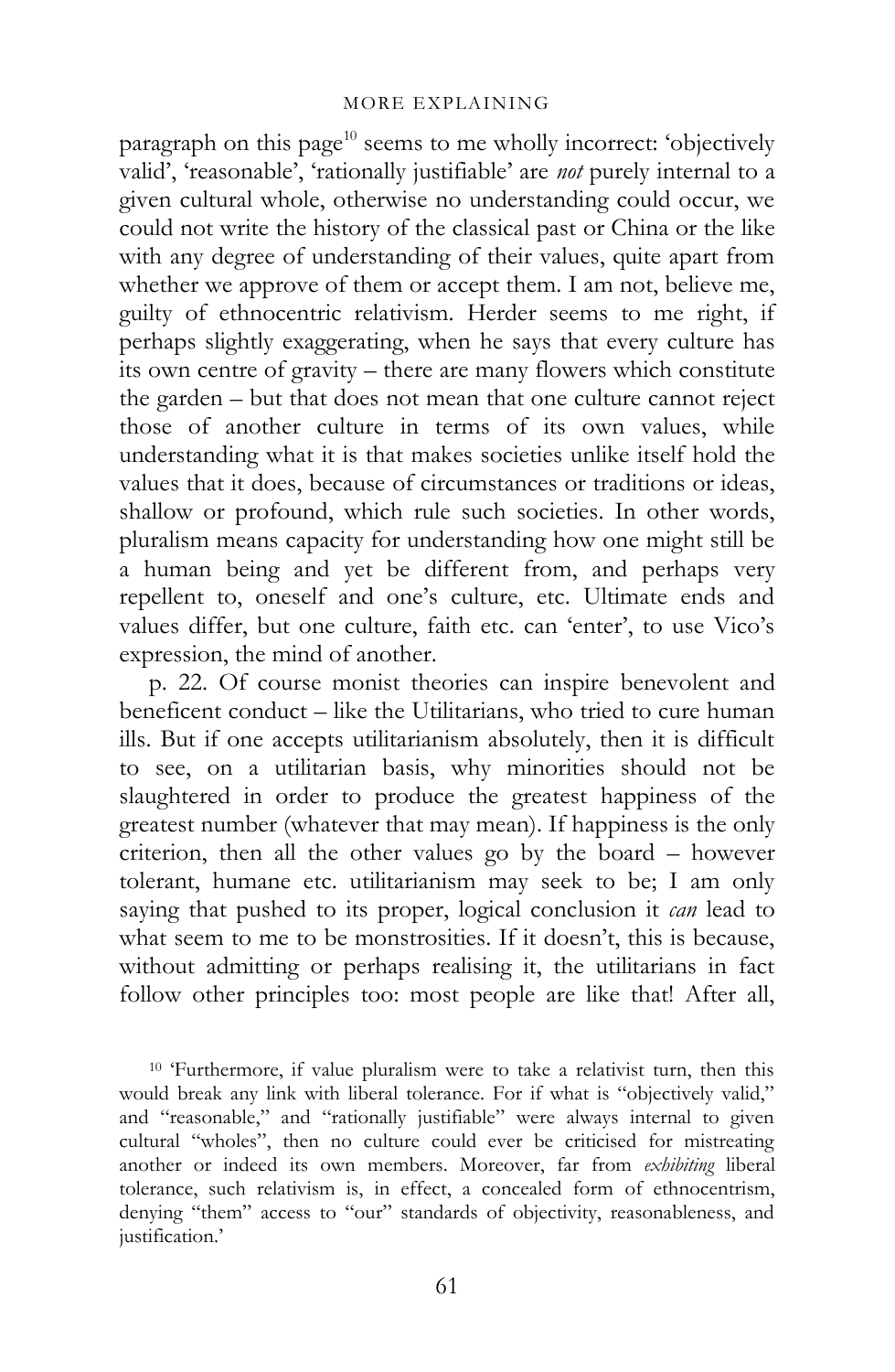utilitarianism plus the Marxist theory of history, or plus some other metaphysical doctrine, can lead to Stalinism – not to Fascism, because for Fascists happiness is not a central value, if one at all.

That is why I think that Wolin, whom you mention, after writing a brilliant account of political thought in the past, got entangled in his own funny anarchist monism, and in the end came to nothing, poor man.

I agree that pluralism<sup>11</sup> may not lead to liberal conclusions, but pluralism does lead to liberalism. Pluralists *must* accept variety: understanding – communication – must lead to toleration, which monism can preclude: even monistic liberalism. When you speak of 'fanatical one-sidedness' etc.,<sup>12</sup> I simply don't follow what it is you mean. As for Carl Schmidt, his 'pluralism', although it throws a great deal of genuine light on what the Romantics believed (I learnt a good deal from him), is a form of arbitrary irrationalism; it does not rest upon commonly accepted values which underlie even differing cultural systems; and leads to genuine relativism – I believe in my doctrine and you believe in yours, and I kill you before you kill me – which is the very essence of anti-liberalism and, if properly understood, anti-pluralism too. I may be unable to convert real fanatics; but if the people I am against are rational at all, I can try to persuade even in terms of their values.

p. 24, para. 2, line 1: 'unchanging'?<sup>13</sup> 'Evolving' will do, provided there are family likenesses, in Wittgenstein's sense, of which I spoke above. What Wittgenstein said is that portrait A resembles portrait B, B resembles C, C resembles D – no single *common* feature can be abstracted, but there is a continuity of likeness: apart from omnipresent central characteristics. Greeks are like Romans, Chinese are like Afghans, Afghans like Persians, then Armenians, then Russians and so to us all. But certainly I believe that there is a human nature, and not simply one damned nature after another. You are right to emphasise that I believe that communication is the essence of pluralism, that to be human is to

<sup>11</sup> Corrected to 'liberalism', surely in error.

<sup>12</sup> Nor is it clear that the pluralism he so eloquently defends leads naturally to liberal conclusions. Why should it not lead to fanatical one-sidedness on the ground that a comprehensive or neutral or objective view of all sides is in any case unavailable?'

<sup>13</sup> 'Berlin is, therefore, prepared to contemplate the existence of an unchanging human nature.'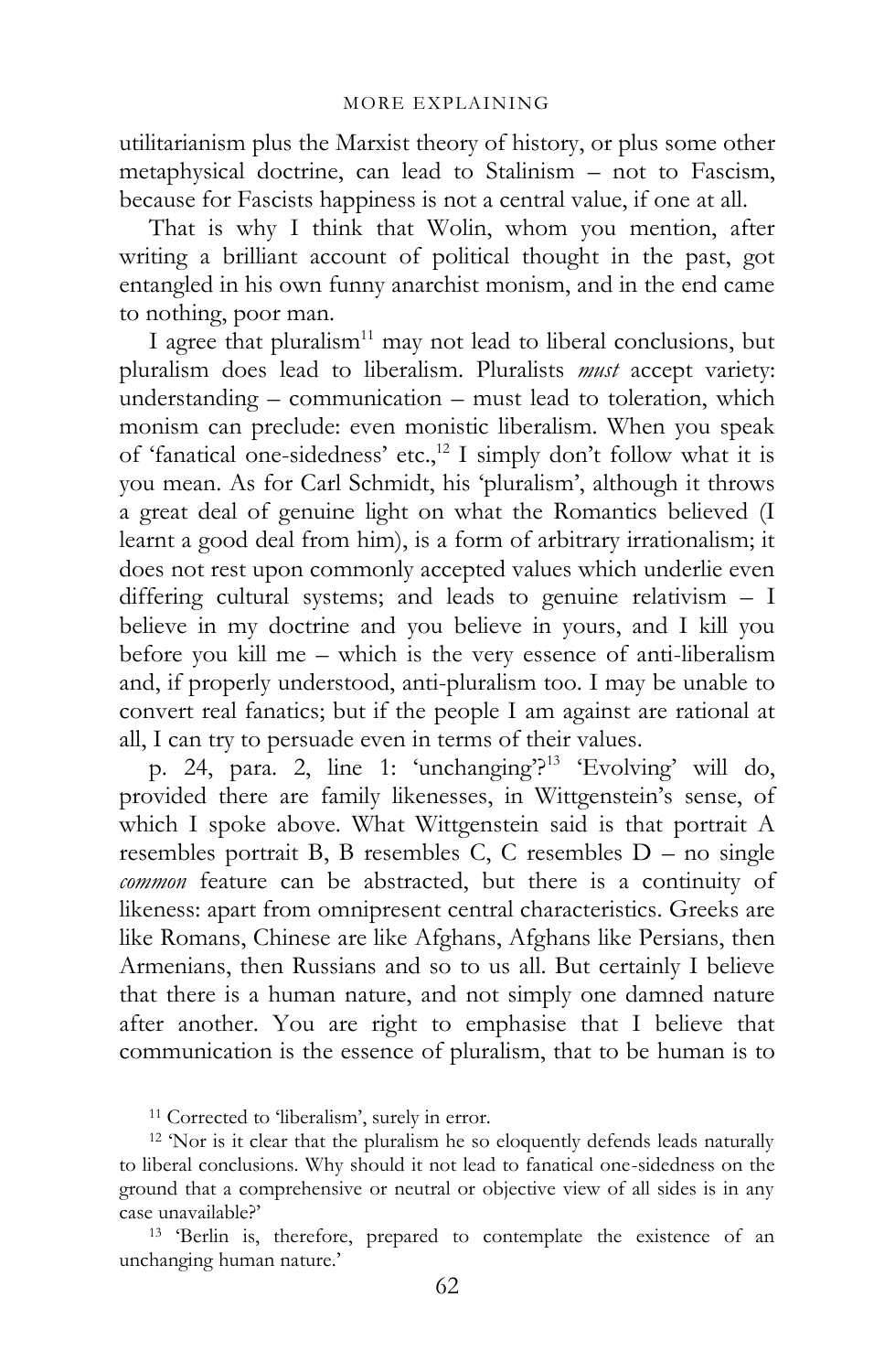be able in some measure to communicate, that communication (I daresay in not a strictly Habermas sense) is the presupposition both of pluralism and of being human – at least, that is what I certainly believe.

p. 25, the first quotation:<sup>14</sup> that is indeed what I believe, and a very good central quotation, for which I am grateful.

p. 26, at the top: that is a perfectly correct report of my views – values conflict, but compromises and trade-offs are possible, in most cases though not in all; where they are literally impossible, for ideological or any other reason, conflict is unavoidable. But I don't personally believe that it is ever unavoidable. The excellent Amos Oz recently, in a brilliant lecture on the attitude of the Jews to God, and finally in answering questions about Jews and Arabs, said there are two ways of ending tragedies: the Shakespearian, and the Chekhovian – in the first, everybody in the end is dead; in Chekhov they are all miserable, but alive. The second is preferable, and the first is never unavoidable – that is the degree of his and my optimism, but still it is something. Romantics, Fascists, fanatics of every kind, reject compromise as bare-faced betrayal of one's values – hence the view that a duel is nobler than some feeble attempt to slur over the differences. I believe the exact opposite of this, and so, I suspect, do you. […]

#### TO JONATHAN DANCY

28 March 1995

[Headington House]

Dear Dancy,

Thank you for your letter about the conflict of values. I am afraid that your account of my views is somewhat at variance with what I believe myself to hold. Let me begin.

You speak of an 'anecdote' as being a 'refreshing change'. The story I tell is so horrible that there is something totally

<sup>14</sup> There is a finite variety of values and attitudes, some of which one society, some another, have made their own, attitudes and values which members of other societies may admire or condemn (in the light of their own value-systems) but can always, if they are sufficiently imaginative and try hard enough, contrive to understand – that is, see to be intelligible ends of life for human beings situated as these men were.' CTH2 82–3.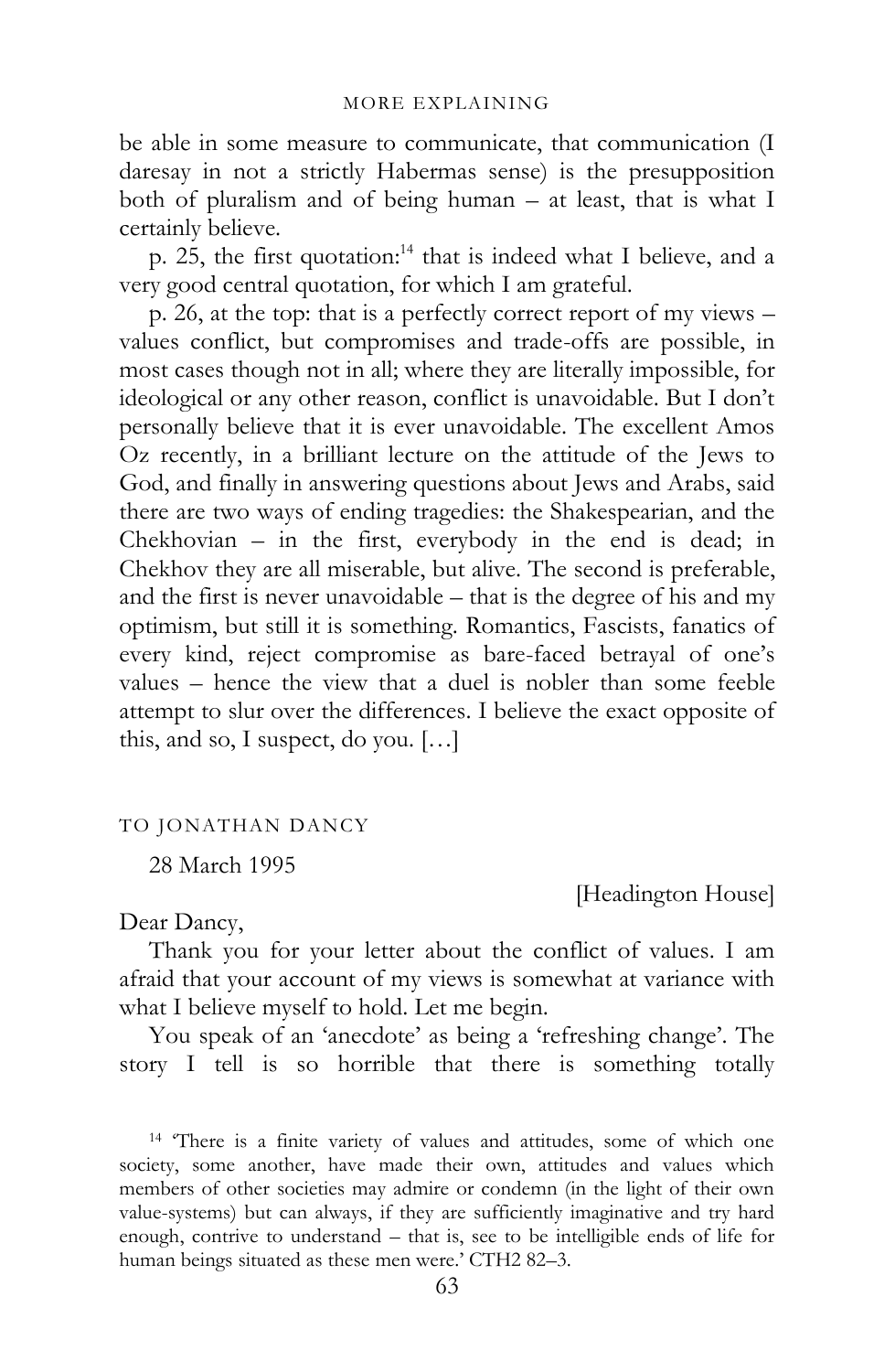inappropriate in calling it an 'anecdote'. You say that I tell it as a true story, which implies that though I tell it so it may not be  $-$  but I can assure you that the trials in Tel-Aviv have revealed the full horrible story in all its gruesome details. So the story is true and not merely, as you take it to be, an example of an extreme case of the conflict of what you call disvalues. Before we get on to the substance of this letter, let me continue a little with the 'anecdote'. You say that the Gestapo chief tells the Jewish leader that the Jews are to be transported 'somewhere where their chances of survival are not good'. By this time the Jews of Hungary, where this episode occurred (as well as many similar ones in other countries), knew perfectly well where people were being transported to: the news about the gas ovens was by this time widely known even in the West. So it is very likely that this phrase describes what was known. Nor is it necessary to talk about the Gestapo's proposal doing it efficiently and having no need to spend time on this matter, etc. All he can have said to the Jewish leader is: 'If you do what we tell you it will save us time in compiling a list of all the Jews in the area.' There is no need to add 'We can construct this list for ourselves': this is quite obvious – though you can leave it in if you wish. 'You would prefer not to help …' is a little too mild – it should be 'If you do not wish to do this …' or something of that kind. Nor, at the end of the story, '... including if you like yourself' – this is not necessary. The man could not care less whether he included himself or not. A week to make up his mind is unrealistically long; twenty-four hours is more like it.

I ought to add that this story is not, for me, a case of a conflict of 'disvalues', but quite a different paradigm. My point when telling this story is that there are situations so extreme, and indeed appalling, that ordinary moral categories are not fitted to cope with such cases; and that therefore the attempt to judge the conduct of the Hungarian Jewish leader as being right or wrong does not arise. We are in no position to pass judgement on behaviour in a situation so unspeakable; ordinary moral criteria do not apply to situations so far outside the range of normal experience. I said all this because I was against Hannah Arendt and others like her, who criticised German, Hungarian etc. Jews for not standing up more to the Nazis, and letting themselves be taken like sheep to the slaughter. This seemed to me not only wildly unrealistic, but a piece of inexcusable arrogance on the part of people living in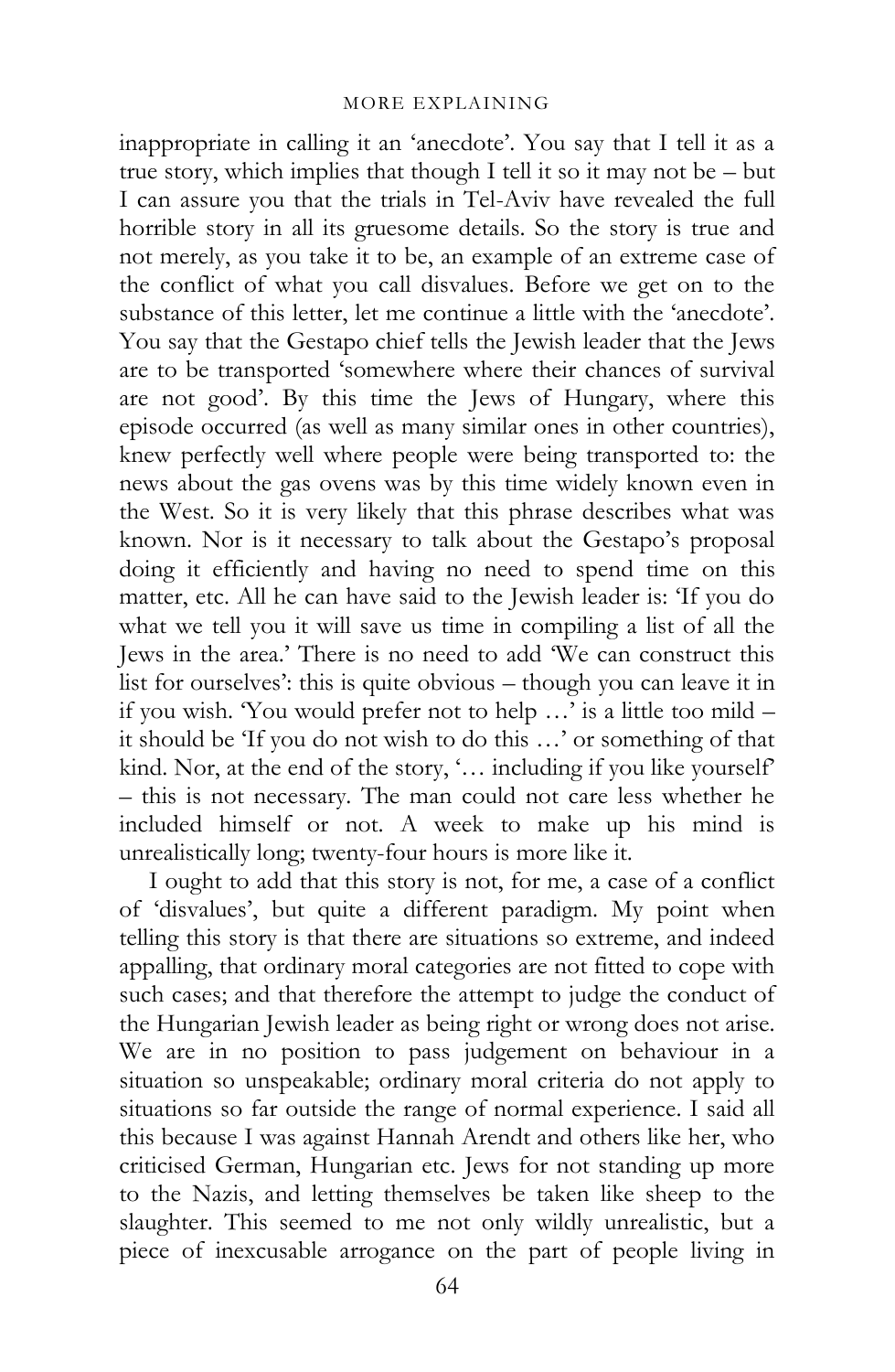safety, daring to dictate what people in that situation should or should not have done. No doubt there are religious doctrines or ideologies which do dictate a clear answer to this kind of dilemma: but if they exist, I do not share them. I am concerned [with] the normal ethical views of the great majority of mankind, in many times and places.

I ought to add that your statement that, by taking the first option, the man 'ensured that fifty more people end up dead' is not accurate; the most we can say is ' … makes it likely that all the Jews will be killed'. In the same paragraph, the idea of bequeathing the problem to someone else is not relevant: whatever he chooses, there are more than 'respectable' reasons for his choice; the reason for suicide is to avoid a guilty conscience – in fact, to avoid having to face the problem at all.

Now let me come to the substance itself. […] You speak of adopting certain values or disvalues. But this is not a realistic piece of moral psychology. We simply find that these values are such that we can, being what we are and what we believe, live our lives by them. I do not believe that we 'adopt' values, as if a variety of them were offered to us in some ethical shop window, and we decide on reflection that we propose to try and realise no. 3 or no. 7. We are born with certain values as a result of all the forces that create us – tradition, education, the views of the people we live among, the books we read, our own thoughts, etc. etc. Of course we can reject any of them, and of course we can imagine different ones – the latter must be true of the first people to conceive Jewish, Christian or Muslim, or Communist or Fascist, values, or the first aesthetes, or pacifists or internationalists of whatever. Novelty occurs. 'Adoption' is too weak a word for what I mean; where people are converted to a set of values, the do not simply 'adopt' – nor yet when they pursue conventional or traditional values at the cost of their lives. It would be idle to ask a normal person 'When exactly did you adopt your outlook?' We begin with some kind of constellation of values and disvalues, some kind of outlook, and can alter it as a result of thought or imagination, or some shock of recognition or crisis in our or other people's lives. This is not selection or adoption: we live our lives in the light of a constellation of values, perhaps uncritically accepted (but not 'adopted'), or perhaps critically – emerging as a result of reflection or self-criticism or the like. You speak as if we simply decide to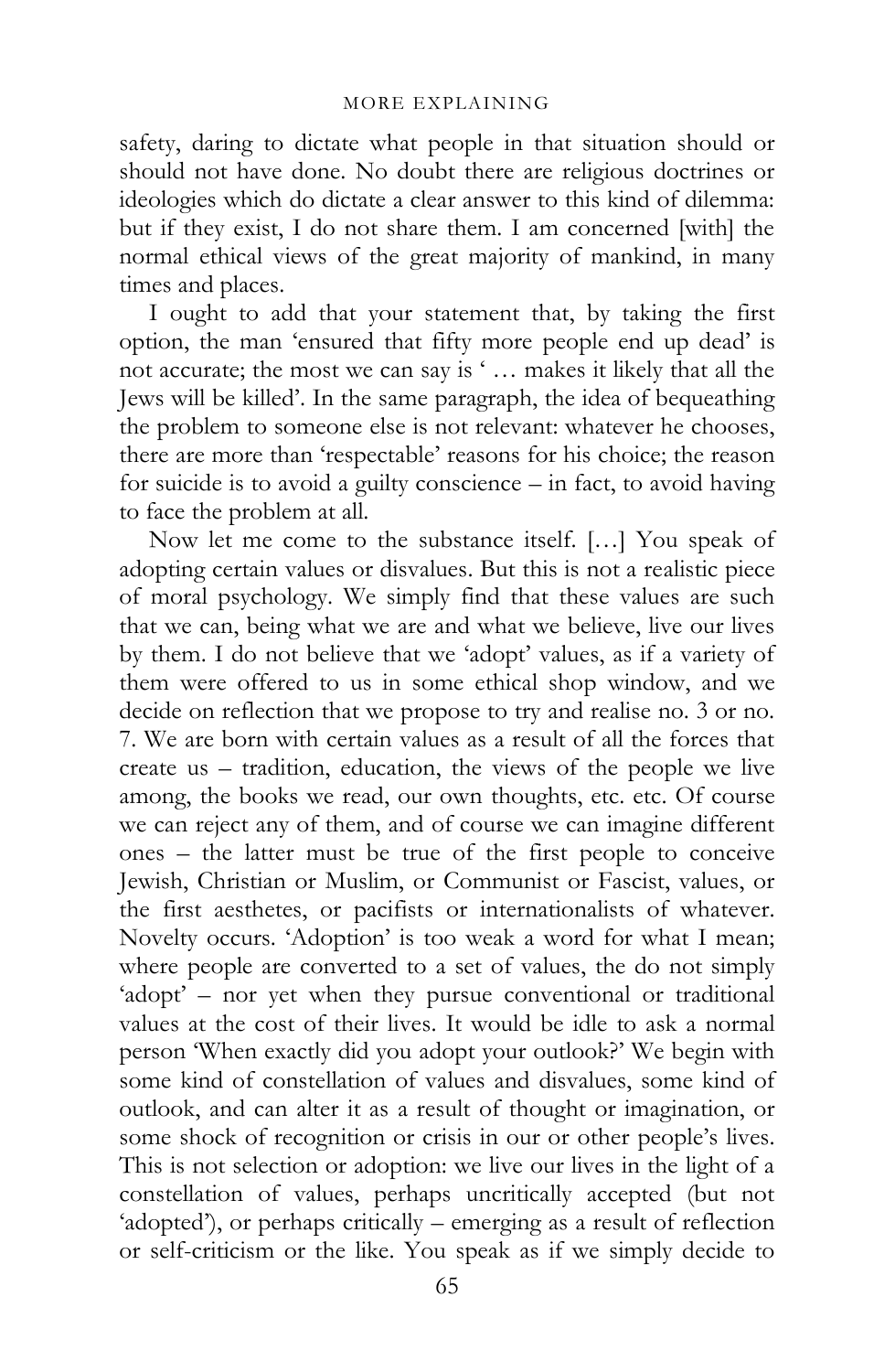choose this or that value out of those available to us, and this is surely psychologically not true. If you go to a wise friend for advice on which of two conflicting values to realise, in what does his wisdom consist? Not in knowing more facts than you do (which may or may not be so), nor because he is a specialist in values (whatever that may mean – not much to me), but because he is capable of showing you [that] 'Value X is much more like the horizon of your existing values, of life as you wish to live it, than is value Y.' He points out that following value X is likely to lead to consequences which [do] not collide with something you seek – or collide less than if you realise value Y.

[...] you speak of 'the tension or conflict ... intrinsic aspect of value'. I do not do that. Some values conflict, but their essence does not include, as an intrinsic aspect, the fact that they do – indeed, I do not quite know what that would mean.

[…] '… the more elaborate … of this type'. 'Elaborate selection' does not enter my thoughts. 'This gives us some incentive … simple'. This is not how one proceeds, at least according to me. I do not stand before a table of values and say to myself, 'I think I'd better reduce the choice to a few, because that will avoid conflict rather more than if my mind wanders over all seventeen values.' What I see before me I see before me, whether it is inherited or invented by me, many or few; and I realise those values which cohere with the already existing constellation in the light of which I live  $-$  I do not simply pounce on a value or two and add it to the collection, and then discover that it conflicts with something else. Hence I do not accept your 'we each make our own selection' […], or the penultimate line, 'if someone does select …'. Again, the first two lines of the last para. on this page: I do not think this at all, I think many values can be harmonious with each other; if they do conflict, that faces me with the need for choice. But I don't regard the mere existence of more than one value as automatically involving conflict and choices – otherwise our lives would be inexhaustibly tragic, scarcely capable of being lived at all. That is not my experience or my view.

[...] I do not hold that a 'reasonable selection of values' (whatever that means) must involve conflicting values. I may be lucky enough to live by harmonious values or ends of life, as fanatics do, without being 'unreasonable'. Whether the values clash or not is a matter of personal or collective experience – it is not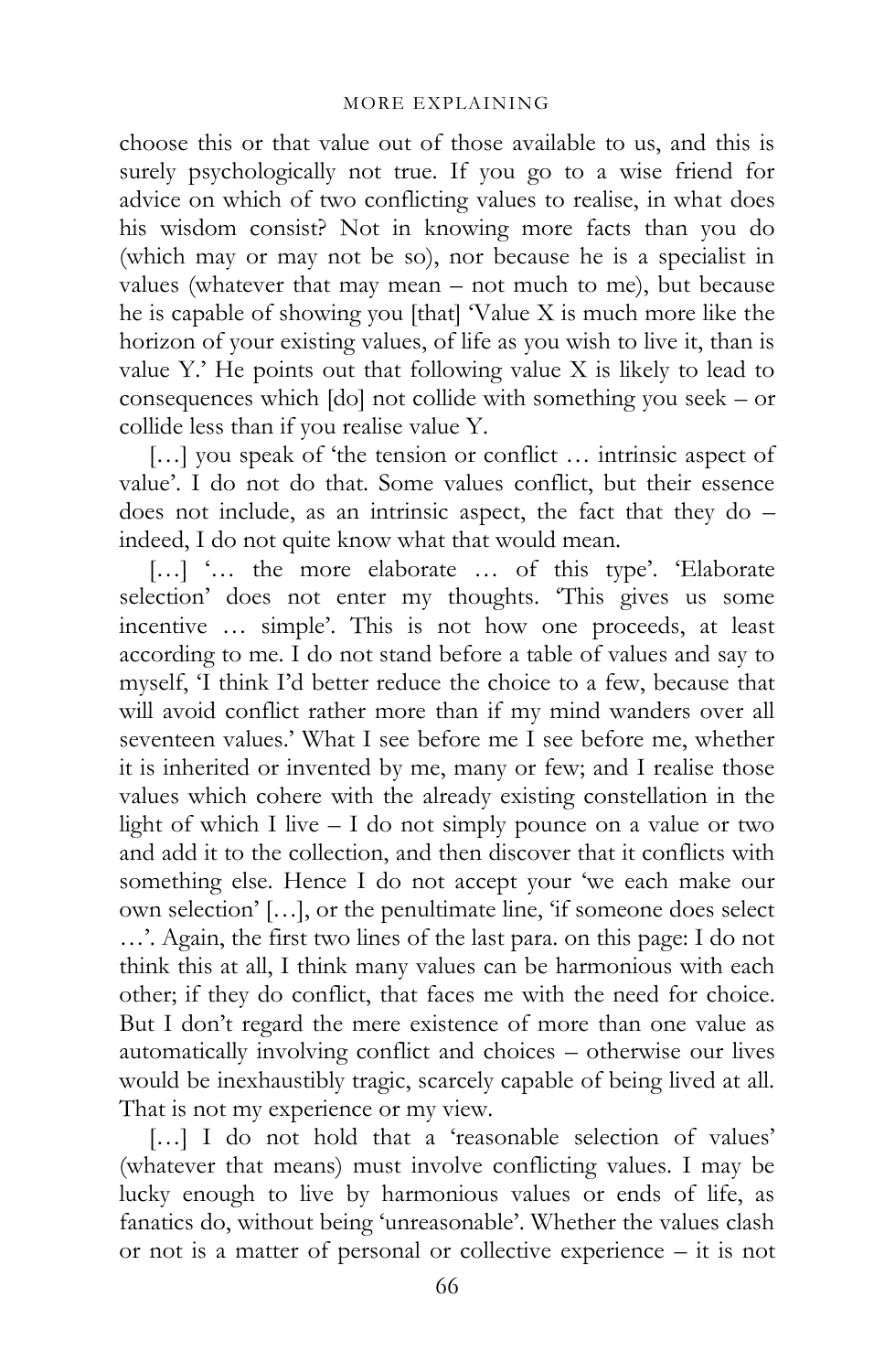inevitable in either case, though of course, highly probable in most cases. The rest of the paragraph I simply do not follow: could you make it simpler for my benefit? It may be my fault that I cannot follow it, but what can I do? The same, to some degree, applies to your footnote on pp. 3-4 – I can understand the beginning, but not what is meant by 'not than can understand the beginning, but not what is meant by 'not than we could … originally had'. What could we otherwise have got? – one value at the total expense of the other? And what does 'originally' mean? Do I begin with one value and then wait for it to be attacked by another? That seems to me to be untrue to experience. However, I may have misunderstood you again.

p. 5., para 1. Again, I do not understand. You are speaking about minimising the conflict (I take it). What is it that is not being answered 'by saying that any reasonable selection of values would involve conflict (that's as may be), but only avoided'?

In the same paragraph you say that the criteria, if there are any, must be value-free. This I do not understand at all. I do not, as you know, believe in 'selection' in any case; but let us allow that. Then, if there are any criteria which I use in deciding which values to follow, which to sacrifice, between which to find some compromise, these cannot be value-free, in my view. I do not start from a neutral blank: the values I seek to fulfil always have something to do with some antecedent outlook or constellation of values, which would certainly influence me in choosing between two conflicting values – otherwise the criterion would have to be some unintelligible abstraction, not something that anyone can possibly apply. I conclude that no value-free criterion is possible; and in fact in most cases we do not apply criteria at all, we simply choose – not without reasons, but not by applying some universal criterion, which, as you rightly say, would have to be everyone's if it is to be value-free and universal. I think this speculation on your part does not help to illuminate the mind of someone troubled about which of two conflicting values to pursue; it certainly doesn't mine.

You say on the same page, 'More follows, but I have suppressed it': perhaps you shouldn't have suppressed it; perhaps it would throw some of the light for which I ask.

However that may be, I have done my best to say what I think, and I can only apologise for going on and on in this way,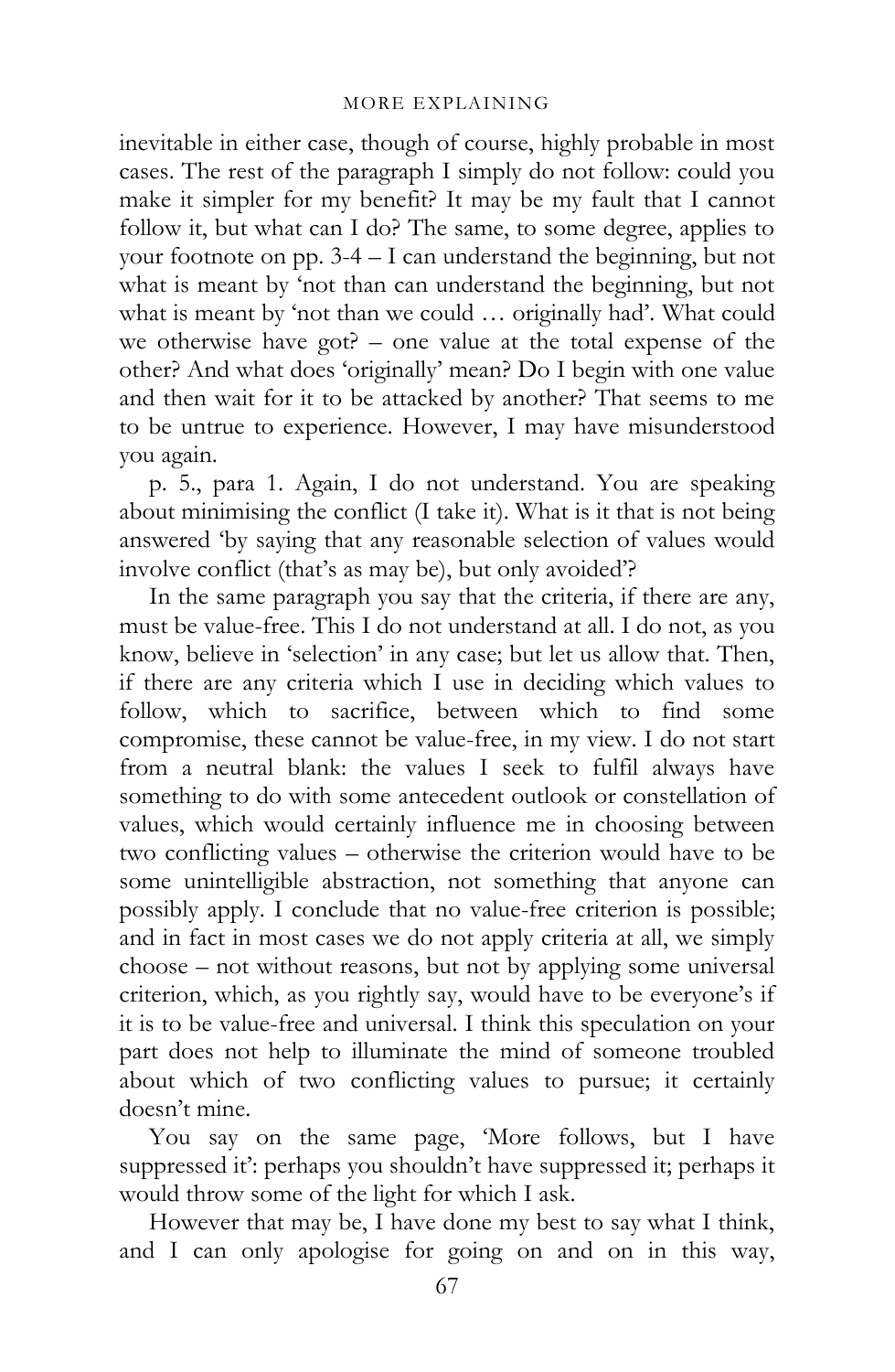particularly in a way which you can surely not fail to find unsatisfactory. You did ask for my views and these are they. If there is something I have misunderstood, or could have understood if you had put it differently, do let me know. I apologise again for all this critical stuff.

Yours, Isaiah

TO JONATHAN DANCY

25 April 1995

[Headington House]

Dear Dancy,

 $\left[\ldots\right]$ 

2. You ask me whether it makes any philosophical difference if the story I told is truth or fiction. I do tell it as truth, but I do not think that is essential. I do not think philosophy need concern itself with empirical facts: examples is all it needs, and therefore fiction is quite sufficient. As you rightly say, all that the actual truth can do is to throw light on how human beings can behave, and in fact did behave – and that no doubt is relevant to such moral psychology as we inevitably bring into moral discussion. The fact that what happened was so horrible I do not think is relevant, at any rate to the topic we are discussing.

3. You are perfectly right in thinking that my reason for saying that you cannot judge the behaviour of the Hungarian Jew is that the situation is so unspeakable that ordinary moral criteria do not apply. Of course, he had to decide what to do, and not to take a decision in such a case is also a decision. It is possible, as you say, that there may be cases where judgement is possible though advice is out of place. Of course we can ourselves reach some kind of judgement, e.g. 'What would I have done/should [I] have done in his place?'; but that does not make it more appropriate to give advice, because we cannot condemn – and therefore cannot really praise – whatever decision he takes. We have to say that whatever he does is right – no possible alternative he can choose can be described as wrong. But if, as you suggest, he might ask for advice (although I do not think that he would think that moral categories had ceased to apply – he may certainly be agonised as to the right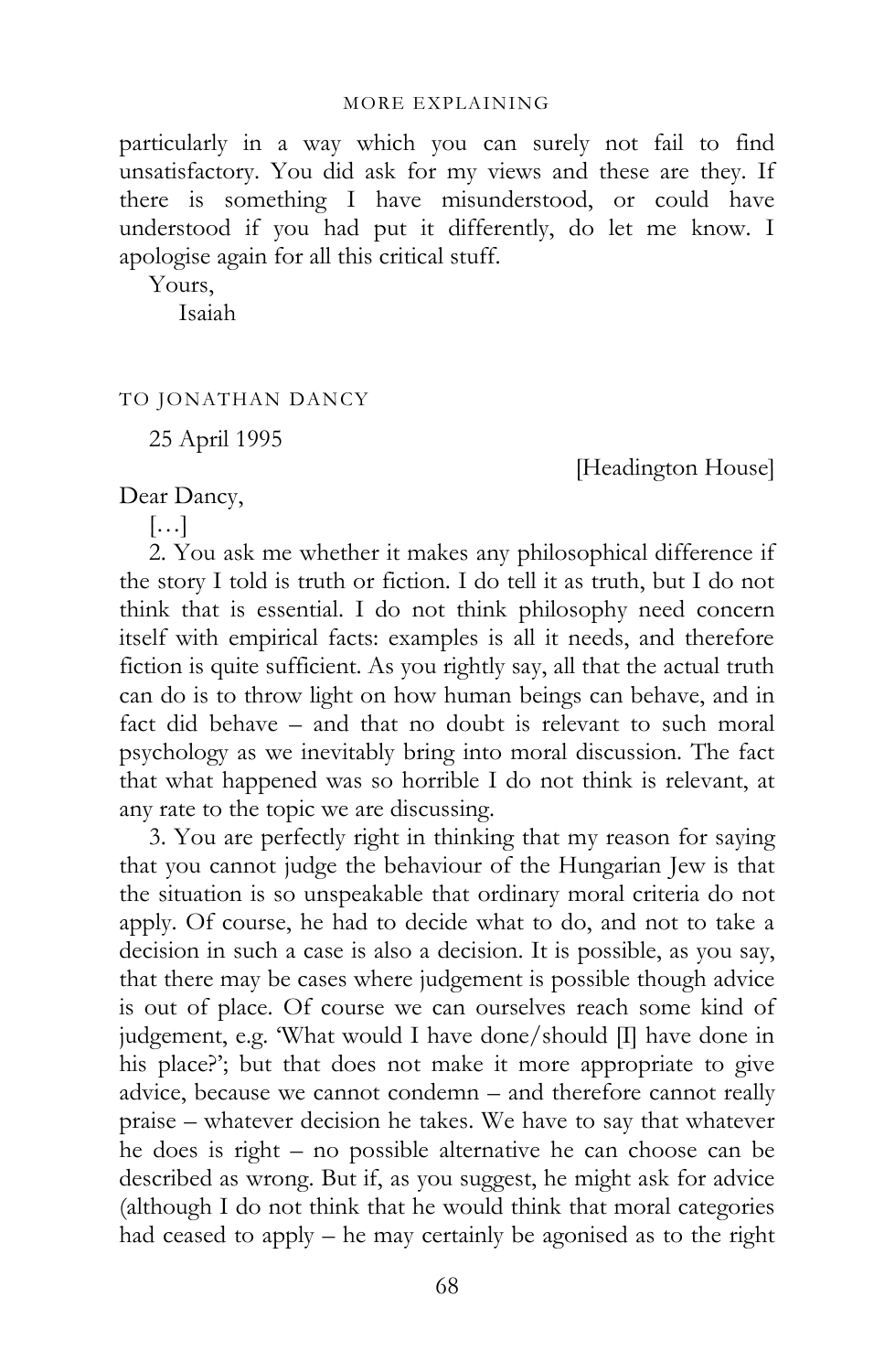choice, and that is a strictly moral problem for him), what I wanted to say is that whatever I might think I could or should have done in this situation is not relevant. I can give him no reason for choosing this alternative rather than that. That is what I mean when I say the ordinary moral categories don't apply: there is no reason for or against any of the alternatives when the cases are as extreme as that.

There can be a gloss on this. A pious Jew, and perhaps a pious Christian, could say to himself, 'I am forbidden by God to do anything that will cost the life of innocent people. Therefore I cannot choose to rescue myself and fifty others if that means the inevitable death of the others. Their death may be inevitable in any case, but to *choose* who shall live and who shall die is God's privilege. I have no right to play this part: therefore I advise the man either to commit suicide or take either of the two alternatives'.

I can certainly preach that to him if I am a clergyman or a rabbi. I can, but I think that would be pretty unspeakable. I think this because I believe that absolute rules, as in this case, no matter what the consequences, can lead to terrible results; and therefore I don't want to contemplate the state of mind [I should have] if I were a fanatical believer. But I concede that if I were one I could give advice, and could pass judgement; and all I say against it would then be falsified.

4. It follows that I believe that I could certainly tell the man, 'In your shoes I would act thus and thus.' But that seems to me intolerable arrogance on my part, the implication being that if he were to follow one of the remaining possibilities – not the one that I would choose – there would be something to be said against it, and that is to discriminate between possible actions on his part; and that is what I mean by saying that we are in no position to pass moral judgement in hideous situations of this kind.

I do hope that this is clear – I am not sure that it is. Consequently, your conclusion that there can be a situation in which I realise that only one possibility can be realised at the expense of the others, so that moral categories still apply, is different in kind from the appalling case in which they do not.

You think that a life in which choices need not be made, when everything harmonises because none of the values conflict with each other, is 'not very probable'. I am not so sure. Neither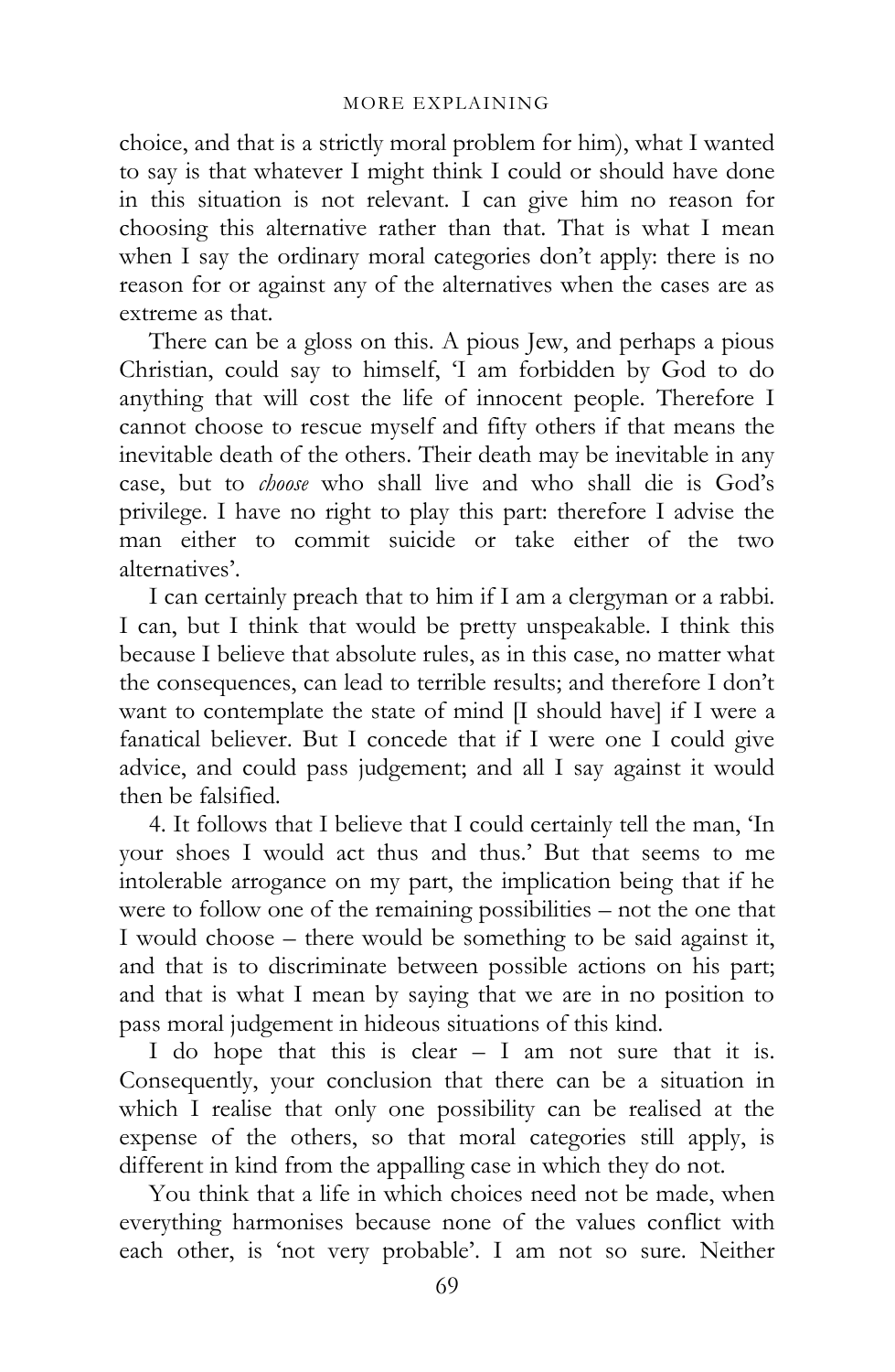fanatics nor very simpleminded people who act upon instinct or without much thought can be in a position where conflicts arise: but perhaps you don't agree. You speculate on the possibility that all the alternatives are absolutely wrong, though the inevitable need to choose one of them (including the possibility of *not* choosing) can still be described as morally wrong. I think a situation of that kind is rather like my dreadful case, and, once again, moral categories do not apply. But I think you simply disagree with this, and on this I think we might agree to disagree. I think that no choice can be condemned if outside ordinary moral categories: you think that there is a case where all choices can be condemned even though there is no escaping them. That, I think, is a genuine disagreement.

5. You ask the very interesting question (particularly interesting to me) about what is the difference between recognising values and committing oneself to them. I certainly think there is a vast difference. Anyone who reads biographies or histories must know that other persons in other situations at other times and places pursue certain values – avoid certain courses of action – which one can understand, that is, recognise as genuine human values, the kind of values the pursuit of which does not dehumanise people. Of course I can take the position that I commit myself to none of these, although I can intuitively enter into what it is like to pursue them – and to that extent I can display a certain sympathy for values which may be repellent to me personally. That is my case for what I call moral pluralism – where one recognises values to which one does not commit oneself as true values, but not values for me – but not as the kind of values which I simply cannot understand anyone I can communicate with as following, values which somehow make communication between me and the person who pursues them literally impossible, because I cannot see how one can be in a state of mind where these things are values to him as my values are to me. Indeed, I can go so far as to admire a culture which pursues values which I recognise as values though they are emphatically not mine – the values of the Homeric world, of the Italian Renaissance, etc. You see what I mean?

I think this answers the rest of your point on this. I complained that you were speaking as if we select certain values from what you call a menu, and think that we find ourselves pursuing certain values which it may be we have not examined, and then are in a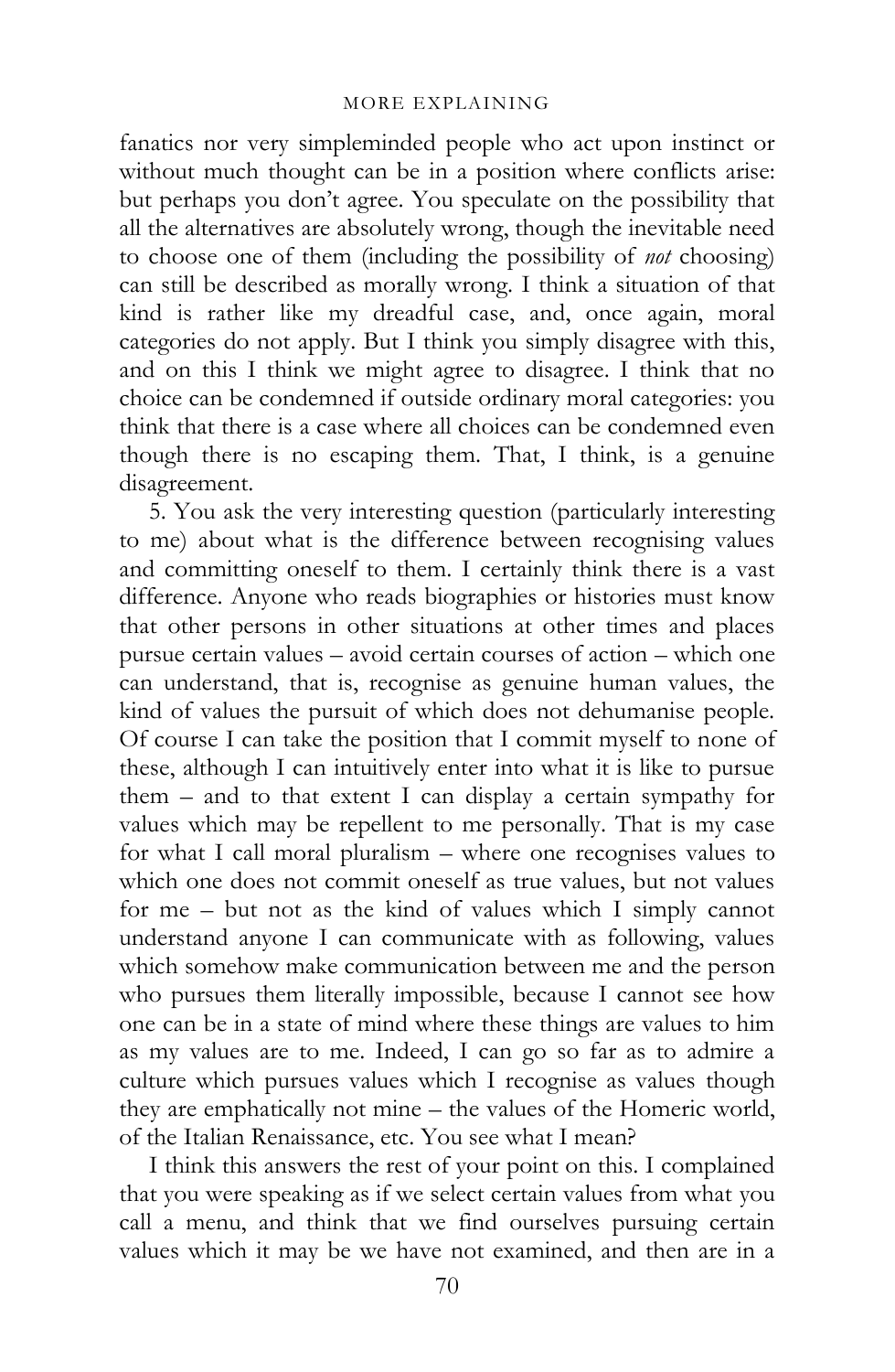position to reject some of them, modify them, acquire others, etc. You ask: What about the values we recognise as not being our own? Do we not inherit a whole collection of such values as pursued by others, or capable of being pursued by others, but not pursued by us? Can I recognise something as a value and not commit myself to it? I think I have answered this. The fact that others, whether my contemporaries or persons in the past or other places, pursue values which I fully recognise as the kind of values  $\frac{1}{1}$  that human beings can pursue, and have pursued – this certainly does not commit me to give reasons about why I do not pursue them. Of course there are thinkers, among them I expect myself, who think that natural solidarity with the society into which I was born causes me – or, rather, is the reason for which I am likely to pursue certain values, because these are the values of what the Vienna positivists called my 'cultural circle'. That is true; but it still does not mean that the fact that I recognise certain values – say, the creation of musical compositions of which I am incapable  $-$  as being values worth pursuing means that these are among my values. They are not: they are the values of the composer. I may respect them (in this particular case I am prepared to favour them, assist with their realisation, praise them, celebrate them, but they are not mine). And then there are the values which I abhor, which nevertheless are in the same position as the musical composition – pursuable, pursued, but not by me. Is that paradoxical?

I think you think that to recognise something as a value can be to say that I ought to seek to realise it. That is precisely what I deny – some yes, some not. Conversion means the replacing of one horizon of values with another – how that happens, why, is another question. If that happens, it certainly has nothing to do with recognising certain values and committing myself to them. I can recognise the values of Buddhism, or Fascism, or anything you like; and I can no doubt in principle be capable of being converted to them; but to recognise them is totally different from being converted to them, from setting myself – or thinking I ought to set myself – to realise them.

Will this do?

Now let me briefly answer your last three questions.

1. Moral criteria do not apply to extreme tragic cases, because nothing that you choose can properly be described as right or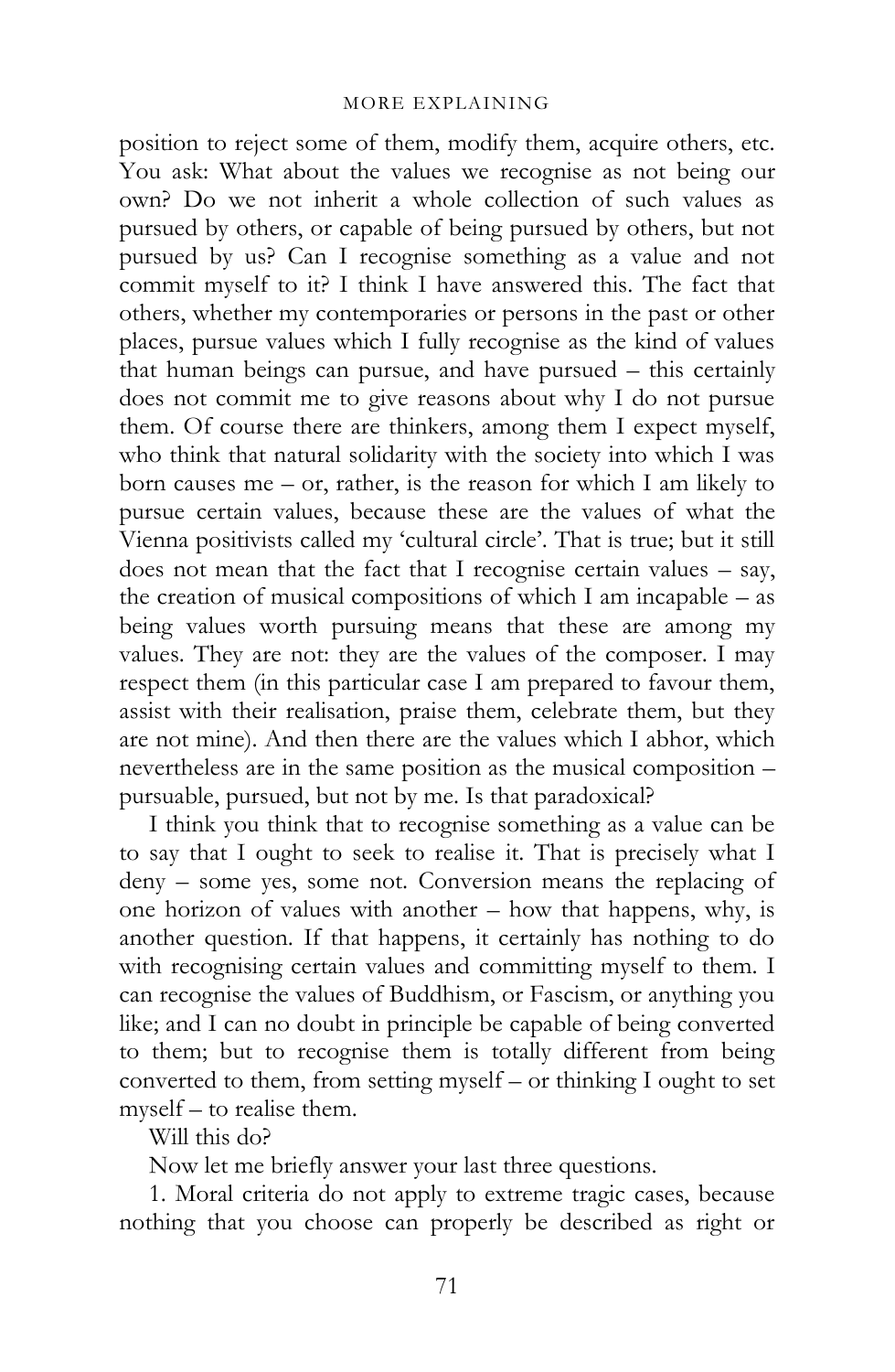wrong. The criteria for discriminating between the choices have been left behind.

2. We do recognise values that we do not take as ours.That is why I can understand how the Romans lived or (in my case) how Communists live and behave.

3. I have answered this. To give the Jewish leader advice is to indicate that one course of action is preferable to the others. Even if we think this, it seems to me dreadful arrogance to pontificate in such a case. He must decide for himself, and not be bothered with advice which may increase his agony.

Now let me offer you a bonne bouche of a case where whatever you do may be to some extent morally wrong (again, this is a true story, though it doesn't need to be). I was told by a British Intelligence officer that towards the end of the war he went to see a French Resistance unit which had captured a French traitor who had worked for the Gestapo. He wished to interrogate him, and the Resistance people said, 'Certainly you can interrogate him as much as you wish, but whatever happens he dies tomorrow morning. That is a decision which, no matter what the result of your conversation may be, we shall not change.' The British officer goes to interrogate the young traitor, probably eighteen or nineteen years old, in order to find out facts which may enable him to save victims of the Gestapo. The young man says, 'Why should I talk to you? If you can guarantee that I shall not be executed, then I will talk; but if you cannot, why should I?' What should the British officer have done? He did not tell me what he had done. But it was clear to me that he was troubled by the thought that if he had obeyed his duty as an intelligence officer, and indeed perhaps his duty as a human being, he would perhaps have promised the young man that he would be spared (in order to get the information which might save lives). But if he did that – and perhaps he did – then he would realise that the last thought on the part of the young traitor was that he had been lied to. I don't know what he did – I had the impression that he did lie, telling the young man that he would be spared, and for the rest of his life was troubled by the thought of the young man's last minutes. If he had chosen otherwise he might have been more troubled by the thought of having failed to obtain life-saving information. It may be clear what one should do, but if he was a sensitive human being he would never say to himself afterwards, 'I did what was right. I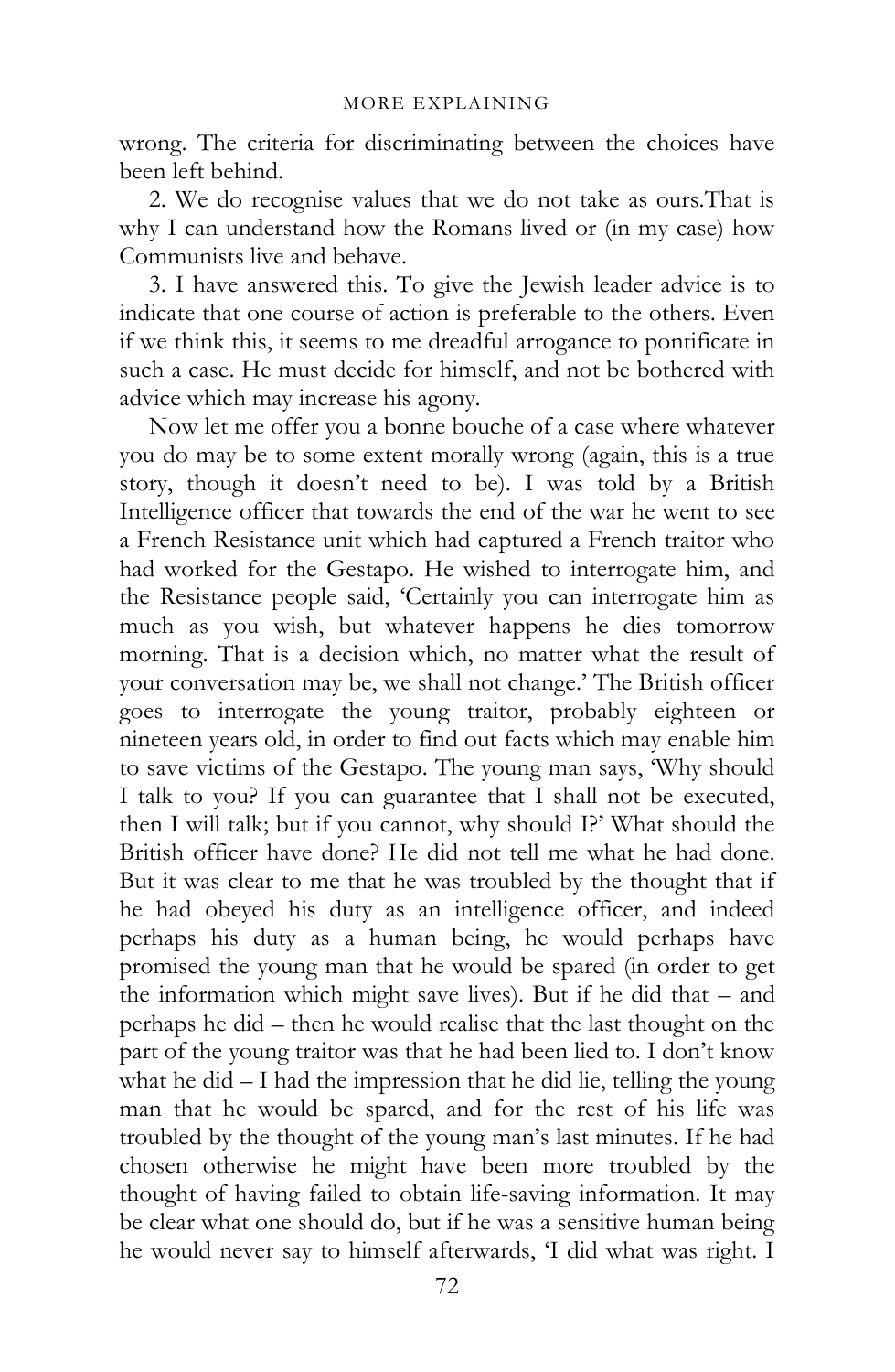#### MORE EXPLAINING

have no remorse. I would do it again if I had to.' That is just to indicate tragic possibilities of a rather different kind. […]

Yours sincerely, Isaiah Berlin

### TO MICHAEL WALZER

18 March 1996

[...] I am glad you agree about my two senses of liberty; and when you say that my description of 'the more basic sense' doesn't answer the question whether this has any moral or political force – e.g. slavery – I think the reason for universal abhorrence of slavery, in the end, comes to people feeling reduced nearly to not-quitepersons, the drugged or hypnotised man – being used as chattels, being ordered about without their desires or opinions being sought, knocking people this way and that way. All this does bring them a little too close to a kind of basic non-humanity, which people have a natural and universal wish to resist. I wish I knew what 'rights' meant. But if it means, as I think it does, that it is what, if a thing is good and you have an interest in it, you can claim […]; if it is bad and you have an interest in it, you are not allowed to claim it; then the wish to remove the chains of the slave is a desire to acquire what you regard as minimal attributes of what, in your opinion, constitutes a human being. At least, that is how I see it. But perhaps I am quibbling, perhaps you are right, perhaps there is a gap between being a slave (with some liberties) and having none at all. But I think the first is an approach to the second.

With regard to your second point, you are absolutely right and I don't need to answer it. Liberalism as a mental attitude is certainly what one is talking about, as well as doctrinal definitions of liberty. And that it is not one of the many things, it is something more basic – I am sure that is right, and I ought to have said so, sometime, and I am glad you did. […]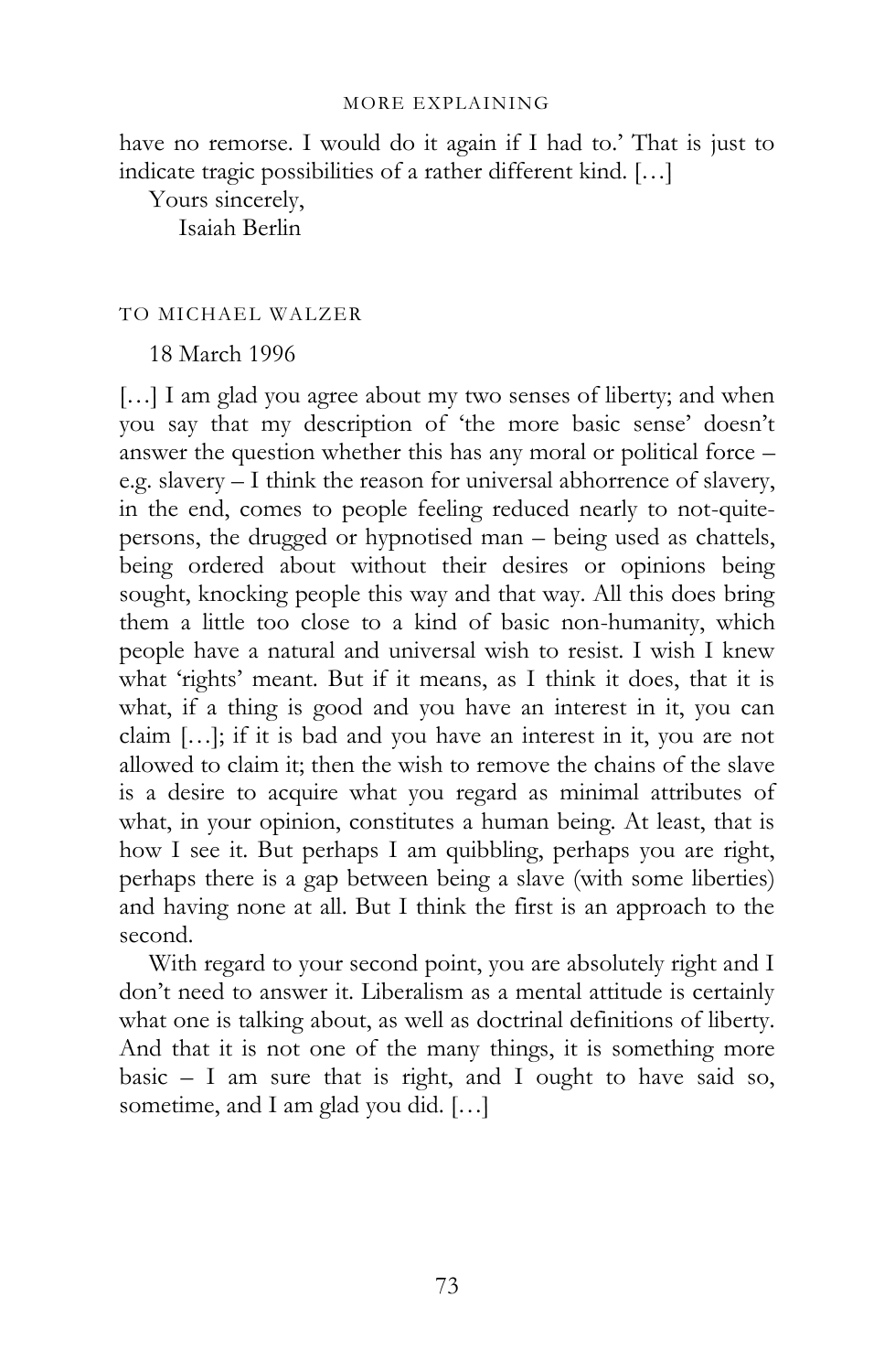#### TO CHARLES BLATTBERG

#### 19 March 1996

[...] I repeat, I think your distinctions are clear and valuable and should be published. As for the substance of what you say, namely, patriotic and republican liberalism, I cannot bring myself to go all the way with you or Charles Taylor – or, I suppose, Bernard Crick. Why can't I? Because, although I would agree that pluralism as a field of battle won't do, that mere accommodation, tolerance, trade-offs, which I have often advocated, are not enough, that there has to be in a given society some central way of solidarity, giving it some kind of collective quality, purpose, texture, without which things disintegrate – although I agree with all this, I do not believe that your (and I suppose Taylor's) optimistic hope that all these apparently distinct functions, ways of life, activities, e.g. civil society, the State, private life, the market etc. etc. can not merely be adjusted but in some way so recategorised as somehow to be able to form, if not an organic, at any rate a whole which transcends the differences. I think we talked about that when you came to see me. When I urged incompatibility between, say, liberty and equality, you gave the impression of some desire to achieve a Hegelian synthesis, a reconsideration of these things in such a way that they form part of some embracing higher whole, which might have differences within it (plurality and unity) but which nevertheless in the end can be made to cohere. I don't believe this. I think there is conflict between values, ways of life, etc. What I would urge is that there must be some central direction, some overarching unity in a tolerable community or State (e.g. a central language, not merely a plurality, as demanded in the USA today), which integrates and unites – not completely, but nevertheless connects the different and sometimes conflicting groups, ideals, ways of life: what you, I think, would call nationalism or patriotism.

The only thing I would urge is that no matter how pluralistic one is, if one has what is called a liberal or democratic society (the two are not the same – still, they are compatible), then any group whose purpose is to destroy this can only be tolerated if it is not formidable, not a serious danger. If they do become that, then they must be eliminated, legislated against, so that Walzer's complete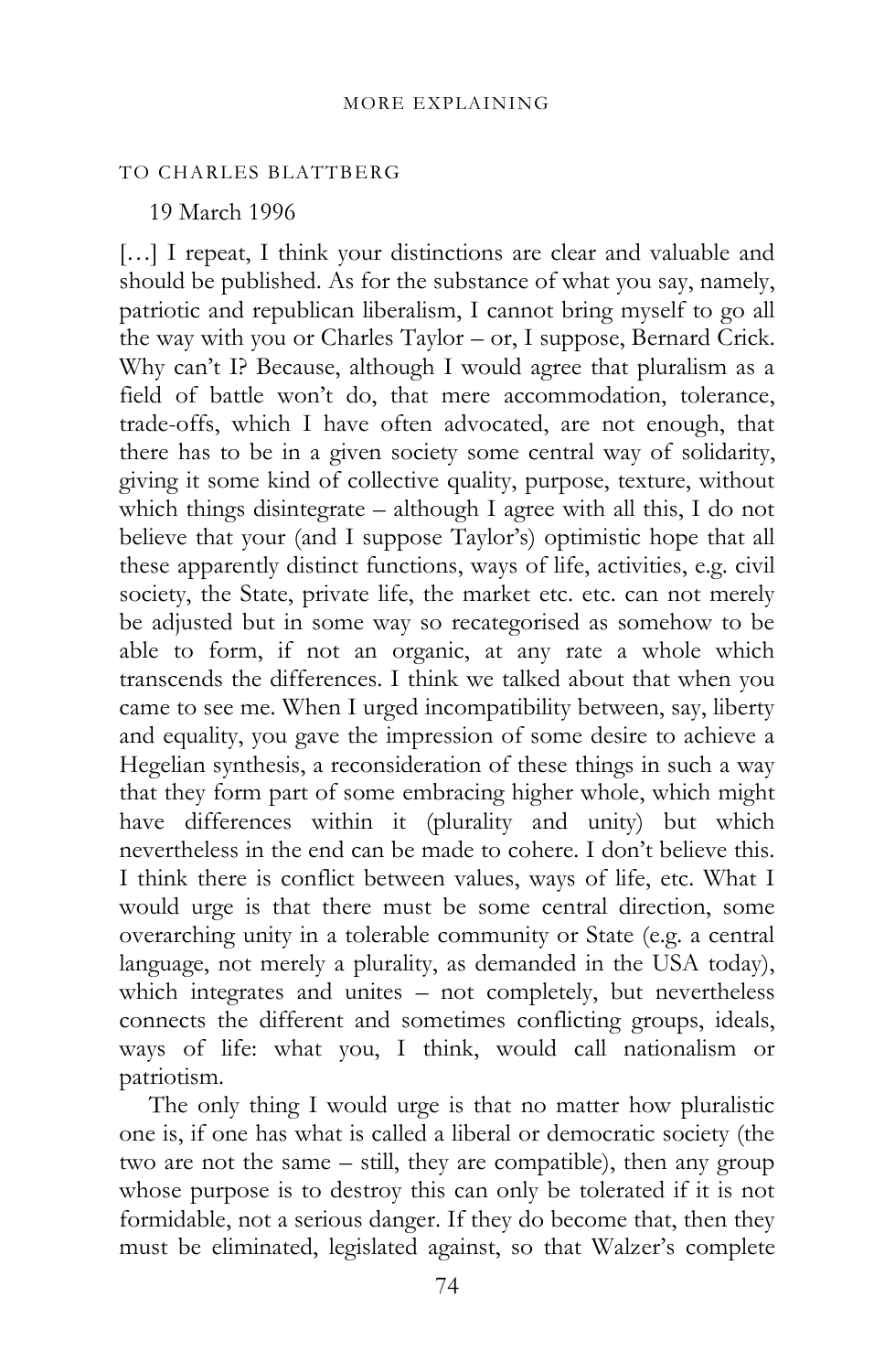pluralism should not be regarded as the end-all – there is a case for coercion, for censorship. At the extremes, no doubt, so long as the society in general can be regarded as an interwoven, interlinked whole, despite all the various drives, differences, changes, tastes, Wittgensteinian ways of life.

I don't know if I have made myself at all clear, but you will see the general drive of what I am saying. So far, so good – or so far, so bad, you may say.I can't go all the way with you, but threequarters of the way, yes. I think you are right to put me on the right side of the divide, although I hanker after an ideal, not conflicting, pluralism of totally distinct ways of life. I know this is neither possible nor desirable, but that is where my inclinations lie. But you are right: what I have said and what I believe is not fully compatible with that. […]

# TO CHARLES BLATTBERG

# 25 April 1996

[...] I still hold on to the fact that some values clash – that equality and liberty cannot be fully fulfilled together; that justice and mercy cannot both be fulfilled, and this can lead to really agonizing choices. Of course I agree with you – and I think you understand that, but I don't think it leads to your position – that unless there is enough common ground between societies, between every possible human combination, unless there is enough in common (common beliefs, common values in other words), no peace can exist at all, no harmony can be established. Of course the number of values which humans pursue is finite, and because they are finite we can understand and even to some degree sympathise with them all, even when we reject them. Given that there is enough common value to make human communication possible, to make human beings understand each other's differences – given that, then of course you could say that apparent collisions could, perhaps, be resolved in terms of universally, or even locally, accepted values. But this does not mean that when there is a real collision this route can always be taken. And there, I am afraid, I have to fall back on the feeble expedient of compromise (trade-offs), so much for this, so much for that, an order of priorities, so much equality, so much liberty, so much legally enforced justice, so much humanity, pity,